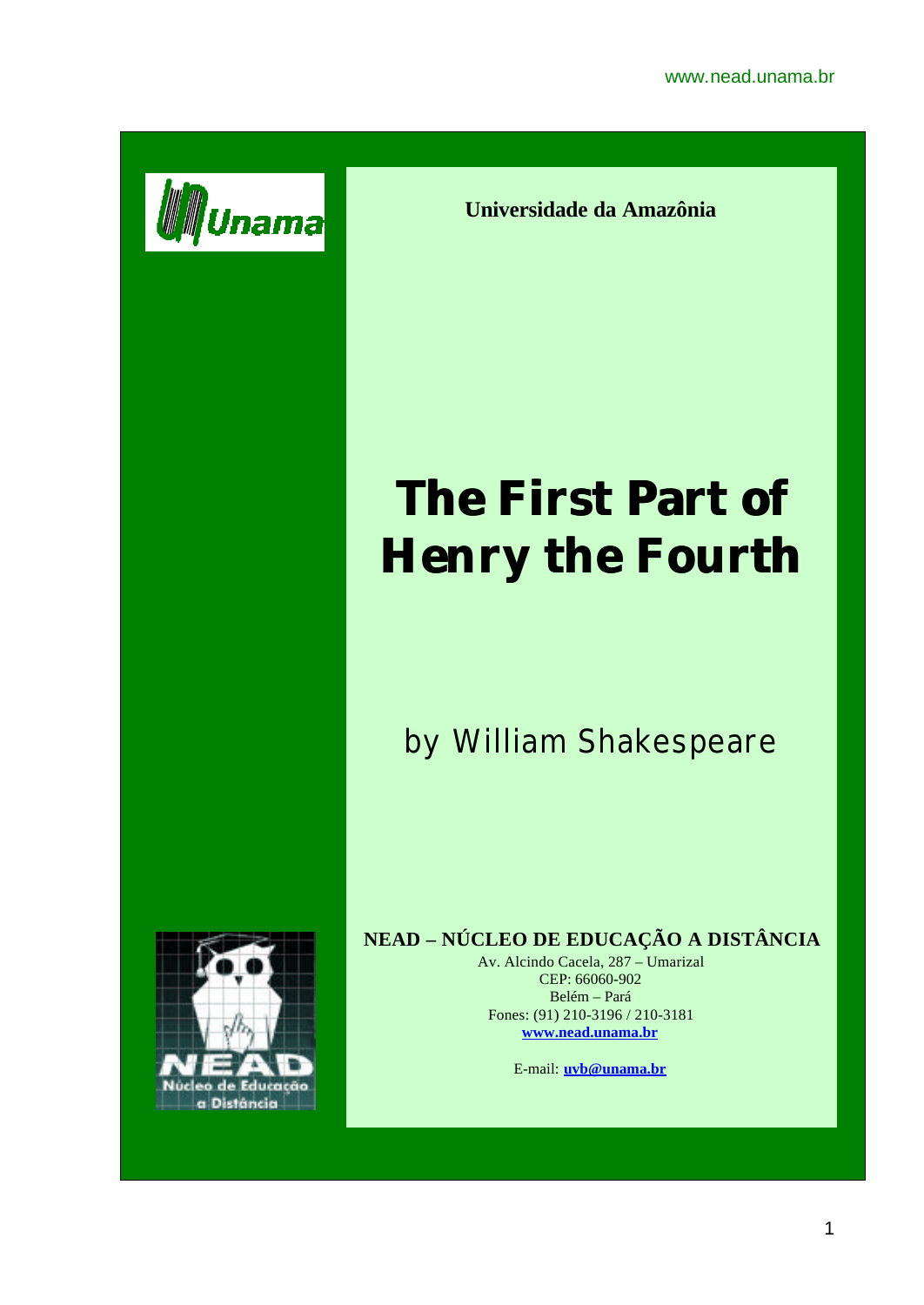## **The First Part of King Henry The Fourth**

by William Shakespeare **1598**

Dramatis Personae

 King Henry the Fourth. Henry, Prince of Wales, son to the King. Prince John of Lancaster, son to the King. Earl of Westmoreland. Sir Walter Blunt. Thomas Percy, Earl of Worcester. Henry Percy, Earl of Northumberland. Henry Percy, surnamed Hotspur, his son. Edmund Mortimer, Earl of March. Richard Scroop, Archbishop of York. Archibald, Earl of Douglas. Owen Glendower. Sir Richard Vernon. Sir John Falstaff. Sir Michael, a friend to the Archbishop of York. Poins. **Gadshill**  Peto. Bardolph.

 Lady Percy, wife to Hotspur, and sister to Mortimer. Lady Mortimer, daughter to Glendower, and wife to Mortimer. Mistress Quickly, hostess of the Boar's Head in Eastcheap.

Lords, Officers, Sheriff, Vintner, Chamberlain, Drawers, two Carriers, Travellers, and Attendants.

SCENE.--England and Wales.

ACT I. Scene I. London. The Palace.

(Enter the King, Lord John of Lancaster, Earl of Westmoreland, [Sir Walter Blunt,] with others).

**King**.— So shaken as we are, so wan with care, find we a time for frighted peace to pant and breathe short-winded accents of new broils to be commenc'd in stronds afar remote. No more the thirsty entrance of this soil Shall daub her lips with her own children's blood. No more shall trenching war channel her fields, nor Bruise her flow'rets with the armed hoofs of hostile paces. Those opposed eyes which, like the meteors of a troubled heaven, all of one nature, of one substance bred, did lately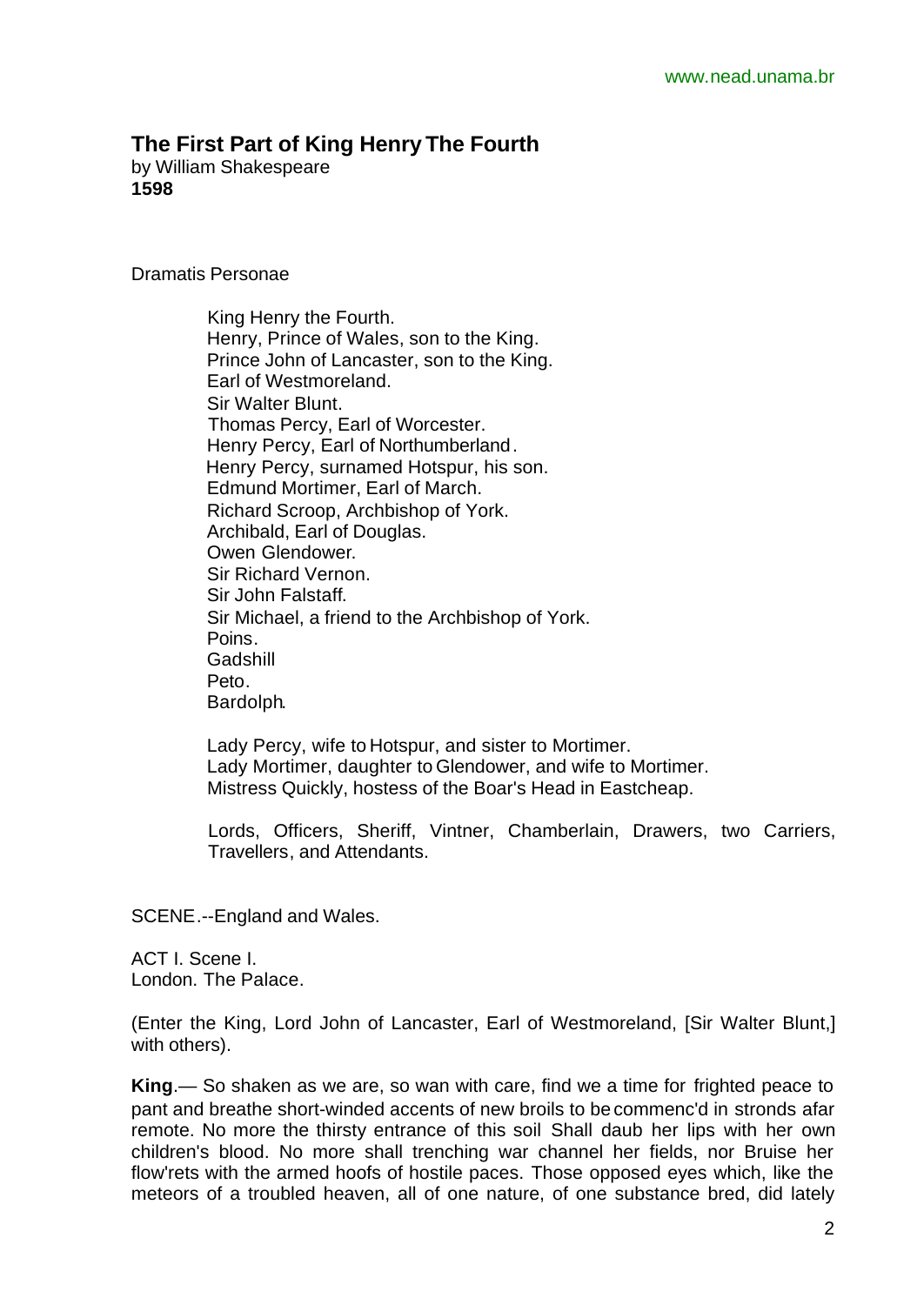meet in the intestine shock and furious close of civil butchery, shall now in mutual well-beseeming ranks march all one way and be no more oppos'd against acquaintance, kindred, and allies. The edge of war, like an ill-sheathed knife, no more shall cut his master. Therefore, friends, as far as to the sepulchre of Christ. Whose soldier now, under whose blessed cross we are impressed and engag'd to fight. Forthwith a power of English shall we levy, whose arms were moulded in their mother's womb to chase these pagans in those holy fields over whose acres walk'd those blessed feet which fourteen hundred years ago were nail'd for our advantage on the bitter cross. But this our purpose now is twelvemonth old, and bootless 'tis to tell you we will go. Therefore we meet not now. Then let me hear of you, my gentle cousin Westmoreland, what yesternight our Council did decree In forwarding this dear expedience.

**West**.— My liege, this haste was hot in question and many limits of the charge set down but yesternight; when all athwart there came a post from Wales, loaden with heavy news; whose Worst was that the noble Mortimer, leading the men of Herefordshire to fight against the irregular and wild Glendower, was by the rude hands of that Welshman taken, a thousand of his people butchered; upon whose dead corpse there was such misuse, such beastly shameless transformation, by those Welshwomen done as may not be without much shame retold or spoken of.

**King**.— It seems then that the tidings of this broil Brake off our business for the Holy Land.

**West**.— This, match'd with other, did, my gracious lord; for more uneven and unwelcome news came from the North, and thus it did import: on Holy-rood Day the gallant Hotspur there, Young Harry Percy, and brave Archibald, that ever-valiant and approved Scot, at Holmedon met, where they did spend a sad and bloody hour; as by discharge of their artillery and shape of likelihood the news was told; for he that brought them, in the very heat and pride of their contention did take horse, uncertain of the issue any way.

**King**.— Here is a dear, a true-industrious friend, Sir Walter Blunt, new lighted from his horse, Stain'd with the variation of each soil Betwixt that Holmedon and this seat of ours, and he hath brought us smooth and welcome news. The Earl of Douglas is discomfited; Ten thousand bold Scots, two-and-twenty knights, Balk'd in their own blood did Sir Walter see on Holmedon's plains. Of prisoners, Hotspur took Mordake Earl of Fife and eldest son to beaten Douglas, and the Earl of Athol, of Murray, Angus, and Menteith. And is not this an honourable spoil? A gallant prize? Ha, cousin, is it not?

**West**.— In faith, It is a conquest for a prince to boast of.

**King**.— Yea, there thou mak'st me sad, and mak'st me sin In envy that my Lord **North**umberland should be the father to so blest a son. A son who is the theme of honour's tongue, Amongst a grove the very straightest plant; who is sweet Fortune's minion and her pride; whilst I, by looking on the praise of him, see riot and dishonour stain the brow of my young Harry. O that it could be prov'd that some night-tripping fairy had exchang'd In cradle clothes our children where they lay, and call'd mine Percy, his Plantagenet! Then would I have his Harry, and he mine. But let him from my thoughts. What think you, coz, Of this young Percy's pride? The prisoners which he in this adventure hath surpris'd to his own use he keeps, and sends me Word I shall have none but Mordake Earl of Fife.

**West**.— This is his uncle's teaching, this Worcester, Malevolent to you In all aspects, which makes him prune himself and bristle up the crest of youth against your dignity. **King**.— But I have sent for him to answer this; and for this cause awhile we must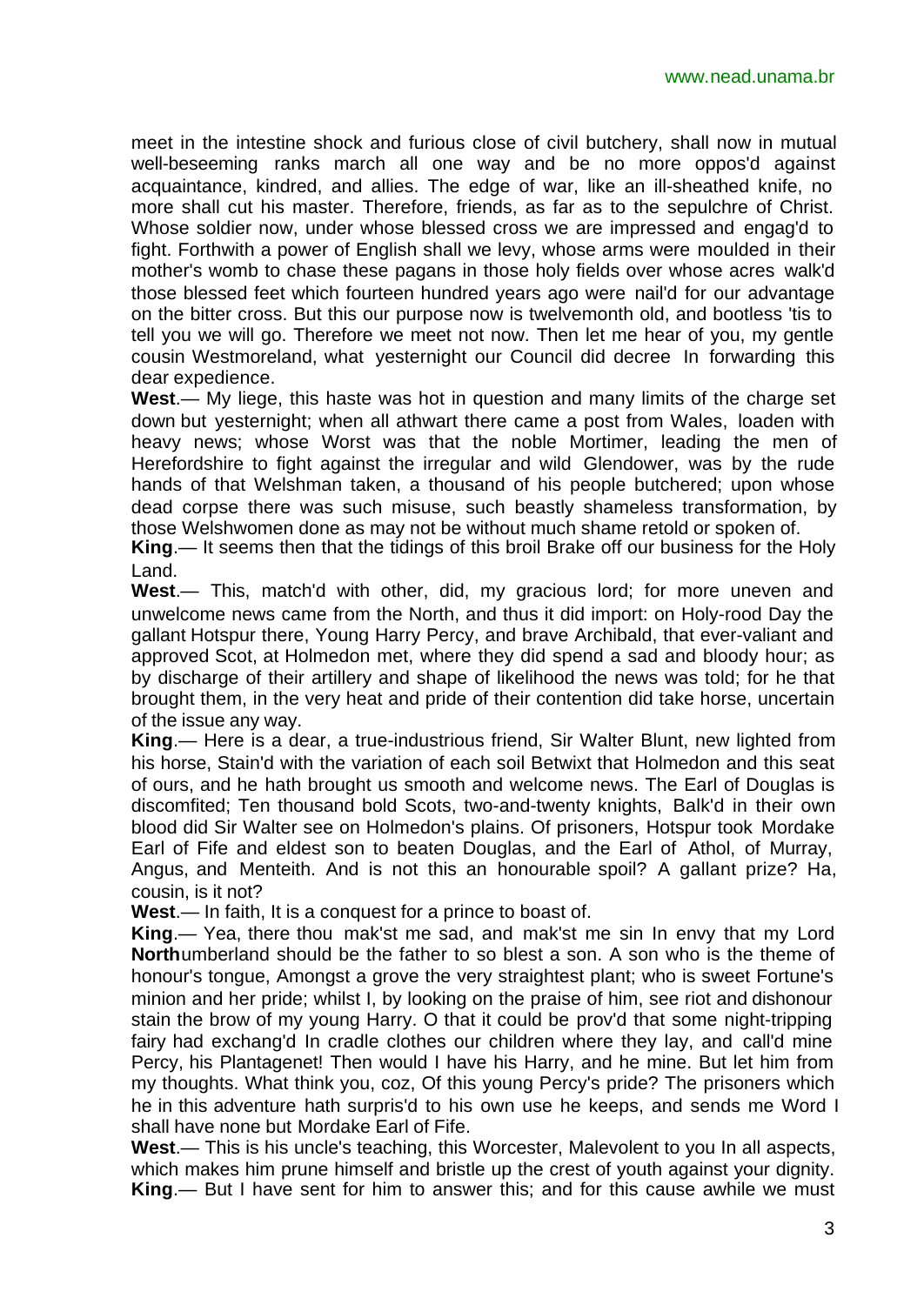neglect our holy purpose to Jerusalem. Cousin, on Wednesday next our council we will hold at Windsor. So inform the lords; but come yourself with speed to us again; for more is to be said and to be done than out of anger can be uttered. **West**.— I will my liege.

(Exeunt.)

Scene II. London. An apartment of the Prince's.

(Enter Prince of Wales and Sir John Falstaff.)

**Fal**.— Now, Hal, what time of day is it, lad?

**Prince**.— Thou art so fat-witted with drinking of old sack, and unbuttoning thee after supper, and sleeping upon benches after noon, that thou hast forgotten to demand that truly which thou wouldest truly know. What a devil hast thou to do with the time of the day, Unless hours were cups of sack, and minutes capons, and clocks the tongues of bawds, and dials the signs of leaping houses, and the blessed sun himself a fair hot wench in flame-coloured taffeta, I see no reason why thou shouldst be so superfluous to demand the time of the day.

**Fal**.— Indeed you come near me now, Hal; for we that take purses go by the moon And the seven stars, and not by Phoebus, he, that wand'ring knight so fair. And I prithee, sweet wag, when thou art King, as, God save thy Grace-Majesty I should say, for grace thou wilt have none.

**Prince**.— What, none?

**Fal**.— No, by my troth; not so much as will serve to be prologue to an egg and butter. **Prince**.— Well, how then? Come, roundly, roundly.

**Fal**.— Marry, then, sweet wag, when thou art King, let not us that are squires of the night's body be called thieves of the day's beauty. Let us be Diana's Foresters, Gentlemen of the Shade, Minions of the Moon; and let men say we be men of good government, being governed as the sea is, by our noble and chaste mistress the moon, under whose countenance we steal.

**Prince.**— Thou sayest well, and it holds well too; for the fortune of us that are the moon's men doth ebb and flow like the sea, being governed, as the sea is, by the moon. As, for proof now: a purse of gold most resolutely snatch'd on Monday night and most dissolutely spent on Tuesday morning; got with swearing 'Lay by,' and spent with crying 'Bring in'; now ill as low an ebb as the foot of the ladder, and byand-by in as high a flow as the ridge of the gallows.

**Fal**.— By the Lord, thou say'st true, lad and is not my hostess of the tavern a most sweet wench?

**Prince**.— As the honey of Hybla, my old lad of the castle and is not a buff jerkin a most sweet robe of durance?

**Fal**.— How now, how now, mad wag? What, in thy quips and thy quiddities? What a plague have I to do with a buff jerkin?

**Prince**.— Why, what a pox have I to do with my hostess of the tavern?

**Fal**.— Well, thou hast call'd her to a reckoning many a time and oft.

**Prince**.— Did I ever call for thee to pay thy part?

**Fal**.— No; I'll give thee thy due, thou hast paid all there.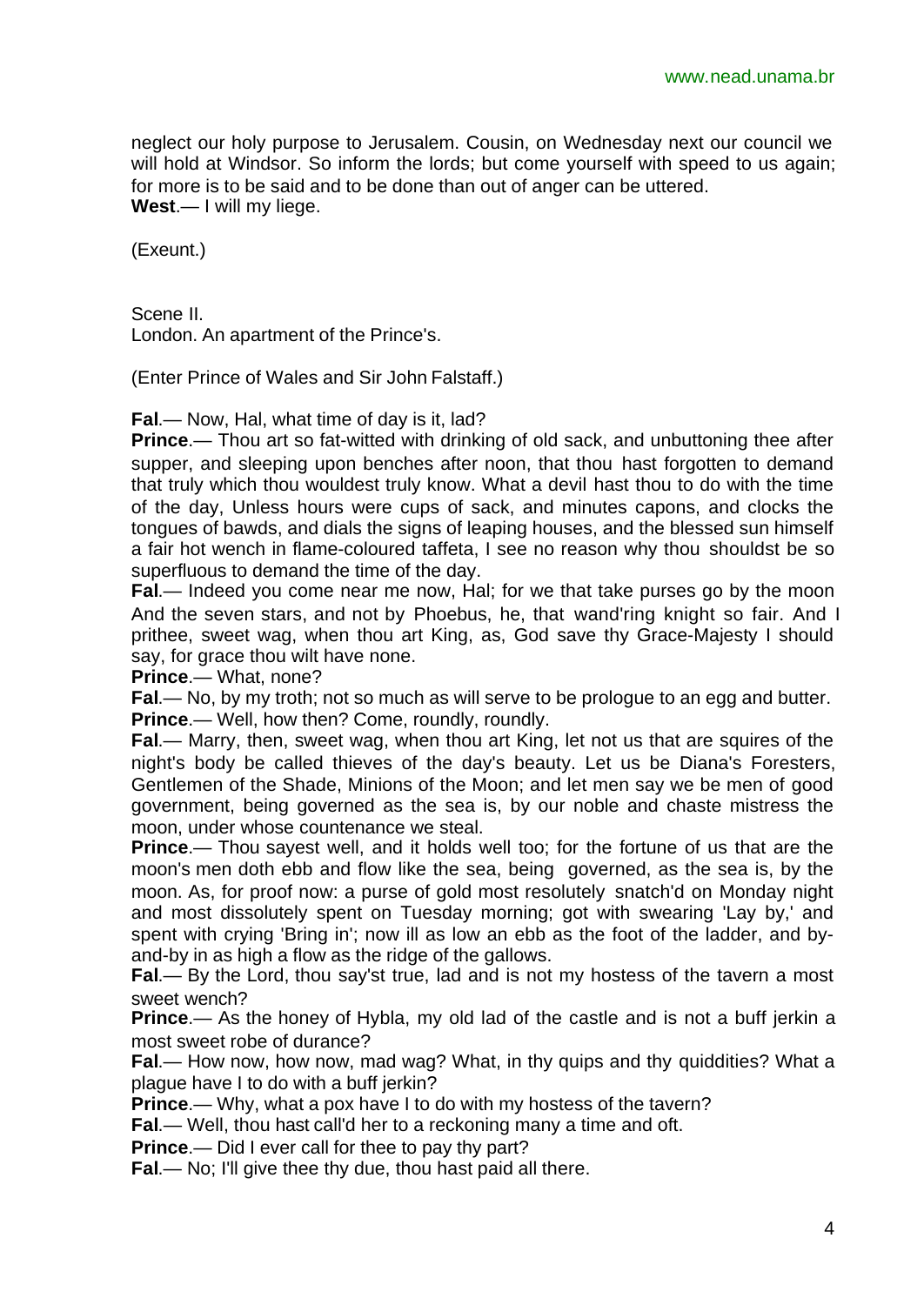**Prince.**— Yea, and elsewhere, so far as my coin would stretch; and where it would not, I have used my credit.

**Fal**.— Yea, and so us'd it that, were it not here apparent that thou art heir apparent But I prithee, sweet wag, shall there be gallows standing in England when thou art King? and resolution thus fubb'd as it is with the rusty curb of old father antic the law? Do not thou, when thou art King, hang a thief.

**Prince**.— No; thou shalt.

**Fal**.— Shall I? O rare! By the Lord, I'll be a brave judge.

**Prince.**— Thou judgest false already. I mean, thou shalt have the hanging of the thieves and so become a rare hangman.

**Fal**.— Well, Hal, well; and in some sort it jumps with my humour as well as waiting in the court, I can tell you.

**Prince**.— For obtaining of suits?

**Fal**.— Yea, for obtaining of suits, whereof the hangman hath no lean wardrobe. 'Sblood, I am as melancholy as a gib-cat or a lugg'd bear.

**Prince**.— Or an old lion, or a lover's lute.

**Fal**.— Yea, or the drone of a Lincolnshire bagpipe.

**Prince**.— What sayest thou to a hare, or the melancholy of Moor Ditch?

**Fal**.— Thou hast the most unsavoury similes, and art indeed the most comparative, rascalliest, sweet young prince. But, Hal, I prithee trouble me no more with vanity. I would to God thou and I knew where a commodity of good names were to be bought. An old lord of the Council rated me the other day in the street about you, sir, but I mark'd him not; and yet he talked very wisely, but I regarded him not; and yet he talk'd wisely, and in the street too.

**Prince**.— Thou didst well; for wisdom cries out in the streets, and no man regards it.

**Fal**.— O, thou hast damnable iteration, and art indeed able to corrupt a saint. Thou hast done much harm upon me, Hal God forgive thee for it! Before I knew thee, Hal, I knew nothing; and now am I, if a man should speak truly, little better than one of the wicked. I must give over this life, and I will give it over! By the Lord, an I do not, I am a villain! I'll be damn'd for never a King's son in Christendom.

**Prince**.— Where shall we take a purse tomorrow, Jack?

**Fal**.— Zounds, where thou wilt, lad! I'll make one. An I do not, call me villain and baffle me.

**Prince**.— I see a good amendment of life in thee from praying to purse-taking.

**Fal**.— Why, Hal, 'tis my vocation, Hal. 'Tis no sin for a man to labour in his vocation.

(Enter Poins.)

Poins! Now shall we know if Gadshill have set a match. O, if men were to be saved by merit, what hole in hell were hot enough for him? This is the most omnipotent villain that ever cried 'Stand!' to a true man.

**Prince**.— Good morrow, Ned.

**Poins**.— Good morrow, sweet Hal. What says Monsieur Remorse? What says Sir **John** Sack and Sugar? Jack, how agrees the devil and thee about thy soul, that thou soldest him on Good Friday last for a cup of Madeira and a cold capon's leg?

**Prince**.— Sir John stands to his Word, the devil shall have his bargain; for he was never yet a breaker of proverbs. He will give the devil his due.

**Poins**.— Then art thou damn'd for keeping thy Word with the devil.

**Prince**.— Else he had been damn'd for cozening the devil.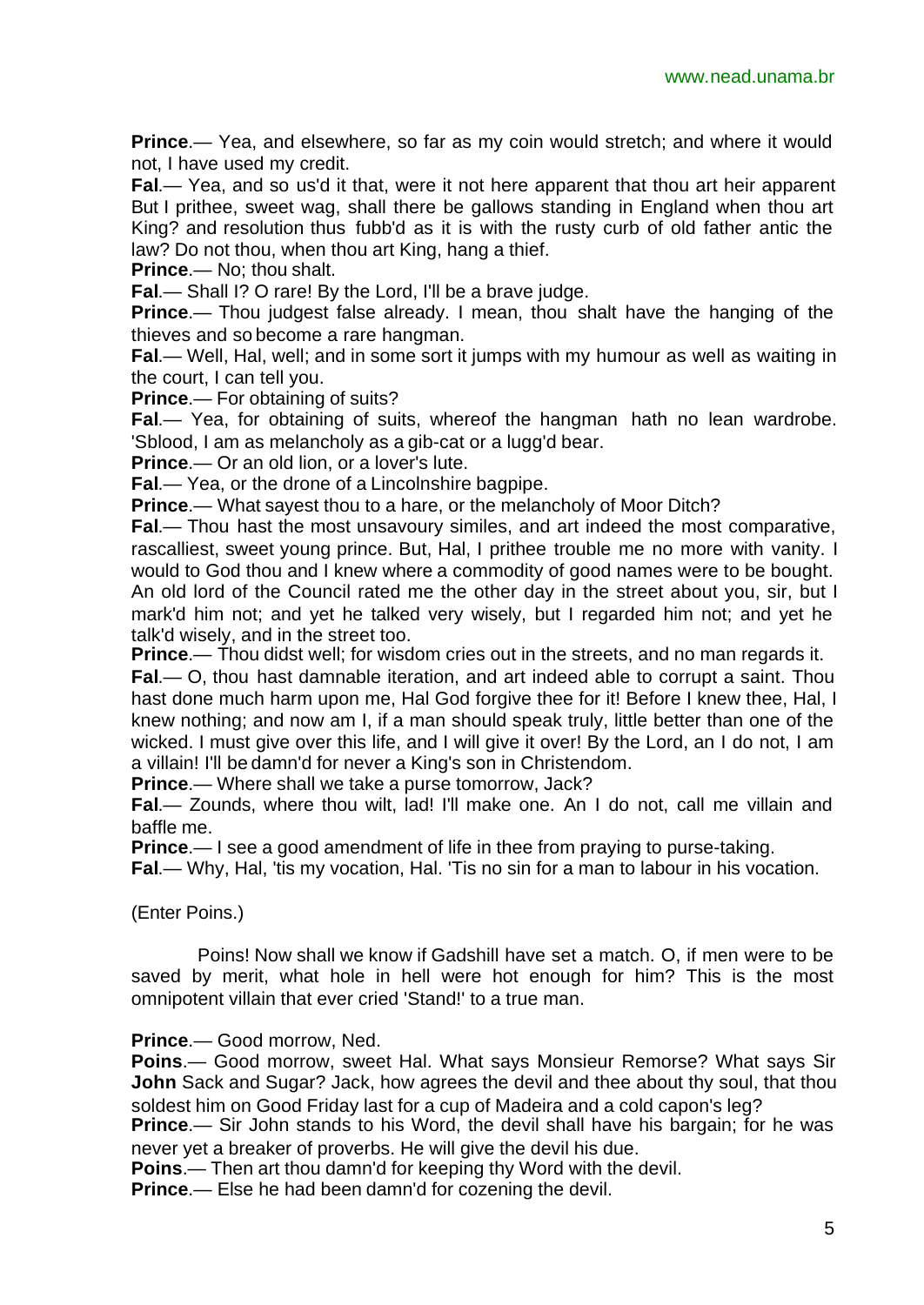**Poins**.— But, my lads, my lads, to-morrow morning, by four o'clock early, at Gadshill! There are pilgrims gong to Canterbury with rich offerings, and traders riding to London with fat purses. I have vizards for you all; you have horses for yourselves. **Gads**hill lies to-night in Rochester. I have bespoke supper to-morrow night in Eastcheap. We may do it as secure as sleep. If you will go, I will stuff your purses full of crowns; if you will not, tarry at home and be hang'd!

**Fal**.— Hear ye, Yedward: if I tarry at home and go not, I'll hang you for going.

**Poins**.— You will, chops?

**Fal**.— Hal, wilt thou make one?

**Prince**.— Who, I rob? I a thief? Not I, by my faith.

**Fal**.— There's neither honesty, manhood, nor good fellowship in thee, nor thou cam'st not of the blood royal if thou darest not stand for ten shillings.

**Prince.**— Well then, once in my days I'll be a madcap.

**Fal**.— Why, that's well said.

**Prince.**— Well, come what will, I'll tarry at home.

**Fal**.— By the Lord, I'll be a traitor then, when thou art King.

**Prince**.— I care not.

**Poins**.— Sir John, I prithee, leave the Prince and me alone. I will lay him down such reasons for this adventure that he shall go.

**Fal**.— Well, God give thee the spirit of persuasion and him the ears of profiting, that what thou speakest may move and what he hears may be believed, that the true prince may (for recreation sake) prove a false thief; for the poor abuses of the time want countenance. Farewell; you shall find me in Eastcheap.

**Prince**.— Farewell, thou latter spring! farewell, All-hallown summer!

(Exit Falstaff.)

**Poins**.— Now, my good sweet honey lord, ride with us to-morrow. I have a jest to execute that I cannot manage alone. Falstaff, Bardolph, Peto, and Gadshill shall rob those men that we have already waylaid; yourself and I will not be there; and when they have the booty, if you and I do not rob them, cut this head off from my shoulders.

**Prince**.— How shall we part with them in setting forth?

**Poins**.— Why, we will set forth before or after them and appoint them a place of meeting, wherein it is at our pleasure to fail; and then will they adventure upon the exploit themselves; which they shall have no sooner achieved, but we'll set upon them.

**Prince.**— Yea, but 'tis like that they will know us by our horses, by our habits, and by every other appointment, to be ourselves.

**Poins.**— Tut! our horses they shall not see I'll tie them in the wood; our wizards we will change after we leave them; and, sirrah, I have cases of buckram for the nonce, to immask our noted outward garments.

**Prince.**— Yea, but I doubt they will be too hard for us.

**Poins**.— Well, for two of them, I know them to be as true-bred cowards as ever turn'd back; and for the third, if he fight longer than he sees reason, I'll forswear arms. The virtue of this jest will lie the incomprehensible lies that this same fat rogue will tell us when we meet at supper: how thirty, at least, he fought with; what wards, what blows, what extremities he endured; and in the reproof of this lies the jest.

**Prince.**— Well, I'll go with thee. Provide us all things necessary and meet me to-night in Eastcheap. There I'll sup. Farewell.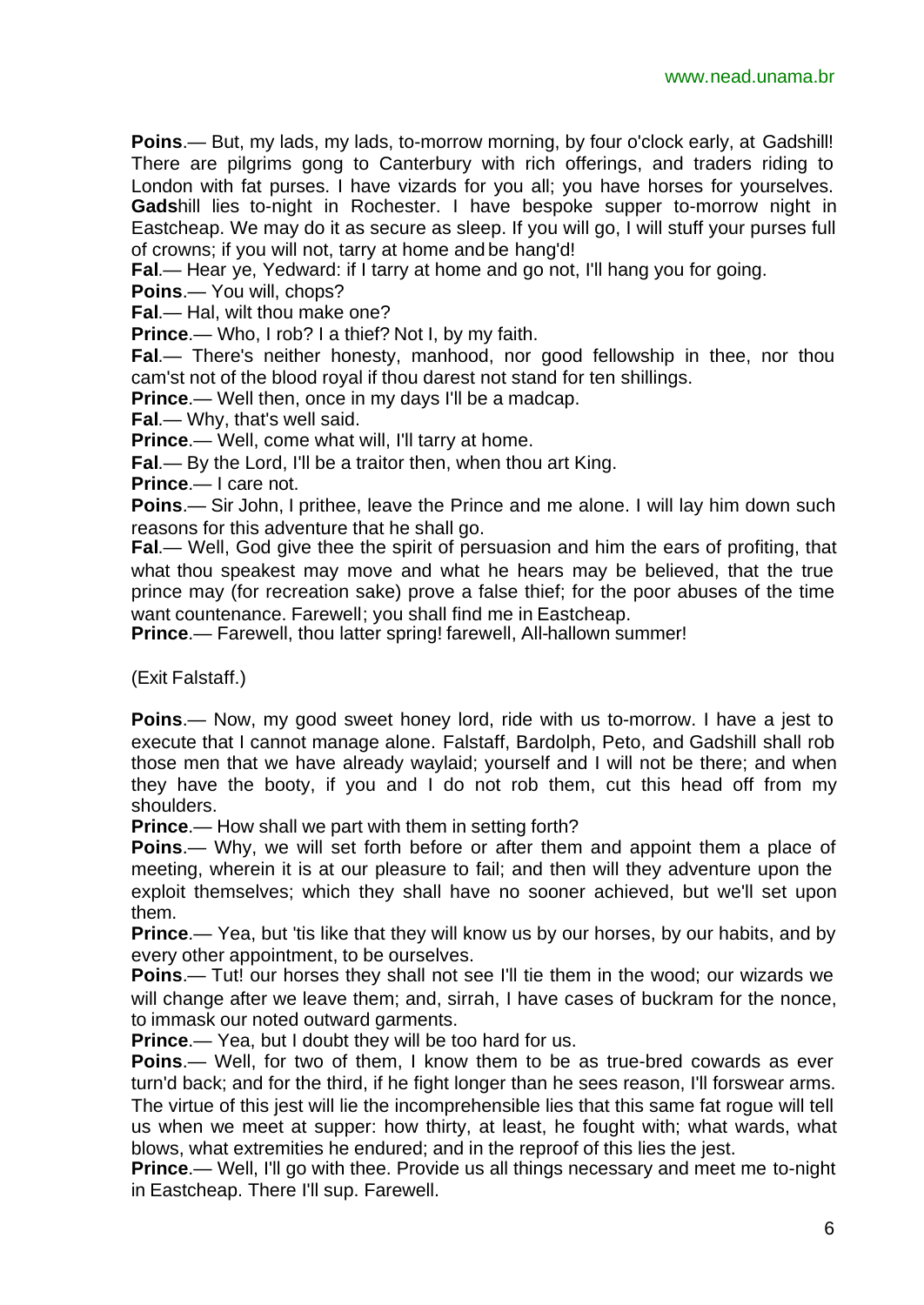**Poins**.— Farewell, my lord.

(Exit.)

**Prince.**— I know you all, and will awhile uphold the unyok'd humour of your idleness. Yet herein will I imitate the sun, who doth permit the base contagious clouds to smother up his beauty from the World, that, when he please again to lie himself, Being wanted, he may be more wond'red at by breaKing through the foul and ugly mists of vapours that did seem to strangle him. If all the year were playing holidays, to sport would be as tedious as to Work; but when they seldom come, they wish'd-for come, and nothing pleaseth but rare accidents. So, when this loose behaviour I throw off And pay the debt I never promised, by how much better than my Word I am, by so much shall I falsify men's hopes; and, like bright metal on a sullen ground, my reformation, glitt'ring o'er my fault, shall show more goodly and attract more eyes than that which hath no foil to set it off. I'll so offend to make offence a skill, redeeming time when men think least I will.

(Exit.)

Scene III. London. The Palace.

(Enter the King, Northumberland, Worcester, Hotspur, Sir Walter Blunt, with others.)

**King**.— My blood hath been too cold and temperate, Unapt to stir at these indignities, and you have found me, for accordingly you tread upon my patience; but be sure I will from henceforth rather be myself, Mighty and to be fear'd, than my condition, which hath been smooth as oil, soft as young down, and therefore lost that title of respect which the proud soul ne'er pays but to the proud.

**Wor**.— Our house, my sovereign liege, little deserves the scourge of greatness to be us'd on it. And that same greatness too which our own hands have holp to make so portly.

**North**.— My lord.

**King**.— Worcester, get thee gone; for I do see danger and disobedience in thine eye. O, sir, your presence is too bold and peremptory, and majesty might never yet endure the moody frontier of a servant brow. Tou have good leave to leave us. When we need 'Your use and counsel, we shall send for you.

(Exit Worcester.)

You were about to speak.

**North**.— Yea, my good lord. Those prisoners in your Highness' name demanded which Harry Percy here at Holmedon took, were, as he says, not with such strength denied as is delivered to your Majesty. Either envy, therefore, or misprision Is guilty of this fault, and not my son.

**Hot**.— My liege, I did deny no prisoners. But I remember, when the fight was done, when I was dry with rage and extreme toll, Breathless and faint, leaning upon my sword, came there a certain lord, neat and trimly dress'd, Fresh as a bridegroom; and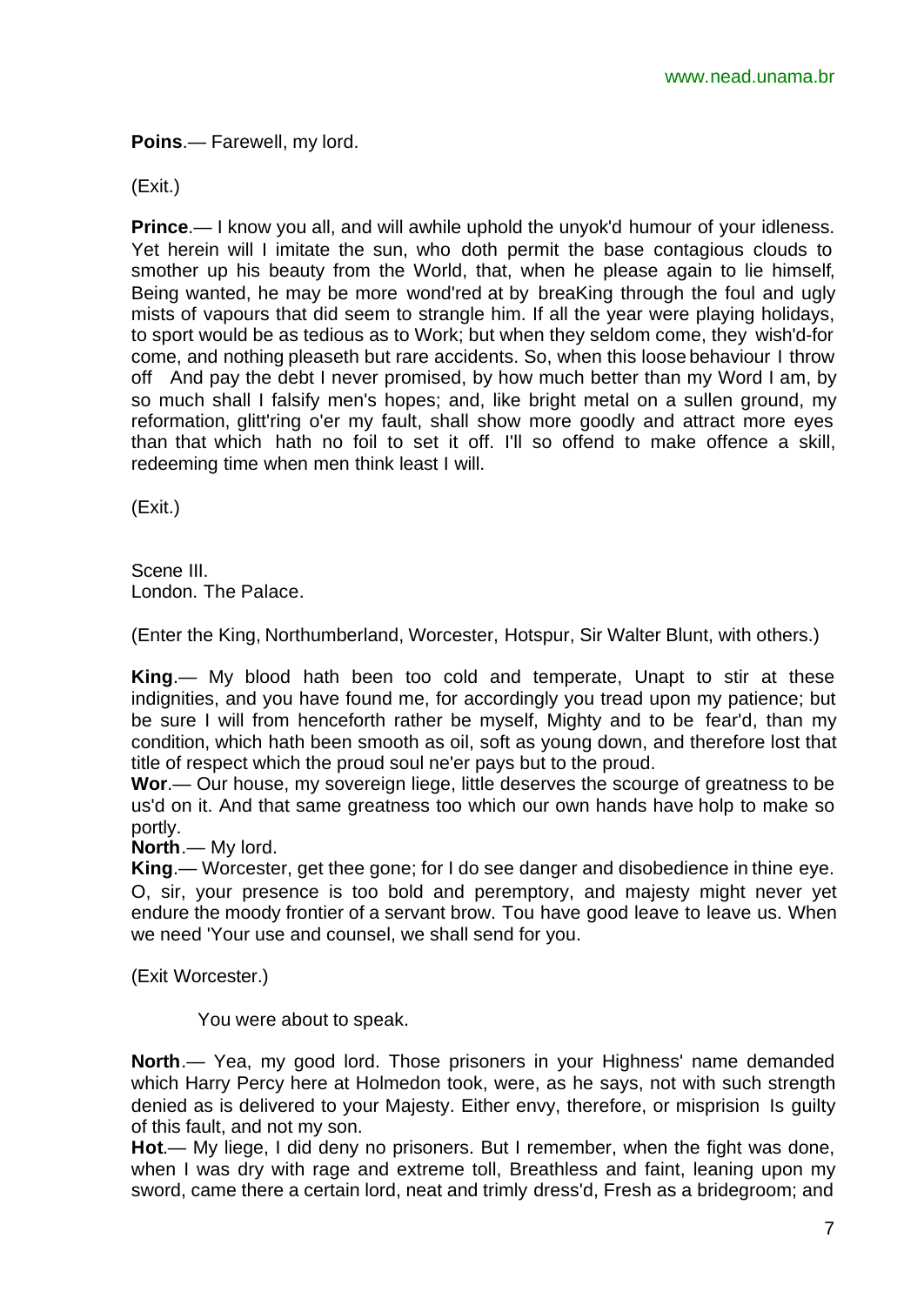his chin new reap'd show'd like a stubble land at harvest home. He was perfumed like a milliner, and 'twixt his finger and his thumb he held a pouncet box, which ever and anon he gave his nose, and took't away again; who therewith angry, when it next came there, Took it in snuff; and still he smil'd and talk'd; and as the soldiers bore dead bodies by, he call'd them untaught knaves, unmannerly, to bring a slovenly unhandsome corse Betwixt the wind and his nobility. With many holiday and lady terms he questioned me, amongst the rest demanded my prisoners in your Majesty's behalf. I then, all smarting with my wounds being cold, to be so pest'red with a popingay, out of my grief and my impatience Answer'd neglectingly, I know not what. He should, or he should not; for he made me mad to see him shine so brisk, and smell so sweet, and talk so like a waiting gentlewoman of guns and drums and wounds. God save the mark! And telling me the sovereignest thing on earth was parmacity for an inward bruise; and that it was great pity, so it was, this villanous saltpetre should be digg'd out of the bowels of the harmless earth, which many a good tall fellow had destroy'd so cowardly; and but for these vile 'guns, he would himself have been a soldier. this bald unjointed chat of his, my lord, answered indirectly, as I said, and I beseech you, let not his report come current for an accusation Betwixt my love and your high majesty.

**Blunt**.— The circumstance considered, good my lord, whate'er Lord Harry Percy then had said to such a person, and in such a place, at such a time, with all the rest retold, may reasonably die, and never rise to do him wrong, or any way impeach what then he said, so he unsay it now.

**King**.— Why, yet he doth deny his prisoners, but with proviso and exception, that we at our own charge shall ransom straight his brother-in-law, the foolish Mortimer; who, on my soul, hath wilfully betray'd the lives of those that he did lead to fight against that great magician, damn'd Glendower, whose daughter, as we hear, the Earl of March Hath lately married. Shall our coffers, then, be emptied to redeem a traitor home? Shall we buy treason? and indent with fears when they have lost and forfeited themselves? No, on the barren mountains let him starve! For I shall never hold that man my friend whose tongue shall ask me for one penny cost to ransom home revolted Mortimer. Hot. Revolted Mortimer? He never did fall off, my sovereign liege, but by the chance of war. To prove that true Needs no more but one tongue for all those wounds, those mouthed wounds, which valiantly he took when on the gentle Severn's sedgy bank, In single opposition hand to hand, he did confound the best part of an hour In changing hardiment with great Glendower. Three times they breath'd, and three times did they drink, upon agreement, of swift Severn's flood; who then, affrighted with their bloody looks, Ran fearfully among the trembling reeds and hid his crisp head in the hollow bank, Bloodstained with these valiant cohabitants. Never did base and rotten policy Colour her WorKing with such deadly wounds; nor never could the noble Mortimer receive so many, and all willingly. then let not him be slandered with revolt.

**King**.— Thou dost belie him, Percy, thou dost belie him! He never did encounter with Glendower. I tell thee he durst as well have met the devil alone as Owen Glendower for an enemy. Art thou not asham'd? But, sirrah, henceforth let me not hear you speak of Mortimer. Send me your prisoners with the speediest means, or you shall hear in such a kind from me as will displease you. My Lord Northumberland, we license your departure with your son. Send us your prisoners, or you will hear of it.

(Exeunt King, [Blunt, and Train])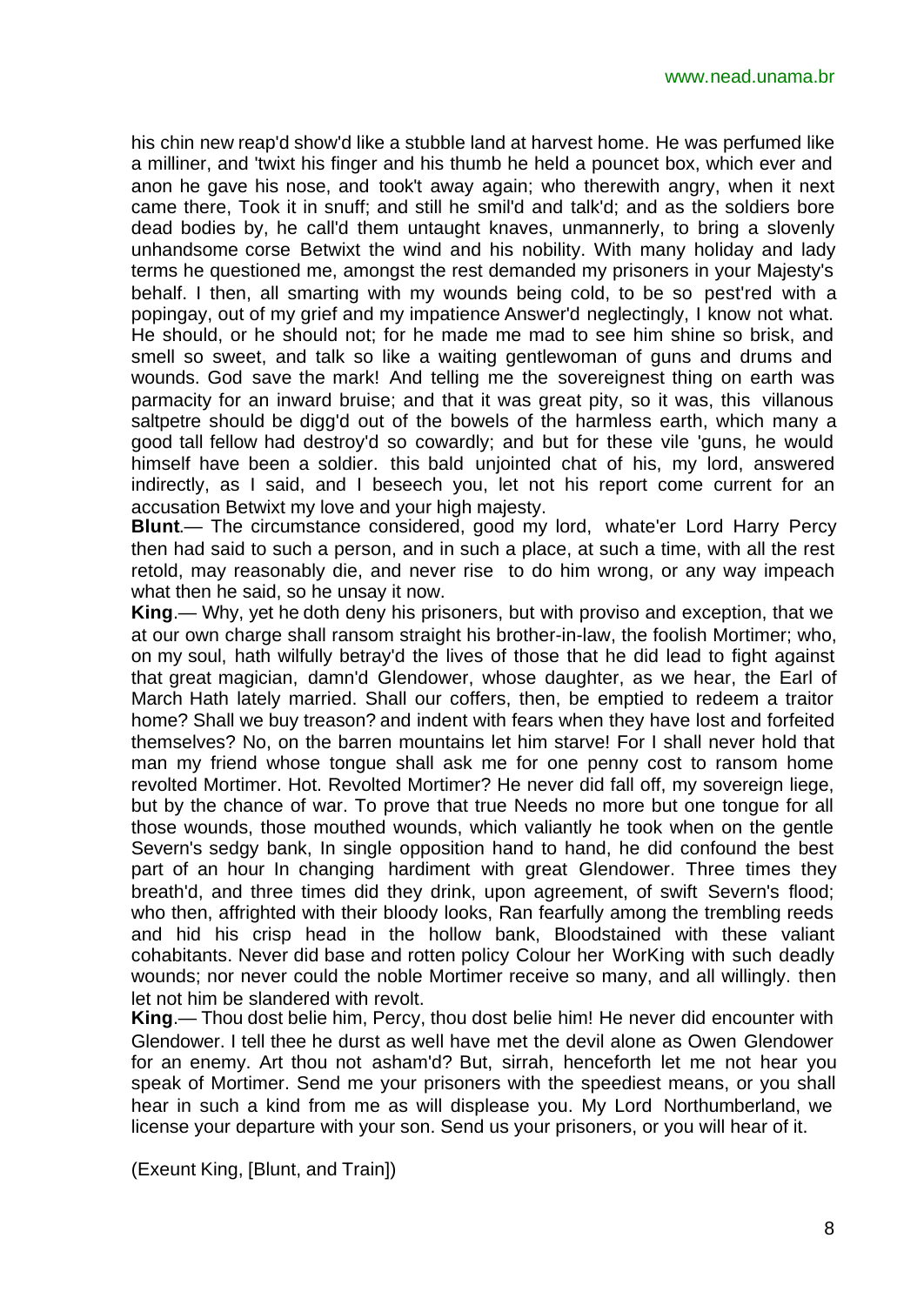**Hot**.— An if the devil come and roar for them, I will not send them. I will after straight and tell him so; for I will else my heart, Albeit I make a hazard of my head.

**North**.— What, drunk with choler? Stay, and pause awhile. Here comes your uncle.

(Enter Worcester.)

**Hot**.— Speak of Mortimer? Zounds, I will speak of him, and let my soul want mercy if I do not join with him! Yea, on his part I'll empty all these veins, and shed my dear blood drop by drop in the dust, but I will lift the downtrod Mortimer as high in the air as this unthankful King, as this ingrate and cank'red Bolingbroke.

**North**.— Brother, the King hath made your nephew mad.

**Wor**.— Who struck this heat up after I was gone?

**Hot**.— He will (forsooth) have all my prisoners; and when I urg'd the ransom once again of my wive's brother, then his cheek look'd pale, and on my face he turn'd an eye of death, trembling even at the name of Mortimer.

**Wor**.— I cannot blame him. Was not he proclaim'd by Richard that dead is, the next of blood?

**North**.— He was; I heard the proclamation. And then it was when the unhappy King (Whose wrongs in us God pardon!) did set forth upon his Irish expedition; from whence he intercepted did return to be depos'd, and shortly murdered.

**Wor**.— And for whose death we in the World's wide mouth live scandaliz'd and foully spoken of.

**Hot**.— But soft, I pray you. Did King Richard then Proclaim my brother Edmund **Mort**imer heir to the crown?

**North**.— He did; myself did hear it.

**Hot**.— Nay, then I cannot blame his cousin King, that wish'd him on the barren mountains starve. But shall it be that you, that set the crown upon the head of this forgetful man, and for his sake wear the detested blot of murtherous subornation shall it be that you a World of curses undergo, being the agents or base second means, the cords, the ladder, or the hangman rather? O, pardon me that I descend so low to show the line and the predicament wherein you range under this subtile King! Shall it for shame be spoken in these days, or fill up chronicles in time to come, that men of your nobility and power did gage them both in an unjust behalf (As both of you, God pardon it! have done) to put down Richard, that sweet lovely rose, and plant this thorn, this canker, Bolingbroke? And shall it in more shame be further spoken that you are fool'd, discarded, and shook off by him for whom these shames ye underwent? No! yet time serves wherein you may redeem your banish'd honours and restore yourselves Into the good thoughts of the World again; revenge the jeering and disdain'd contempt of this proud King, who studies day and night to answer all the debt he owes to you een with the bloody payment of your deaths. Therefore I say.

**Wor**.— Peace, cousin, say no more; and now, I will unclasp a secret book, and to your quick-conceiving discontents I'll read you matter deep and dangerous, as full of peril and adventurous spirit as to o'erwalk a current roaring loud on the unsteadfast footing of a spear.

**Hot**.— If he fall in, good night, or sink or swim! Send danger from the east unto the west, so honour cross it from the north to south, and let them grapple. O, the blood more stirs to rouse a lion than to start a hare!

**North**.— Imagination of some great exploit drives him beyond the bounds of patience.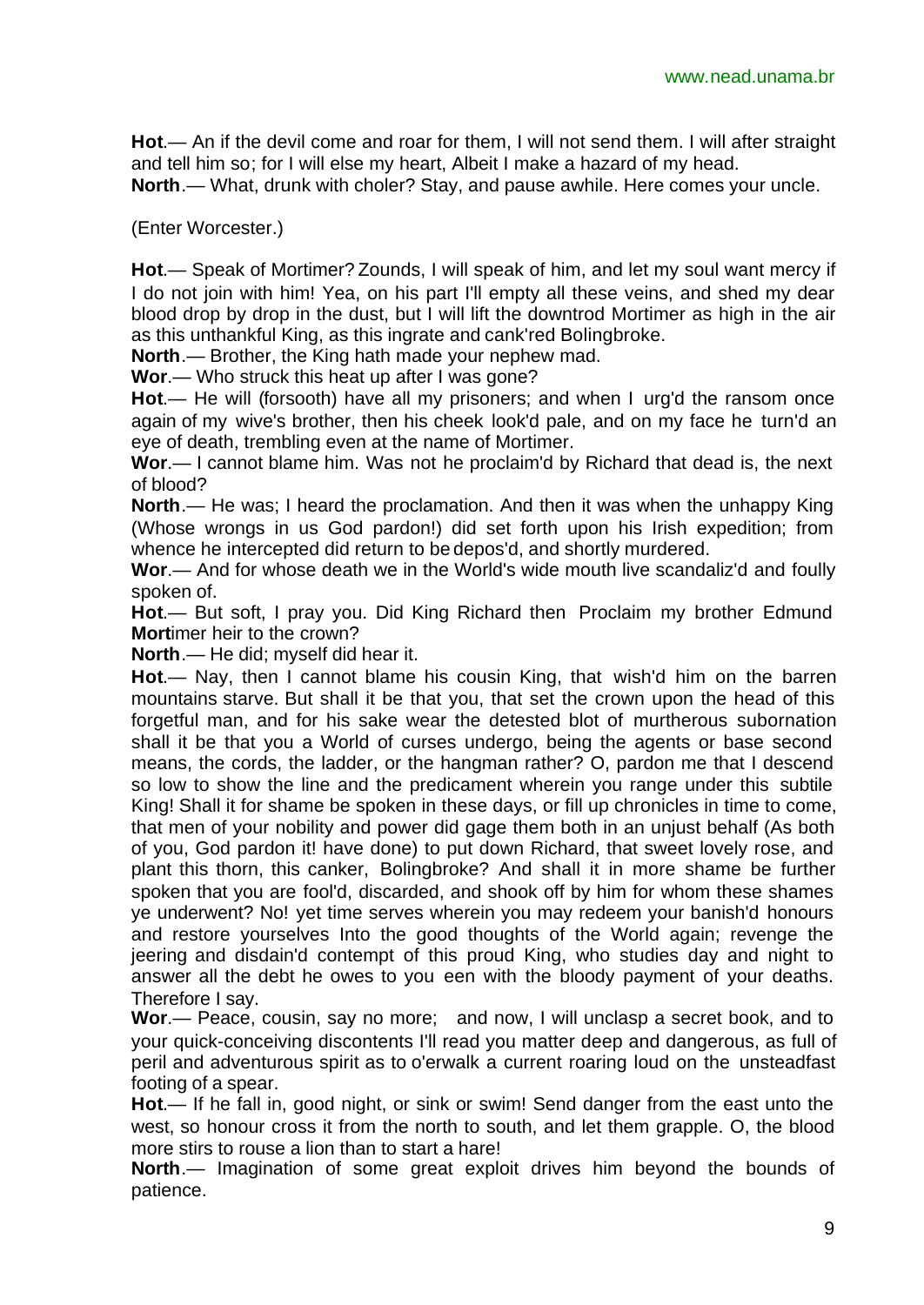**Hot**.— By heaven, methinks it were an easy leap to pluck bright honour from the pale-fac'd moon, or dive into the bottom of the deep, where fadom line could never touch the ground, and pluck up drowned honour by the locks, so he that doth redeem her thence might wear without corrival all her dignities; but out upon this half-fac'd fellowship!

**Wor**.— He apprehends a World of figures here, but not the form of what he should attend. Good cousin, give me audience for a while.

**Hot**.— I cry you mercy.

**Wor**.— Those same noble Scots that are your prisoners.

**Hot**.— I'll keep them all. By God, he shall not have a Scot of them! No, if a Scot would save his soul, he shall not. I'll keep them, by this hand!

**Wor**.— You start away. And lend no ear unto my purposes. Those prisoners you shall keep.

**Hot**.— Nay, I will! That is flat! He said he would not ransom Mortimer, Forbade my tongue to speak of Mortimer, but I will find him when he lies asleep, and in his ear I'll holloa 'Mortimer.' Nay; I'll have a starling shall be taught to speak nothing but '**Mort**imer,' and give it him to keep his anger still in motion.

**Wor**.— Hear you, cousin, a Word.

**Hot**.— All studies here I solemnly defy save how to gall and pinch this Bolingbroke; and that same sword-and-buckler Prince of Wales. But that I think his father loves him not and would be glad he met with some mischance, I would have him poisoned with a pot of ale.

**Wor**.— Farewell, kinsman. I will talk to you when you are better temper'd to attend.

**North**.— Why, what a wasp-stung and impatient fool Art thou to break into this woman's mood, tying thine ear to no tongue but thine own!

**Hot**.— Why, look you, I am whipp'd and scourg'd with rods, Nettled, and stung with pismires when I hear of this vile politician, Bolingbroke. In Richard's time what do you call the place. A plague upon it! it is in GIoucestershire 'Twas where the madcap Duke his uncle kept. His uncle York where I first bow'd my knee Unto this King of smiles, this Bolingbroke. 'S blood! When you and he came back from Ravenspurgh. **North**.— At Berkeley Castle.

**Hot**.— You say true. Why, what a candy deal of courtesy this fawning greyhound then did proffer me! Look, 'when his infant fortune came to age,' And 'gentle Harry Percy,' and 'kind cousin'. O, the devil take such cozeners! God forgive me! Good uncle, tell your tale, for I have done.

**Wor**.— Nay, if you have not, to it again. We will stay your leisure.

**Hot**.— I have done, i' faith.

**Wor**.— Then once more to your Scottish prisoners. Deliver them up without their ransom straight, and make the Douglas' son your only mean for powers In Scotland; which, for divers reasons which I shall send you written, be assur'd will easily be granted. [To Northumberland] You, my lord, your son in Scotland being thus employ'd, Shall secretly into the bosom creep of that same noble prelate well-belov'd, the Archbishop.

**Hot**.— Of York, is it not?

**Wor**.— True; who bears hard his brother's death at Bristow, the Lord Scroop. I speak not this in estimation, as what I think might be, but what I know Is ruminated, plotted, and set down, and only stays but to behold the face of that occasion that shall bring it on.

**Hot**.— I smell it. Upon my life, it will do well.

**North**.— Before the game is afoot thou still let'st slip.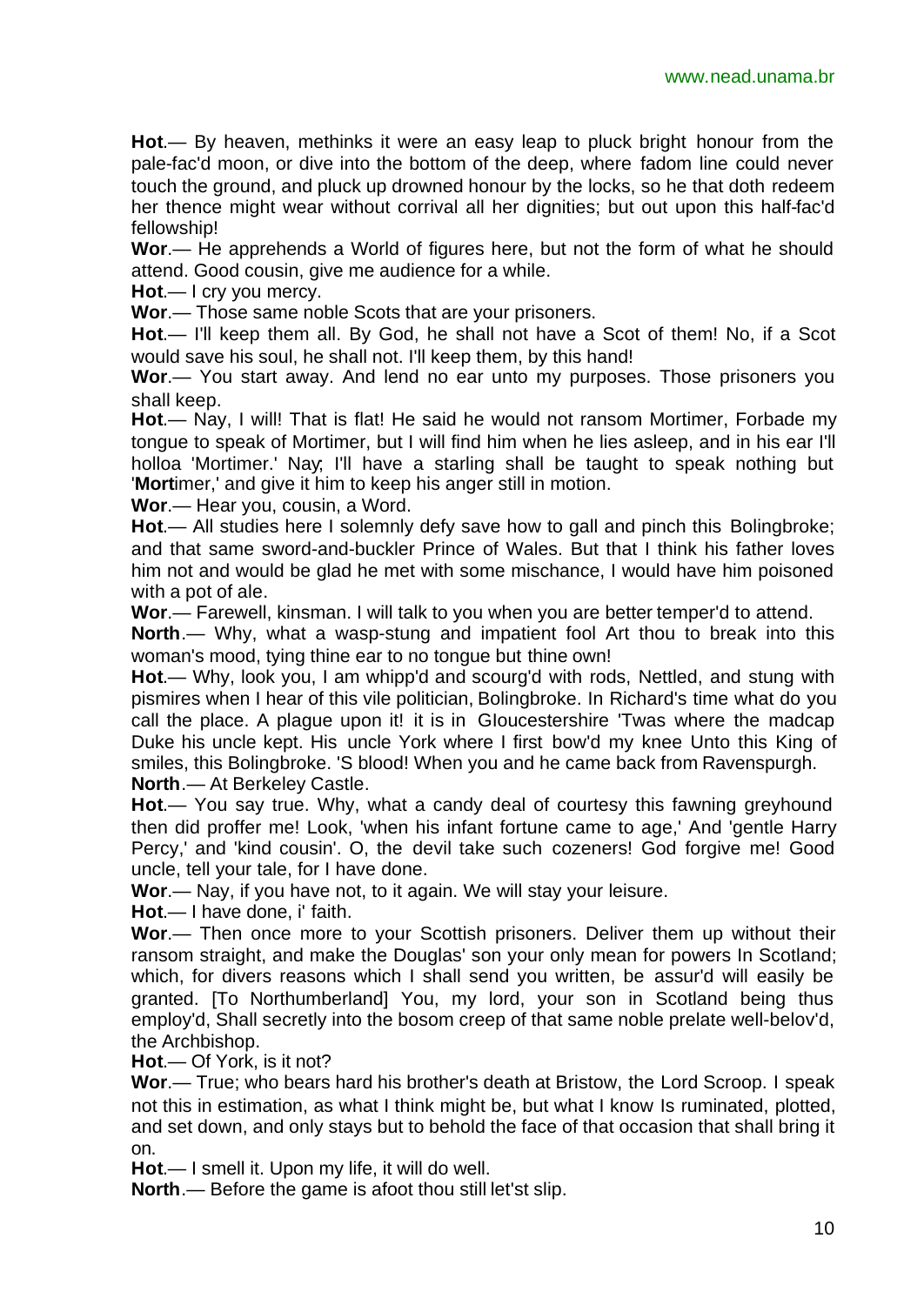**Hot**.— Why, it cannot choose but be a noble plot. And then the power of Scotland and of York to join with Mortimer, ha?

**Wor**.— And so they shall.

**Hot**.— In faith, it is exceedingly well aim'd.

**Wor**.— And 'tis no little reason bids us speed, to save our heads by raising of a head; for, bear ourselves as even as we can, the King will always think him in our debt, and think we think ourselves unsatisfied, Till he hath found a time to pay us home. And see already how he doth begin to make us strangers to his looks of love.

**Hot**.— He does, he does! We'll be reveng'd on him.

**Wor**.— Cousin, farewell. No further go in this than I by letters shall direct your course. When time is ripe, which will be suddenly, I'll steal to Glendower and Lord Mortimer, where you and Douglas, and our pow'rs at once, as I will fashion it, shall happily meet, to bear our fortunes in our own strong arms, which now we hold at much uncertainty.

**North**.— Farewell, good brother. We shall thrive, I trust.

**Hot**.— Uncle, adieu. O, let the hours be short Till fields and blows and groans applaud our sport!

(Exeunt.)

ACT II. Scene I. Rochester. An inn yard.

(Enter a Carrier with a lantern in his hand.)

1. **Car**.— Heigh-ho! an it be not four by the day, I'll be hang'd. Charles' wain is over the new chimney, and yet our horse not pack'd. What, ostler!

**Ost**. [within] — Anon, anon.

1. **Car**.— I prithee, Tom, beat Cut's saddle, put a few flocks in the point. Poor jade is wrung in the withers out of all cess.

(Enter another Carrier.)

2. **Car**.— Peas and beans are as dank here as a dog, and that is the next way to give poor jades the bots. This house is turned upside down since Robin Ostler died.

1. **Car**.— Poor fellow never joyed since the price of oats rose. It was the death of him.

2. **Car**.— I think this be the most villanous house in all London road for fleas. I am stung like a tench.

1. **Car**.— Like a tench I By the mass, there is ne'er a King christen could be better bit than I have been since the first cock.

2. **Car**.— Why, they will allow us ne'er a jordan, and then we leak in your chimney, and your chamber-lye breeds fleas like a loach.

1. **Car**.— What, ostler! come away and be hang'd! come away!

2. **Car**.— I have a gammon of bacon and two razes of ginger, to be delivered as far as Charing Cross.

1. **Car**.— God's body! the turkeys in my pannier are quite starved. What, ostler! A plague on thee! hast thou never an eye in thy head? Canst not hear? An 'twere not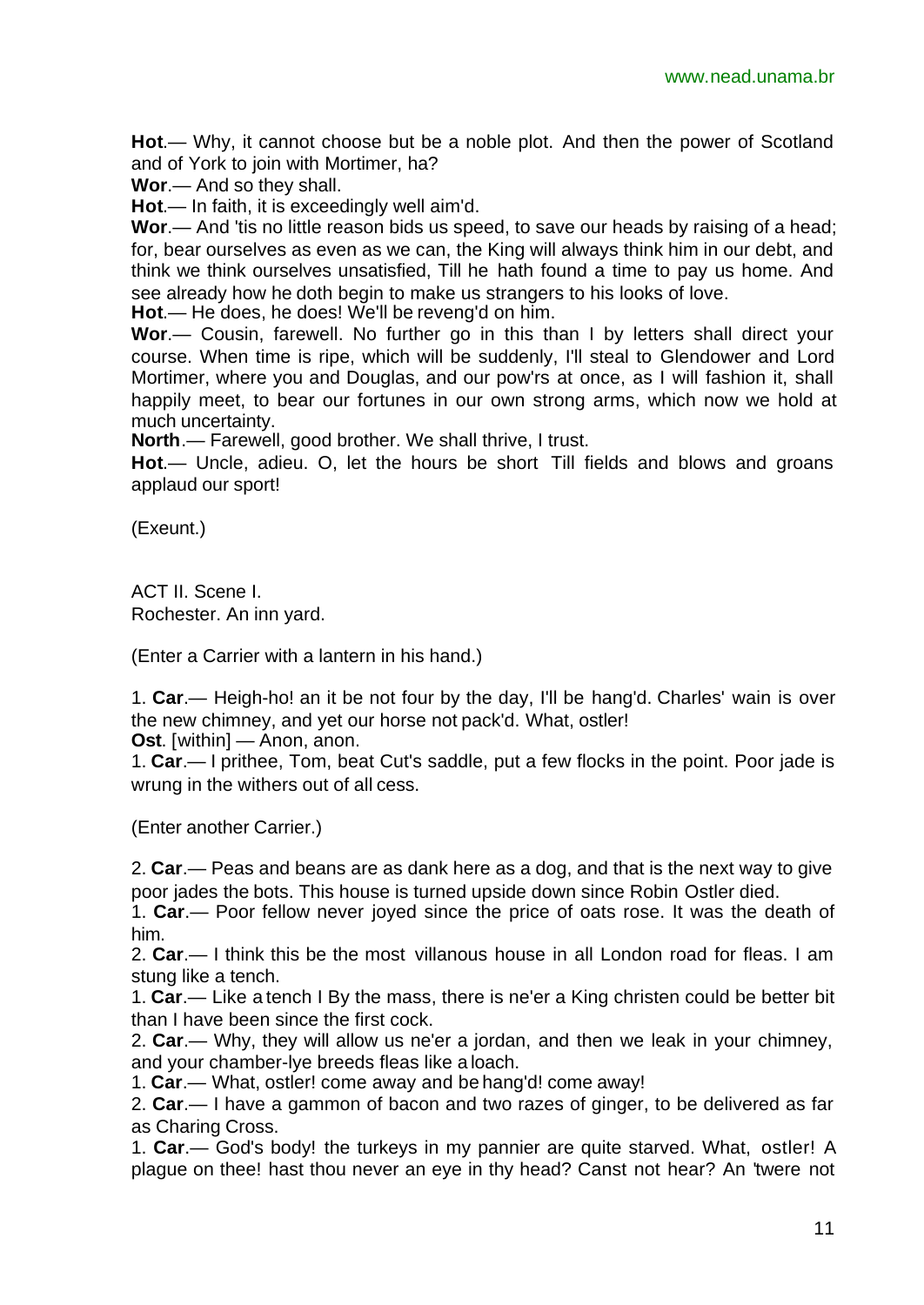as good deed as drink to break the pate on thee, I am a very villain. Come, and be hang'd! Hast no faith in thee?

(Enter Gadshill.)

**Gads**.— Good morrow, carriers. What's o'clock?

1. **Car**.— I think it be two o'clock.

**Gads**.— I prithee lend me this lantern to see my gelding in the stable.

1. **Car**.— Nay, by God, soft! I know a trick Worth two of that, i' faith.

**Gads**.— I pray thee lend me thine.

2. **Car**.— Ay, when? canst tell? Lend me thy lantern, quoth he? Marry, I'll see thee hang'd first!

**Gads**.— Sirrah carrier, what time do you mean to come to London?

2. **Car**.— Time enough to go to bed with a candle, I warrant thee. Come, neighbour Mugs, we'll call up the gentlemen. They will along with company, for they have great charge.

(Exeunt [Carriers].)

**Gads**.— What, ho! chamberlain!

(Enter Chamberlain.)

**Cham**.— At hand, quoth pickpurse.

**Gads**.— That's even as fair as— 'at hand, quoth the chamberlain'; for thou variest no more from picking of purses than giving direction doth from labouring: thou layest the plot how.

**Cham**.— Good morrow, Master Gadshill. It holds current that I told you yesternight. There's a franklin in the Wild of Kent hath brought three hundred marks with him in gold. I heard him tell it to one of his company last night at supper a kind of auditor; one that hath abundance of charge too, God knows what. They are up already and call for eggs and butter. They will away presently.

**Gads**.— Sirrah, if they meet not with Saint Nicholas' clerks, I'll give thee this neck.

**Cham**.— No, I'll none of it. I pray thee keep that for the hangman; for I know thou Worshippest Saint Nicholas as truly as a man of falsehood may.

**Gads**.— What talkest thou to me of the hangman? If I hang, I'll make a fat pair of gallows; for if I hang, old Sir John hangs with me, and thou knowest he is no starveling. Tut! there are other Troyans that thou dream'st not of, the which for sport sake are content to do the profession some grace; that would (if matters should be look'd into) for their own credit sake make all whole. I am joined with no foot landrakers, no long-staff sixpenny strikers, none of these mad mustachio purple-hued maltworms; but with nobility, and tranquillity, burgomasters and great oneyers, such as can hold in, such as will strike sooner than speak, and speak sooner than drink, and drink sooner than pray; and yet, zounds, I lie; for they pray continually to their saint, the commonwealth, or rather, not pray to her, but prey on her, for they ride up and down on her and make her their boots.

**Cham**.— What, the commonwealth their boots? Will she hold out water in foul way?

**Gads**.— She will, she will! Justice hath liquor'd her. We steal as in a castle, cocksure. We have the receipt of fernseed, we walk invisible.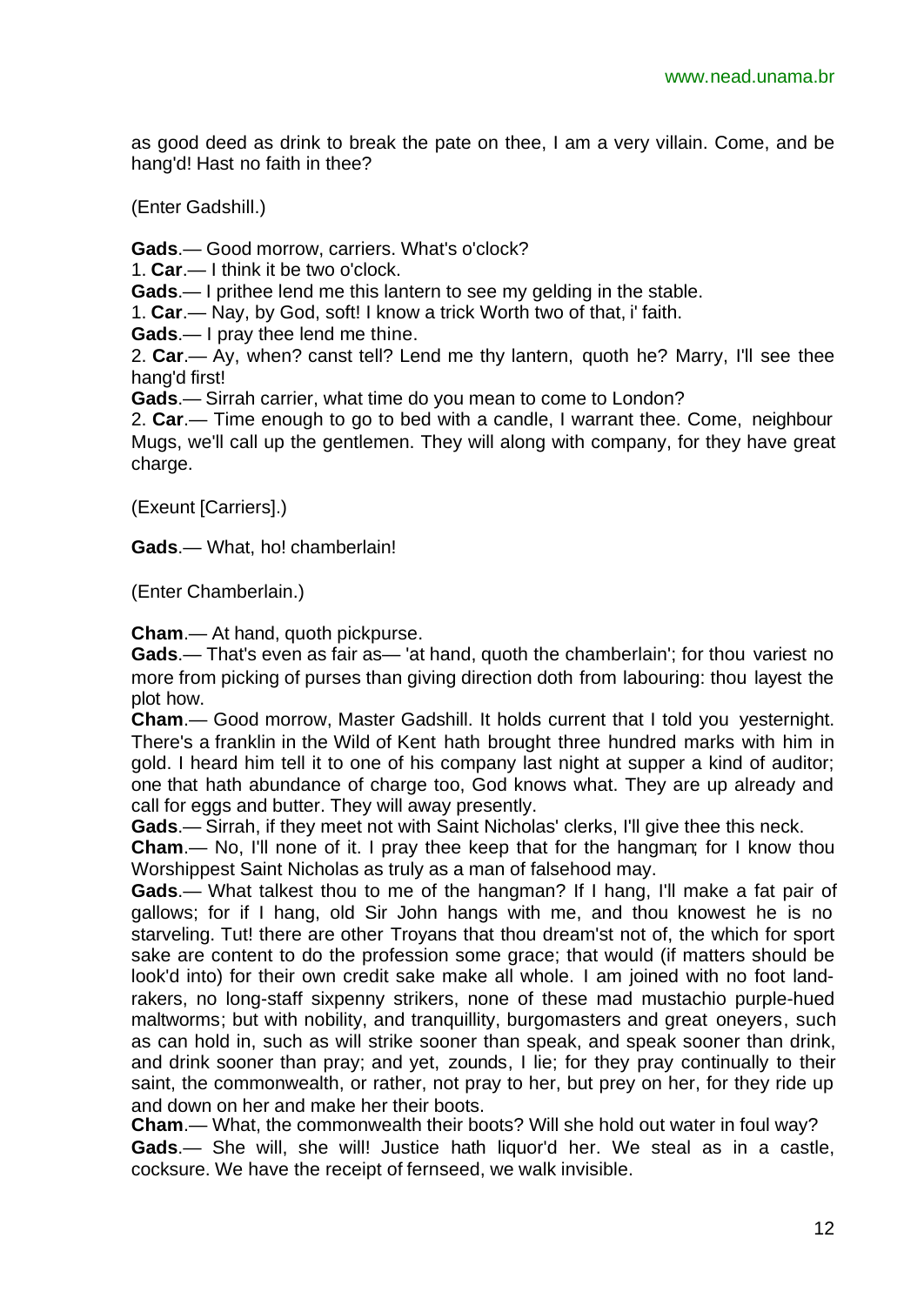**Cham**.— Nay, by my faith, I think you are more beholding to the night than to fernseed for your walking invisible.

**Gads**.— Give me thy hand. Thou shalt have a share in our purchase, as I and a true man.

**Cham**.— Nay, rather let me have it, as you are a false thief.

**Gads**.— Go to; 'homo' is a common name to all men. Bid the ostler bring my gelding out of the stable. Farewell, you muddy knave.

(Exeunt.)

Scene II. The highway near Gadshill.

(Enter Prince and Poins.)

**Poins**.— Come, shelter, shelter! I have remov'd Falstaff's horse, and he frets like a gumm'd velvet.

**Prince.**— Stand close. [They step aside.]

(Enter Falstaff.)

**Fal**.— Poins! Poins, and be hang'd! Poins!

**Prince.**— I comes forward I Peace, ye fat-kidney'd rascal! What a brawling dost thou keep!

**Fal**.— Where's Poins, Hal?

**Prince.**— He is walk'd up to the top of the hill. I'll go seek him. [Steps aside.]

**Fal.**— I am accurs'd to rob in that thief's company. The rascal hath removed my horse and tied him I know not where. If I travel but four foot by the squire further afoot, I shall break my wind. Well, I doubt not but to die a fair death for all this, if I scape hanging for killing that rogue. I have forsWorn his company hourly any time this two-and-twenty years, and yet I am bewitch'd with the rogue's company. If the rascal have not given me medicines to make me love him, I'll be hang'd. It could not be else. I have drunk medicines. Poins! Hal! A plague upon you both! Bardolph! Peto! I'll starve ere I'll rob a foot further. An 'twere not as good a deed as drink to turn true man and to leave these rogues, I am the veriest varlet that ever chewed with a tooth. Eight yards of uneven ground is threescore and ten miles afoot with me, and the stony-hearted villains know it well enough. A plague upon it when thieves cannot be true one to another! (They whistle.) Whew! A plague upon you all! Give me my horse, you rogues! give me my horse and be hang'd!

**Prince**. [comes forward] — Peace, ye fat-guts! Lie down, lay thine ear close to the ground, and list if thou canst hear the tread of travellers.

**Fal.**— Have you any levers to lift me up again, being down? Sblood, I'll not bear mine own flesh so far afoot again for all the coin in thy father's exchequer. What a plague mean ye to colt me thus?

**Prince**.— Thou liest; thou art not colted, thou art uncolted.

**Fal**.— I prithee, good Prince Hal, help me to my horse, good King's son.

**Prince.**— Out, ye roque! Shall I be your ostler?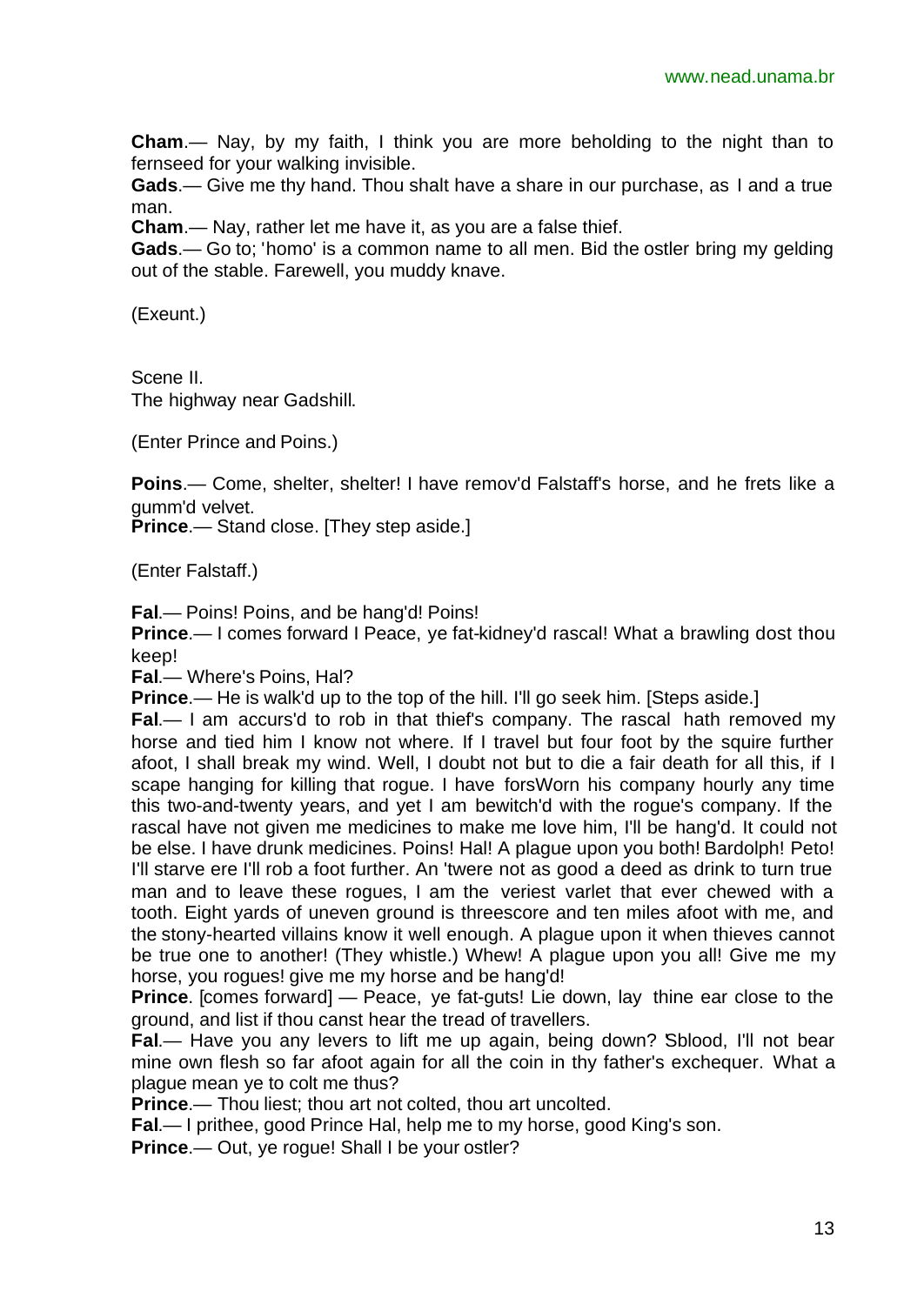**Fal**.— Go hang thyself in thine own heir-apparent garters! If I be ta'en, I'll peach for this. An I have not ballads made on you all, and sung to filthy tunes, let a cup of sack be my poison. When a jest is so forward and afoot too I hate it.

(Enter Gadshill, [Bardolph and Peto with him].)

**Gads**.— Stand!

**Fal**.— So I do, against my will.

**Poins**. [comes fortward] — O, 'tis our setter. I know his voice. Bardolph, what news? **Bar**.— Case ye, case ye! On with your vizards! There's money of the King's coming down the hill; 'tis going to the King's exchequer.

**Fal.**— You lie, ye rogue! 'Tis going to the King's tavern.

**Gads**.— There's enough to make us all.

**Fal**.— To be hang'd.

**Prince**.— Sirs, you four shall front them in the narrow lane; Ned Poins and I will walk lower. If they scape from your encounter, then they light on us.

**Peto**.— How many be there of them?

**Gads**.— Some eight or ten.

**Fal**.— Zounds, will they not rob us?

**Prince**.— What, a coward, Sir John Paunch?

**Fal**.— Indeed, I am not John of Gaunt, your grandfather; but yet no coward, Hal.

**Prince**.— Well, we leave that to the proof.

**Poins**.— Sirrah Jack, thy horse stands behind the hedge. When thou need'st him, there thou shalt find him. Farewell and stand fast.

**Fal**.— Now cannot I strike him, if I should be hang'd.

**Prince**. [aside to Poins] — Ned, where are our disguises?

**Poins**. [aside to Prince] — Here, hard by. Stand close.

[Exeunt Prince and Poins.]

**Fal**.— Now, my masters, happy man be his dole, say I. Every man to his business.

(Enter the Travellers.)

**Traveller**.— Come, neighbour. The boy shall lead our horses down the hill; we'll walk afoot awhile and ease our legs.

Thieves.— Stand!

**Traveller**.— Jesus bless us!

**Fal**.— Strike! down with them! cut the villains' throats! Ah, whoreson caterpillars! bacon-fed knaves! they hate us youth. Down with them! fleece them!

**Traveller**.— O, we are undone, both we and ours for ever!

**Fal**.— Hang ye, gorbellied knaves, are ye undone? No, ye fat chuffs; I would your store were here! On, bacons on! What, ye knaves! Young men must live. You are grandjurors, are ye? We'll jure ye, faith! Here they rob and bind them.

(Exeunt.)

(Enter the Prince and Poins [in buckram suits].)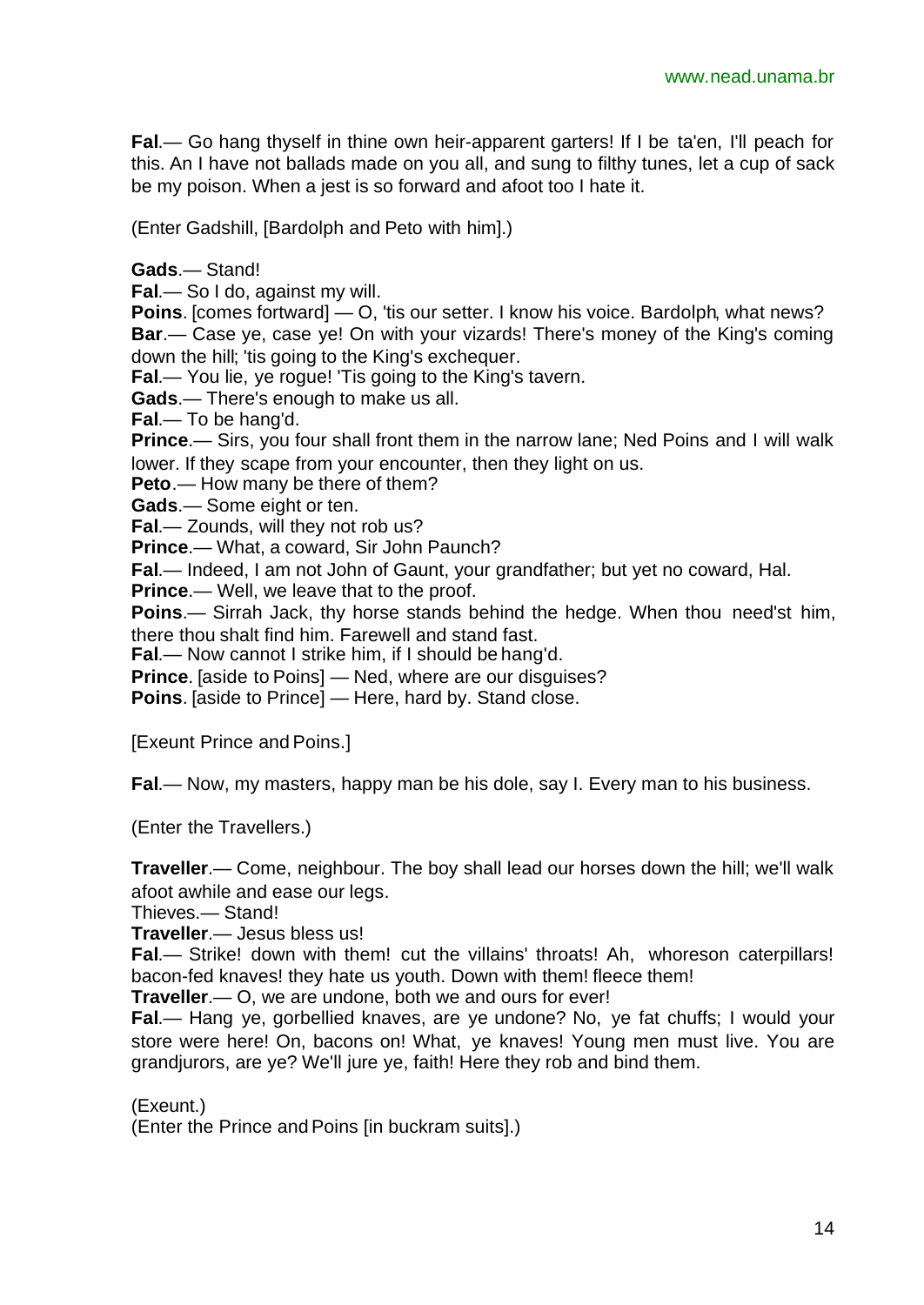**Prince**. —The thieves have bound the true men. Now could thou and I rob the thieves and go merrily to London, it would be argument for a week, laughter for a month, and a good jest for ever.

**Poins**.— Stand close! I hear them coming. [They stand aside.]

(Enter the Thieves again.)

**Fal**.— Come, my masters, let us share, and then to horse before day. An the Prince and Poins be not two arrant cowards, there's no equity stirring. There's no more valour in that Poins than in a wild duck. [As they are sharing, the Prince and Poins set upon them. They all run away, and Falstaff, after a blow or two, runs awasy too, leaving the booty behind them.]

**Prince**.— Your money!

**Poins**.— Villains!

**Prince**.— Got with much ease. Now merrily to horse. The thieves are scattered, and possess'd with fear so strongly that they dare not meet each other. Each takes his fellow for an officer. Away, good Ned. Falstaff sweats to death and lards the lean earth as he walks along. Were't not for laughing, I should pity him.

**Poins**.— How the rogue roar'd!

(Exeunt.)

Scene III. Warkworth Castle.

(Enter Hotspur solus, reading a letter.)

**Hot**.— 'But, for mine own part, my lord, I could be well contented to be there, in respect of the love I bear your house.' He could be contented why is he not then? In respect of the love he bears our house! He shows in this he loves his own barn better than he loves our house. Let me see some more. 'The purpose you undertake is dangerous' Why, that's certain! 'Tis dangerous to take a cold, to sleep, to drink; but I tell you, my lord fool, out of this nettle, danger, we pluck this flower, safety. 'The purpose you undertake is dangerous, the friends you have named uncertain, the time itself unsorted, and your whole plot too light for the counterpoise of so great an opposition.' Say you so, say you so? I say unto you again, you are a shallow, cowardly hind, and you lie. What a lack-brain is this! By the Lord, our plot is a good plot as ever was laid; our friends true and constant: a good plot, good friends, and full of expectation; an excellent plot, very good friends. What a frosty-spirited rogue is this! Why, my Lord of York commends the plot and the general course of the action. Zounds, an I were now by this rascal, I could brain him with his lady's fan. Is there not my father, my uncle, and myself; Lord Edmund Mortimer, my Lord of York, and Owen Glendower? Is there not, besides, the Douglas? Have I not all their letters to meet me in arms by the ninth of the next month, and are they not some of them set forward already? What a pagan rascal is this! an infidel! Ha! you shall see now, in very sincerity of fear and cold heart will he to the King and lay open all our proceedings. O, I could divide myself and go to buffets for moving such a dish of skim milk with so honourable an action! Hang him, let him tell the King! we are prepared. I will set forward to-night.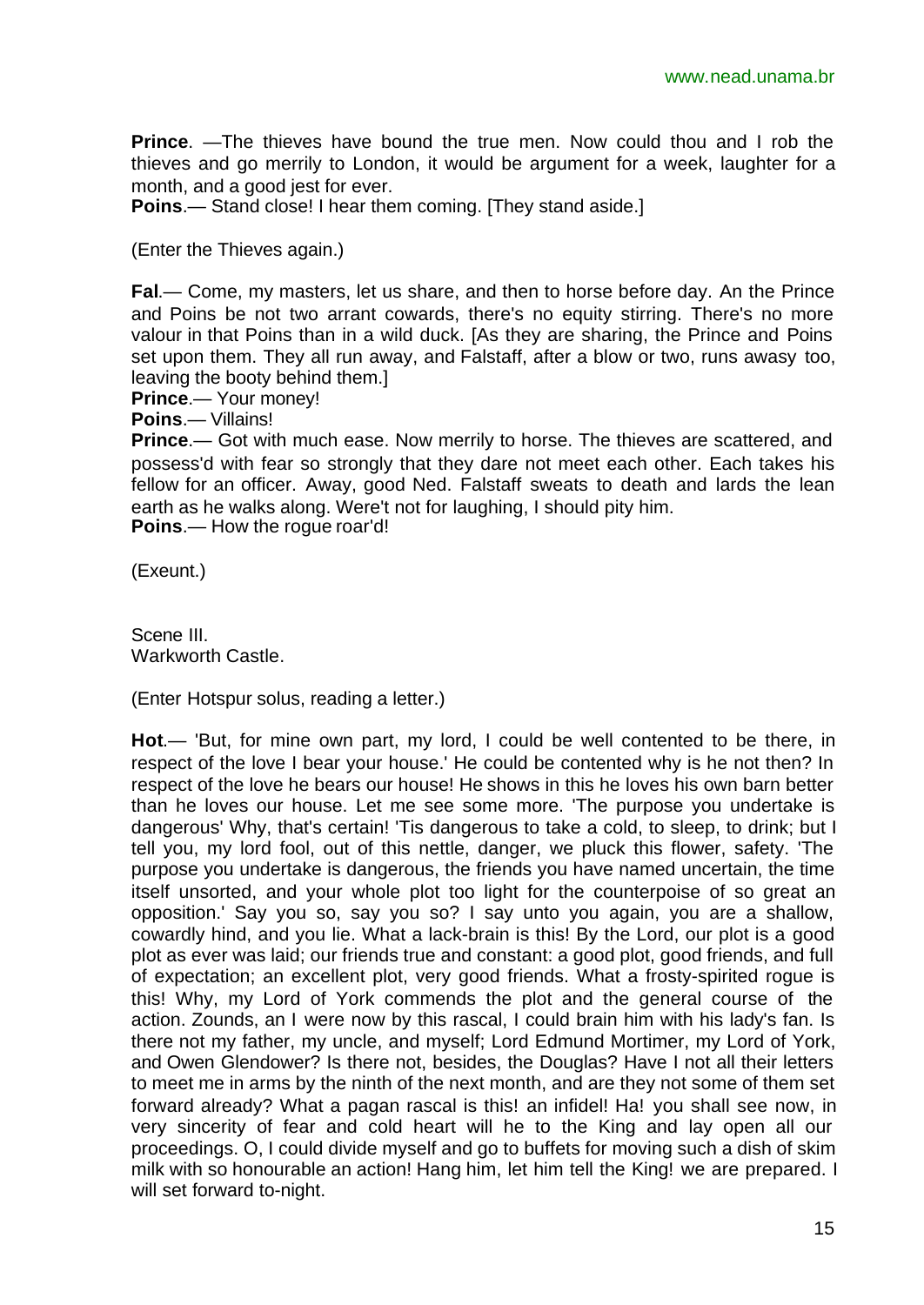(Enter his Lady.)

How now, Kate? I must leave you within these two hours.

**Lady**.— O my good lord, why are you thus alone? For what offence have I this fortnight been a banish'd woman from my Harry's bed, Tell me, sweet lord, what is't that takes from thee thy stomach, pleasure, and thy golden sleep? Why dost thou bend thine eyes upon the earth, and start so often when thou sit'st alone? Why hast thou lost the fresh blood in thy cheeks and given my treasures and my rights of thee to thick-ey'd musing and curs'd melancholy? In thy faint slumbers I by thee have watch'd, and heard thee murmur tales of iron wars, speak terms of manage to thy bounding steed, cry 'Courage! to the field!' And thou hast talk'd of sallies and retires, of trenches, tent, of palisadoes, frontiers, parapets, of basilisks, of cannon, culverin, of prisoners' ransom, and of soldiers slain, and all the currents of a heady fight. Thy spirit within thee hath been so at war, and thus hath so bestirr'd thee in thy sleep, that beads of sweat have stood upon thy brow like bubbles ill a late-disturbed stream, and in thy face strange motions have appear'd, such as we see when men restrain their breath on some great sudden hest. O, what portents are these? Some heavy business hath my lord in hand, and I must know it, else he loves me not. **Hot**.— What, ho!

[Enter a Servant.]

Is Gilliams with the packet gone?

**Serv**.— He is, my lord, an hour ago.

**Hot**.— Hath Butler brought those horses from the sheriff?

**Serv**.— One horse, my lord, he brought even now.

**Hot**.— What horse? A roan, a crop-ear, is it not?

**Serv**.— It is, my lord.

**Hot**.— That roan shall be my throne. Well, I will back him straight. O esperance! Bid Butler lead him forth into the park.

[Exit Servant.]

**Lady**.— But hear you, my lord.

**Hot**.— What say'st thou, my lady?

**Lady**.— What is it carries you away?

**Hot**.— Why, my horse, my love my horse!

**Lady**.— Out, you mad-headed ape! A weasel hath not such a deal of spleen as you are toss'd with. In faith, I'll know your business, Harry; that I will! I fear my brother **Mort**imer doth stir about his title and hath sent for you to line his enterprise; but if you go.

**Hot**.— So far afoot, I shall be weary, love.

**Lady**.— Come, come, you paraquito, answer me directly unto this question that I ask. I'll break thy little finger, Harry, an if thou wilt not tell my all things true.

**Hot**.— Away. Away, you trifler! Love? I love thee not; I care not for thee, Kate. This is no World to play with mammets and to tilt with lips. We must have bloody noses and crack'd crowns, and pass them current too. Gods me, my horse! What say'st thou, Kate? What wouldst thou have with me?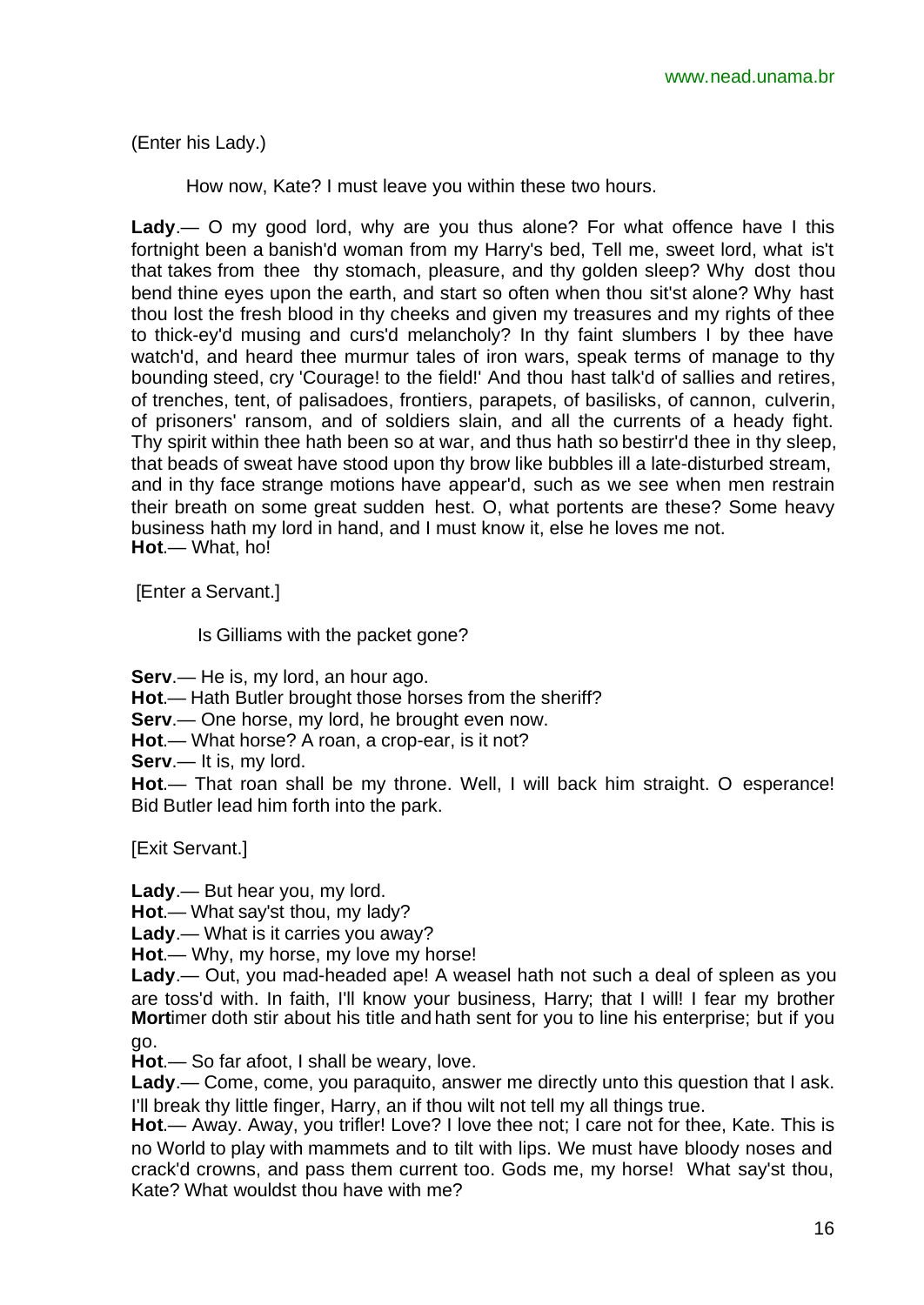**Lady**.— Do you not love me? Do you not indeed? Well, do not then; for since you love me not, I will not love myself. Do you not love me? Nay, tell me if you speak in jest or no.

**Hot**.— Come, wilt thou see me ride? And when I am a-horseback, I will swear I love thee infinitely. But hark you. Kate: I must not have you henceforth question me whither I go, nor reason whereabout. Whither I must, I must; and to conclude, this evening must I leave you, gentle Kate. I know you wise; but yet no farther wise than Harry Percy's wife; constant you are, but yet a woman; and for secrecy, no lady closer, for I well believe thou wilt not utter what thou dost not know, and so far will I trust thee, gentle Kate.

**Lady**.— How? so far?

**Hot**.— Not an inch further. But hark you, Kate: Whither I go, thither shall you go too; to-day will I set forth, to-morrow you. Will this content you, Kate,? **Lady**.— It must of force.

(Exeunt.)

Scene IV. Eastcheap. The Boar's Head Tavern.

(Enter Prince and Poins.)

**Prince**.— Ned, prithee come out of that fat-room and lend me thy hand to laugh a little.

**Poins**.— Where hast been, Hal?

**Prince.**— With three or four loggerheads amongst three or fourscore hogsheads. I have sounded the very bass-string of humility. Sirrah, I am sWorn brother to a leash of drawers and can call them all by their christen names, as Tom, Dick, and Francis. They take it already upon their salvation that, though I be but Prince of Wales, yet I am the King of courtesy; and tell me flatly I am no proud Jack like Falstaff, but a Corinthian, a lad of mettle, a good boy (by the Lord, so they call me!), and when I am King of England I shall command all the good lads Eastcheap. They call drinKing deep, dying scarlet; and when you breathe in your watering, they cry 'hem!' and bid you play it off. To conclude, I am so good a proficient in one quarter of an hour that I can drink with any tinker in his own language during my life. I tell thee, Ned, thou hast lost much honour that thou wert not with me in this action. But, sweet Ned to sweeten which name of Ned, I give thee this pennyWorth of sugar, clapp'd even now into my hand by an under-skinker, one that never spake other English in his life than 'Eight shillings and sixpence,' and 'You are welcome,' with this shrill addition, 'Anon, anon, sir! Score a pint of bastard in the Half-moon,' or so but, Ned, to drive away the time till Falstaff come, I prithee do thou stand in some by-room while I question my puny drawer to what end be gave me the sugar; and do thou never leave calling 'Francis!' that his tale to me may be nothing but 'Anon!' Step aside, and I'll show thee a precedent.

**Poins**.— Francis!

**Prince**.— Thou art perfect.

**Poins**.— Francis! [Exit Poins.]

(Enter [Francis, a] Drawer.)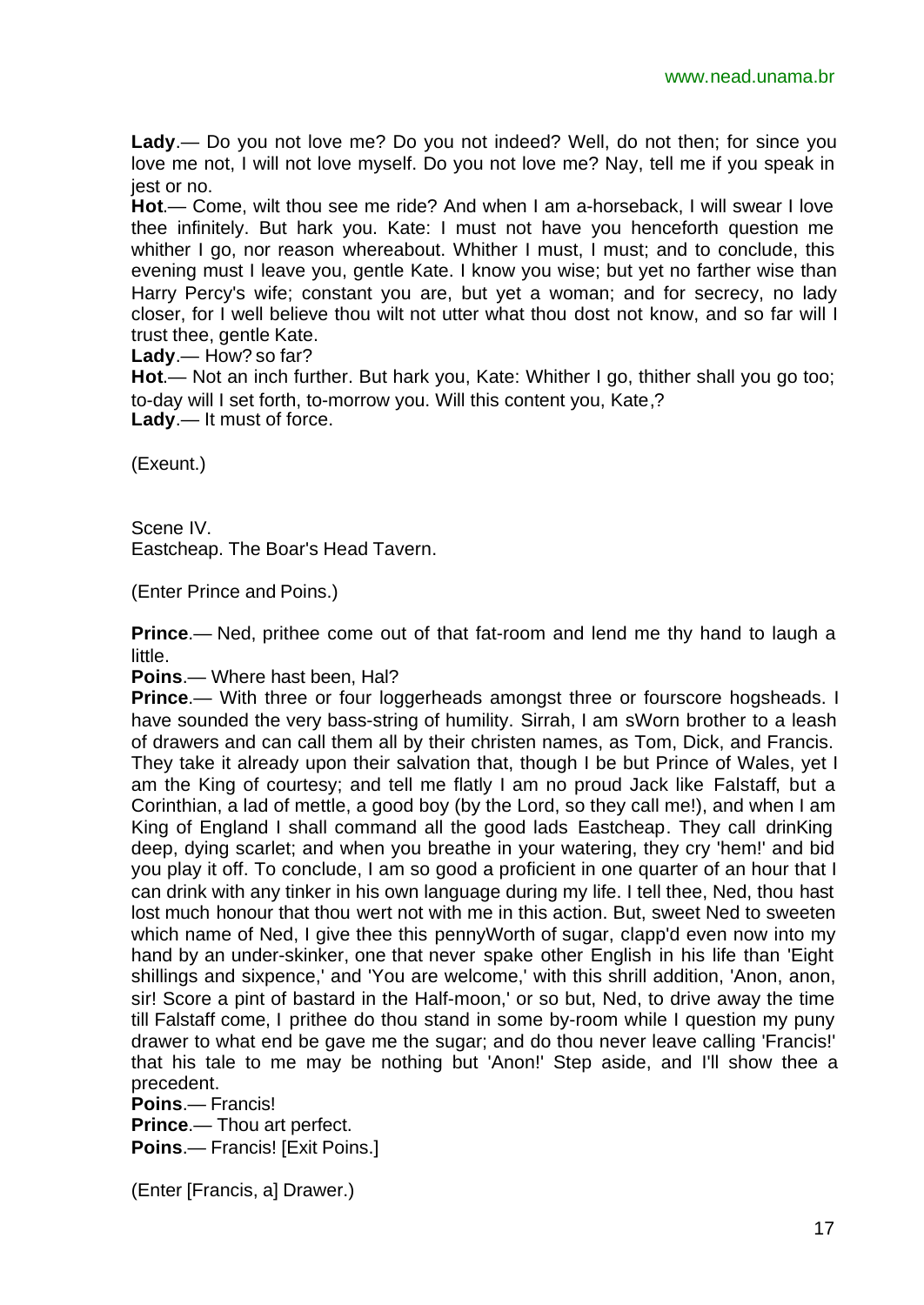**Fran**.— Anon, anon, sir. Look down into the Pomgarnet, Ralph.

**Prince**.— Come hither, Francis.

**Fran**.— My lord?

**Prince.**— How long hast thou to serve, Francis?

**Fran**.— Forsooth, five years, and as much as to-

**Poins**. [within] — Francis!

**Fran**.— Anon, anon, sir.

**Prince.**— Five year! by'r Lady, a long lease for the clinking of Pewter. But, Francis, darest thou be so valiant as to play the coward with thy indenture and show it a fair pair of heels and run from it?

**Fran.**— O Lord, sir, I'll be sworn upon all the books in England I could find in my heart.

**Poins**. [within] — Francis!

**Fran**.— Anon, sir.

**Prince**.— How old art thou, Francis?

**Fran**.— Let me see. About Michaelmas next I shall be-

**Poins**. [within] — Francis!

**Fran**.— Anon, sir. Pray stay a little, my lord.

**Prince**.— Nay, but hark you, Francis. For the sugar thou gavest me 'twas a pennyworth, wast not?

**Fran**.— O Lord! I would it had been two!

**Prince.**— I will give thee for it a thousand pound. Ask me when thou wilt, and, thou shalt have it.

**Poins**. [within] — Francis!

**Fran**.— Anon, anon.

**Prince**.— Anon, Francis? No, Francis; but to-morrow, Francis; or, Francis, a Thursday; or indeed, Francis, when thou wilt. But Francis.

**Fran**.— My lord?

**Prince.**— Wilt thou rob this leathern-jerkin, crystal-button, not-pated, agate-ring, puke-stocking, caddis-garter, smooth-tongue, Spanish-pouch-

**Fran**.— O Lord, sir, who do you mean?

**Prince.**— Why then, your brown bastard is your only drink; for look you, Francis, your white canvas doublet will sully. In Barbary, sir, it cannot come to so much.

**Fran**.— What, sir?

**Poins**. [within] — Francis!

**Prince.**— Away, you roque! Dost thou not hear them call? Here they both call him. The Drawer stands amazed, not knowing which way to go.

(Enter Vintner.)

**Vint**.— What, stand'st thou still, and hear'st such a calling? Look to the guests within.

[Exit Francis.]

My lord, old Sir John, with half-a-dozen more, are at the door. Shall I let them in?

**Prince**.— Let them alone awhile, and then open the door.

[Exit Vintner.]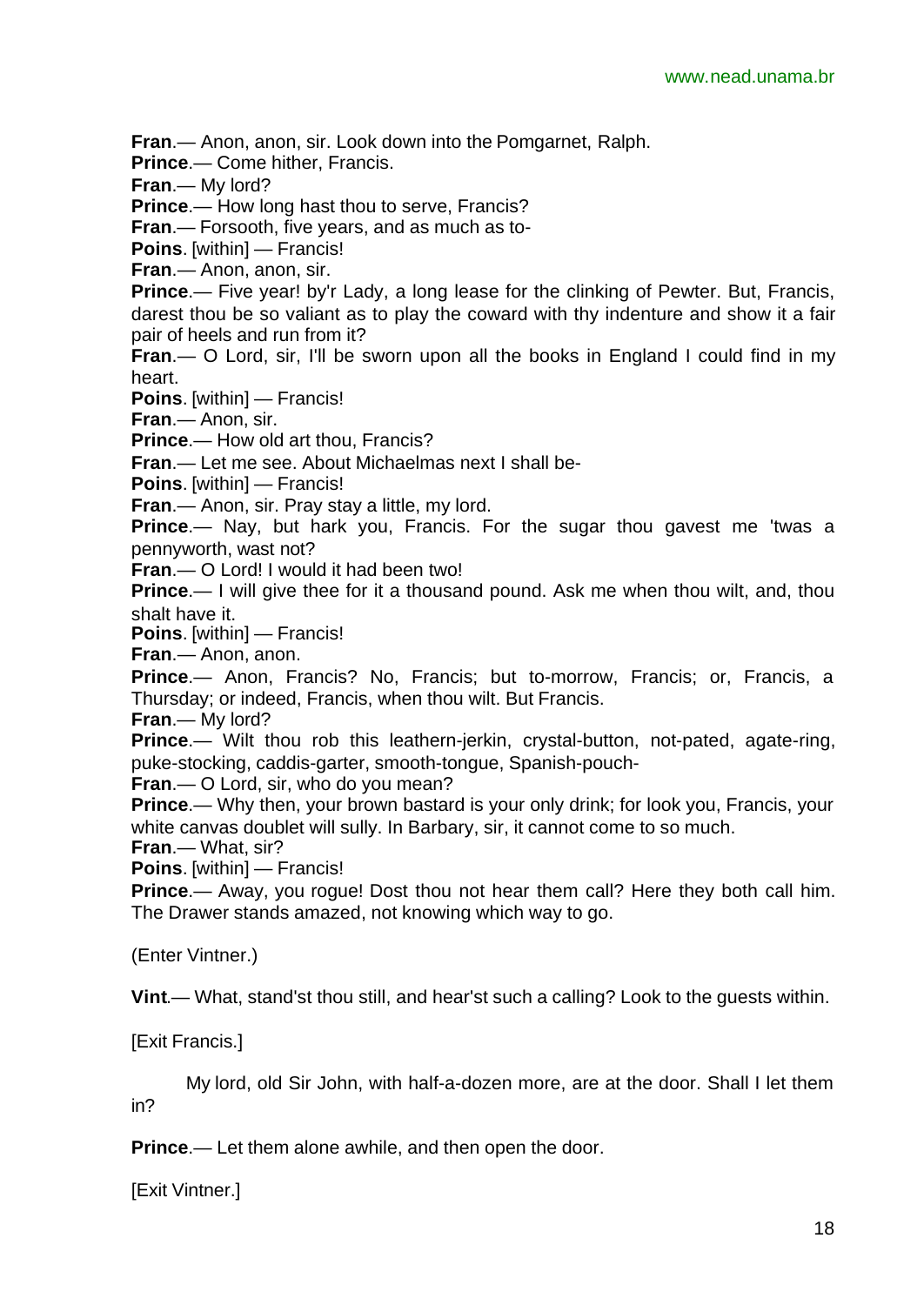Poins!

**Poins**. [within] — Anon, anon, sir.

(Enter Poins.)

**Prince**.— Sirrah, Falstaff and the rest of the thieves are at the door. Shall we be merry?

**Poins**.— As merry as crickets, my lad. But hark ye; what cunning match have you made with this jest of the drawer? Come, what's the issue?

**Prince.**— I am now of all humours that have showed themselves humours since the old days of goodman Adam to the pupil age of this present this twelve o'clock at midnight.

[Enter Francis.]

What's o'clock, Francis?

**Fran**.— Anon, anon, sir.

[Exit.]

**Prince**.— That ever this fellow should have fewer Words than a parrot, and yet the son of a woman! His industry is upstairs and downstairs, his eloquence the parcel of a reckoning. I am not yet of Percy's mind, the Hotspur of the North; he that kills me some six or seven dozen of Scots at a breakfast, washes his hands, and says to his wife, 'Fie upon this quiet life! I want Work.' 'O my sweet Harry,' says she, 'how many hast thou kill'd to-day?' 'Give my roan horse a drench,' says he, and answers 'Some fourteen,' an hour after, 'a trifle, a trifle.' I prithee call in Falstaff. I'll play Percy, and that damn'd brawn shall play Dame Mortimer his wife. 'Rivo!' says the drunkard. Call in ribs, call in tallow.

(Enter Falstaff, [Gadshill, Bardolph, and Peto; Francis follows with wine].)

**Poins**.— Welcome, Jack. Where hast thou been?

**Fal**.— A plague of all cowards, I say, and a vengeance too! Marry and amen! Give me a cup of sack, boy. Ere I lead this life long, I'll sew nether-stocks, and mend them and foot them too. A plague of all cowards! Give me a cup of sack, rogue. Is there no virtue extant? He drinketh.

**Prince**.— Didst thou never see Titan kiss a dish of butter? Pitiful-hearted butter, that melted at the sweet tale of the sun! If thou didst, then behold that compound.

**Fal**.— You rogue, here's lime in this sack too! There is nothing but roguery to be found in villanous man. Yet a coward is worse than a cup of sack with lime in it a villanous coward! Go thy ways, old Jack, die when thou wilt; if manhood, good manhood, be not forgot upon the face of the earth, then am I a shotten herring. There lives not three good men unhang'd in England; and one of them is fat, and grows old. God help the while! A bad World, I say. I would I were a weaver; I could sing psalms or anything. A plague of all cowards I say still!

**Prince**.— How now, woolsack? What mutter you?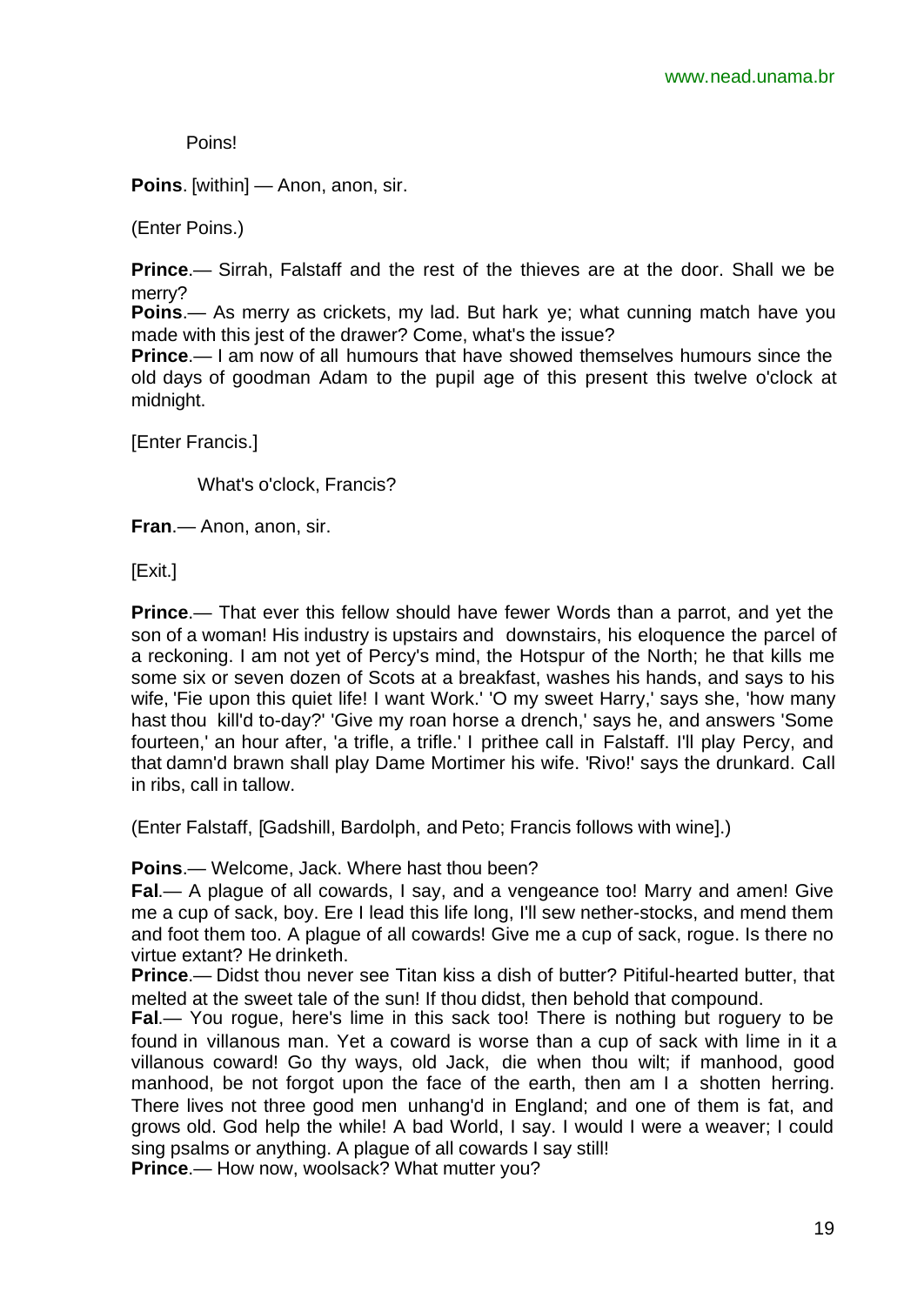**Fal**.— A King's son! If I do not beat thee out of thy Kingdom with a dagger of lath and drive all thy subjects afore thee like a flock of wild geese, I'll never wear hair on my face more. You Prince of Wales?

**Prince**.— Why, you whoreson round man, what's the matter?

**Fal**.— Are not you a coward? Answer me to that and Poins there?

**Poins**.— Zounds, ye fat paunch, an ye call me coward, by the Lord, I'll stab thee.

**Fal.**— I call thee coward? I'll see thee damn'd ere I call thee coward, but I would give a thousand pound I could run as fast as thou canst. You are straight enough in the shoulders; you care not who sees Your back. Call you that backing of your friends? A plague upon such backing! Give me them that will face me. Give me a cup of sack. I am a rogue if I drunk to-day.

**Prince.**— O villain! thy lips are scarce wip'd since thou drunk'st last.

**Fal**.— All is one for that. (He drinketh.) A plague of all cowards still say I.

**Prince**.— What's the matter?

**Fal**.— What's the matter? There be four of us here have ta'en a thousand pound this day morning.

**Prince**.— Where is it, Jack? Where is it?

**Fal**. Where is it, Taken from us it is. A hundred upon poor four of us!

**Prince**.— What, a hundred, man?

**Fal**.— I am a rogue if I were not at half-sword with a dozen of them two hours together. I have scap'd by miracle. I am eight times thrust through the doublet, four through the hose; my buckler cut through and through; my sWord hack'd like a handsaw ecce signum! I never dealt better since I was a man. All would not do. A plague of all cowards! Let them speak, If they speak more or less than truth, they are villains and the sons of darkness.

**Prince**.— Speak, sirs. How was it?

**Gads**.— We four set upon some dozen-

**Fal**.— Sixteen at least, my lord.

**Gads**.— And bound them.

**Peto**.— No, no, they were not bound.

**Fal**.— You rogue, they were bound, every man of them, or I am a Jew else an Ebrew Jew.

**Gads**.— As we were sharing, some six or seven fresh men sea upon us.

**Fal**.— And unbound the rest, and then come in the other.

**Prince**.— What, fought you with them all?

**Fal**.— All? I know not what you call all, but if I fought not with fifty of them, I am a bunch of radish! If there were not two or three and fifty upon poor old Jack, then am I no two-legg'd creature.

**Prince.**— Pray God you have not murd'red some of them.

**Fal.**— Nay, that's past praying for. I have pepper'd two of them. Two I am sure I have paid, two rogues in buckram suits. I tell thee what, Hal if I tell thee a lie, spit in my face, call me horse. Thou knowest my old ward. Here I lay, and thus I bore my point. Four rogues in buckram let drive at me.

**Prince**.— What, four? Thou saidst but two even now.

**Fal**.— Four, Hal. I told thee four.

**Poins**.— Ay, ay, he said four.

**Fal**.— These four came all afront and mainly thrust at me. I made me no more ado but took all their seven points in my target, thus.

**Prince**.— Seven? Why, there were but four even now.

**Fal**.— In buckram?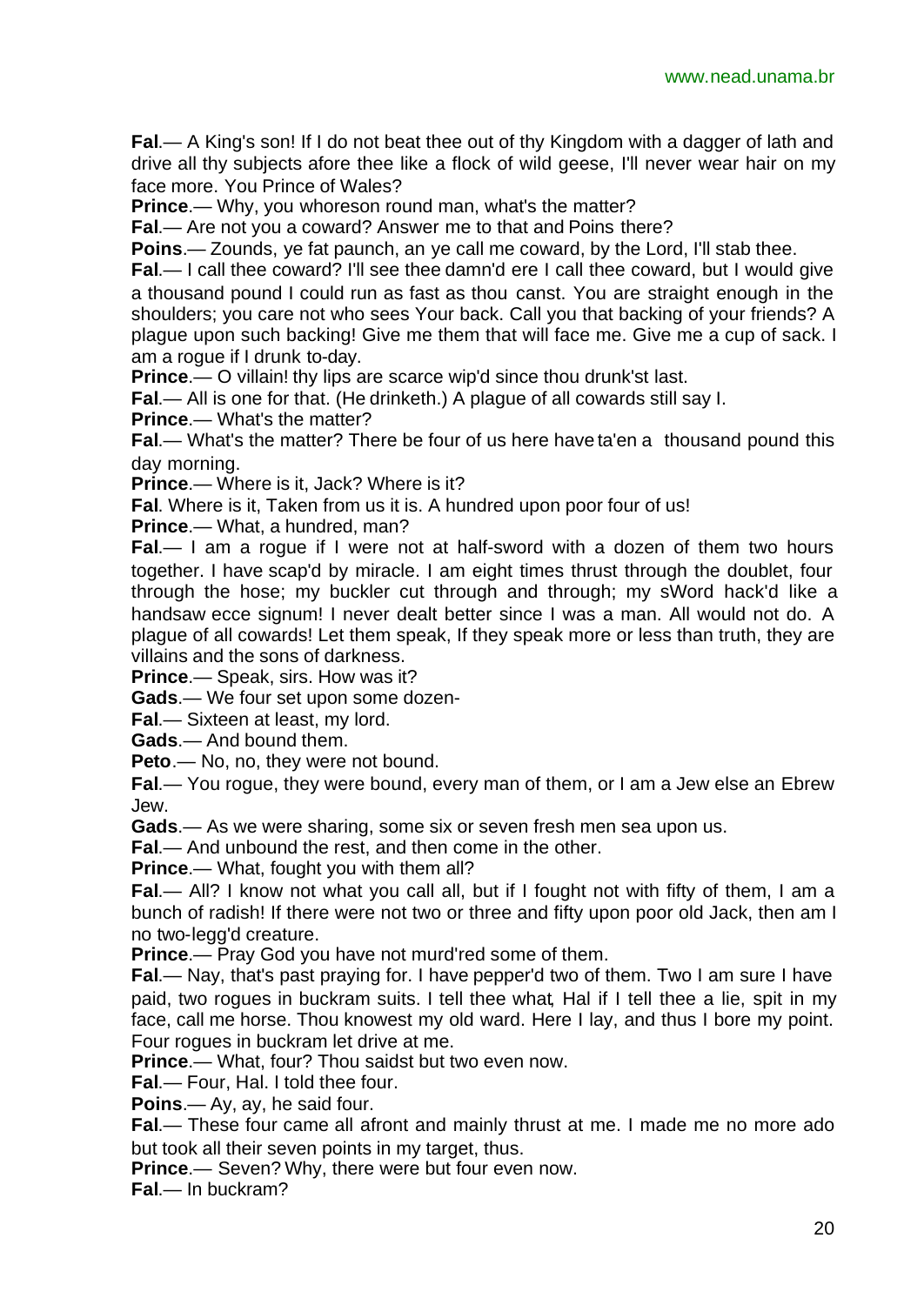**Poins**.— Ay, four, in buckram suits.

**Fal**.— Seven, by these hilts, or I am a villain else.

**Prince**.— [aside to Poins] Prithee let him alone. We shall have more anon.

**Fal**.— Dost thou hear me, Hal?

**Prince**.— Ay, and mark thee too, Jack.

**Fal**.— Do so, for it is Worth the list'ning to. These nine in buckram that I told thee of-**Prince**.— So, two more already.

**Fal**.— Their points being broken.

**Poins**.— Down fell their hose.

**Fal**.— Began to give me ground; but I followed me close, came in, foot and hand, and with a thought seven of the eleven I paid.

**Prince**.— O monstrous! Eleven buckram men grown out of two!

**Fal**.— But, as the devil would have it, three misbegotten knaves in Kendal green came at my back and let drive at me; for it was so dark, Hal, that thou couldst not see thy hand.

**Prince**.— These lies are like their father that begets them gross as a mountain, open, palpable. Why, thou clay-brain'd guts, thou knotty-pated fool, thou whoreson obscene greasy tallow-catch.

**Fal.**— What, art thou mad? art thou mad? Is not the truth the truth?

**Prince.**— Why, how couldst thou know these men in Kendal green when it was so dark thou couldst not see thy hand? Come, tell us your reason. What sayest thou to this?

**Poins**.— Come, your reason, Jack, your reason.

**Fal**.— What, upon compulsion? Zounds, an I were at the strappado or all the racks in the World, I would not tell you on compulsion. Give you a reason on compulsion? If reasons were as plentiful as blackberries, I would give no man a reason upon compulsion, I.

**Prince.**— I'll be no longer guilty, of this sin; this sanguine coward, this bed-presser, this horseback-breaker, this huge hill of flesh.

**Fal**.— 'Sblood, you starveling, you elf-skin, you dried neat's-tongue, you bull's sizzle, you stockfish— O for breath to utter what is like thee! You tailor's yard, you sheath, you bowcase, you vile standing tuck!

**Prince.**— Well, breathe awhile, and then to it again; and when thou hast tired thyself in base comparisons, hear me speak but this.

**Poins**.— Mark, Jack.

**Prince.** — We two saw you four set on four, and bound them and were masters of their wealth. Mark now how a plain tale shall put you down. Then did we two set on you four and, with a Word, outfac'd you from your prize, and have it; yea, and can show it you here in the house. And, Falstaff, you carried your guts away as nimbly, with as quick dexterity, and roar'd for mercy, and still run and roar'd, as ever I heard bullcalf. What a slave art thou to hack thy sword as thou hast done, and then say it was in fight! What trick, what device, what starting hole canst thou now find out to hide thee from this open and apparent shame?

**Poins**.— Come, let's hear, Jack. What trick hast thou now?

**Fal**.— By the Lord, I knew ye as well as he that made ye. Why, hear you, my masters. Was it for me to kill the heir apparent? Should I turn upon the true prince? Why, thou knowest I am as valiant as Hercules; but beware instinct. The lion will not touch the true prince. Instinct is a great matter. I was now a coward on instinct. I shall think the better of myself, and thee, during my life I for a valiant lion, and thou for a true prince. But, by the Lord, lads, I am glad you have the money. Hostess, clap to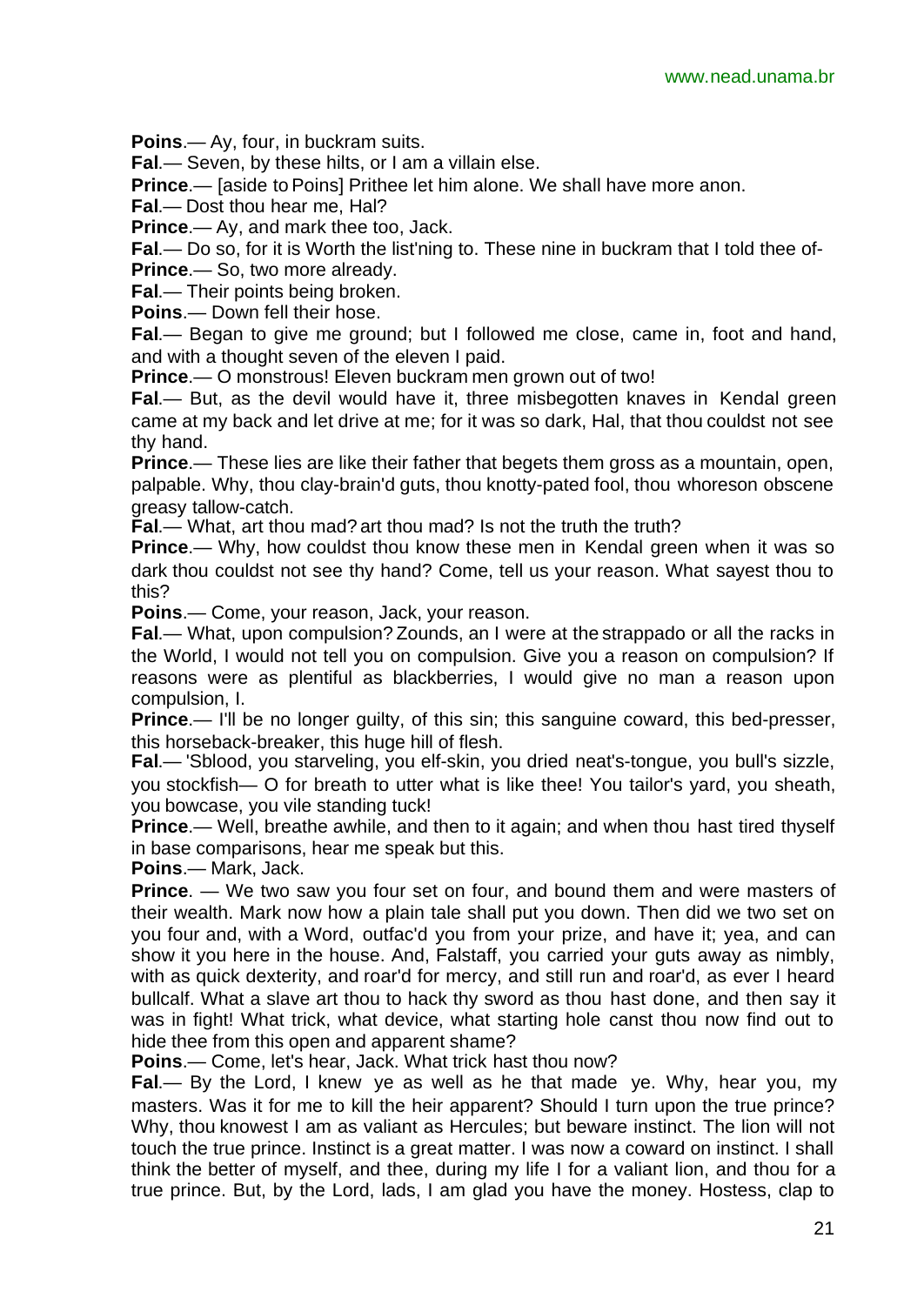the doors. Watch to-night, pray to-morrow. Gallants, lads, boys, hearts of gold, all the titles of good fellowship come to you! What, shall we be merry? Shall we have a play extempore?

**Prince**.— Content and the argument shall be thy running away.

**Fal**.— Ah, no more of that, Hal, an thou lovest me!

(Enter Hostess.)

**Host**.— O Jesu, my lord the Prince!

**Prince**.— How now, my lady the hostess? What say'st thou to me?

**Host**.— Marry, my lord, there is a nobleman of the court at door would speak with you. He says he comes from your father.

**Prince**.— Give him as much as will make him a royal man, and send him back again to my mother.

**Fal**.— What manner of man is he?

**Host**.— An old man.

**Fal**.— What doth gravity out of his bed at midnight? Shall I give him his answer?

**Prince**.— Prithee do, Jack.

**Fal**.— Faith, and I'll send him packing.

(Exit.)

**Prince**.— Now, sirs. By'r Lady, you fought fair; so did you, Peto; so did you, Bardolph. You are lions too, you ran away upon instinct, you will not touch the true prince; no fie!

**Bard**.— Faith, I ran when I saw others run.

**Prince**.— Tell me now in earnest, how came Falstaff's sword so hack'd?

**Peto**.— Why, he hack'd it with his dagger, and said he would swear truth out of England but he would make you believe it was done in fight, and persuaded us to do the like.

**Bard**.— Yea, and to tickle our noses with speargrass to make them bleed, and then to beslubber our garments with it and swear it was the blood of true men. I did that I did not this seven year before I blush'd to hear his monstrous devices.

**Prince**.— O villain! thou stolest a cup of sack eighteen years ago and wert taken with the manner, and ever since thou hast blush'd extempore. Thou hadst fire and sword on thy side, and yet thou ran'st away. What instinct hadst thou for it?

**Bard**.— My lord, do you see these meteors? Do you behold these exhalations? **Prince**.— I do.

**Bard**.— What think you they portend?

**Prince**.— Hot livers and cold purses.

**Bard**.— Choler, my lord, if rightly taken.

**Prince**.— No, if rightly taken, halter.

(Enter Falstaff).

Here comes lean Jack; here comes bare-bone. How now, my sweet reature of bombast? How long is't ago, Jack, since thou sawest thine own knee?

**Fal**.— My own knee? When I was about thy years, Hal, I was not an eagle's talent in the waist; I could have crept into any alderman's thumb-ring. A plague of sighing and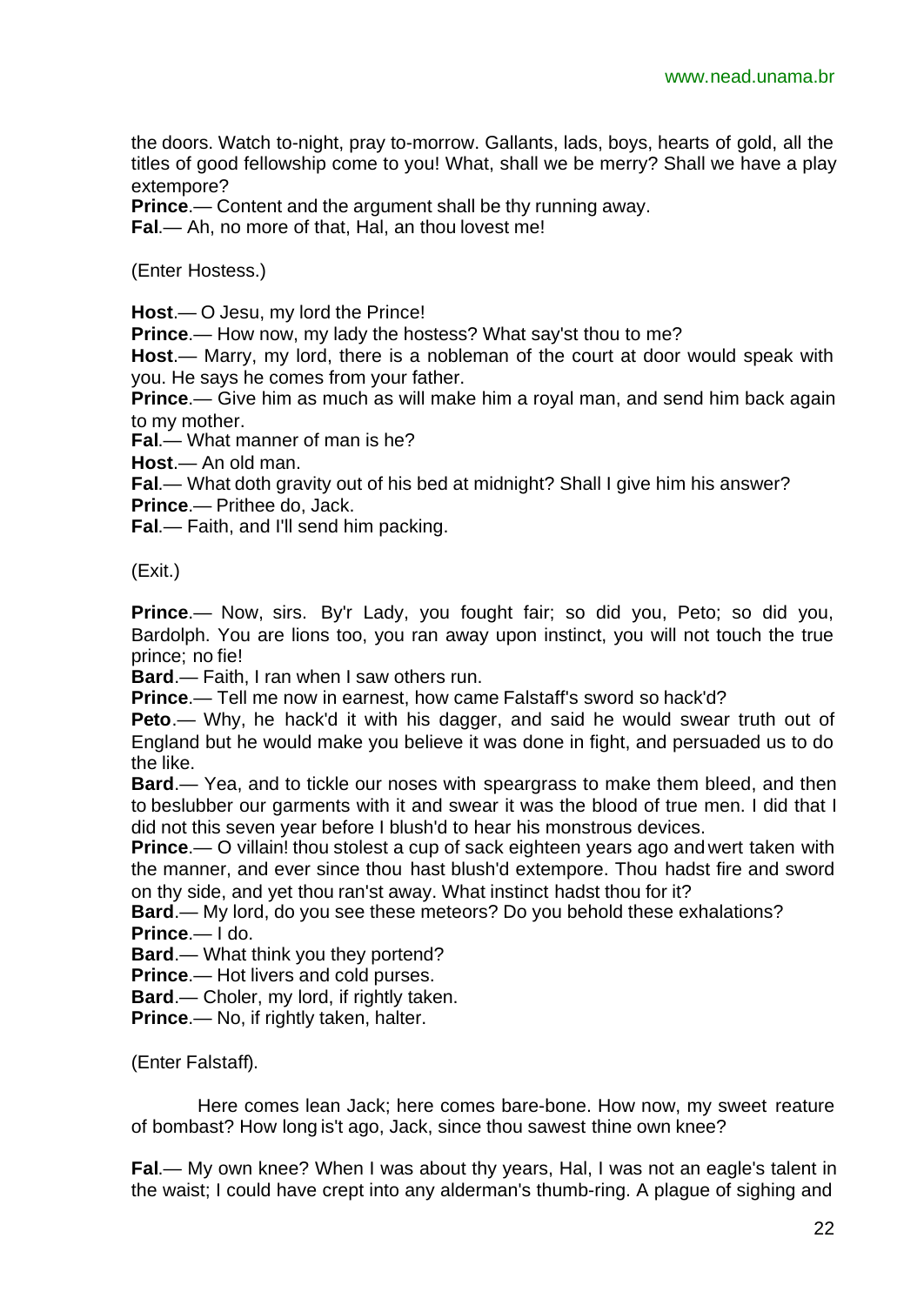grief! It blows a man up like a bladder. There's villanous news abroad. Here was Sir John Bracy from your father. You must to the court in the morning. That same mad fellow of the North, Percy, and he of Wales that gave Amamon the bastinado, and made Lucifer cuckold, and swore the devil his true liegeman upon the cross of a Welsh hook— what a plague call you him?

**Poins**.— O, Glendower.

**Fal**.— Owen, Owen the same; and his son-in-law Mortimer, and old Northumberland, and that sprightly Scot of Scots, Douglas, that runs a-horseback up a hill perpendicular-

**Prince**.— He that rides at high speed and with his pistol kills a sparrow flying.

**Fal**.— You have hit it.

**Prince**.— So did he never the sparrow.

**Fal**.— Well, that rascal hath good metal in him; he will not run.

**Prince**.— Why, what a rascal art thou then, to praise him so for running!

**Fal**.— A-horseback, ye cuckoo! but afoot he will not budge a foot.

**Prince**.— Yes, Jack, upon instinct.

**Fal**.— I grant ye, upon instinct. Well, he is there too, and one Mordake, and a thousand bluecaps more. Worcester is stol'n away to-night; thy father's beard is turn'd white with the news; you may buy land now as cheap as stinking mack'rel.

**Prince.**— Why then, it is like, if there come a hot June, and this civil buffeting hold, we shall buy maidenheads as they buy hobnails, by the hundreds.

**Fal**.— By the mass, lad, thou sayest true; it is like we shall have good trading that way. But tell me, Hal, art not thou horrible afeard? Thou being heir apparent, could the World pick thee out three such enemies again as that fiend Douglas, that spirit Percy, and that devil Glendower? Art thou not horribly afraid? Doth not thy blood thrill at it?

**Prince.**— Not a whit, i' faith. I lack some of thy instinct.

**Fal**.— Well, thou wilt be horribly chid to-morrow when thou comest to thy father. If thou love file, practise an answer.

**Prince.**— Do thou stand for my father and examine me upon the particulars of my life.

**Fal**.— Shall I? Content. This chair shall be my state, this dagger my sceptre, and this cushion my, crown.

**Prince**.— Thy state is taken for a join'd-stool, thy golden sceptre for a leaden dagger, and thy precious rich crown for a pitiful bald crown.

**Fal**.— Well, an the fire of grace be not quite out of thee, now shalt thou be moved. Give me a cup of sack to make my eyes look red, that it may be thought I have wept; for I must speak in passion, and I will do it in King Cambyses' vein.

**Prince.**— Well, here is my leg.

**Fal**.— And here is my speech. Stand aside, nobility.

**Host**.— O Jesu, this is excellent sport, i' faith!

**Fal**.— Weep not, sweet queen, for trickling tears are vain.

**Host**.— O, the Father, how he holds his countenance!

**Fal**.— For God's sake, lords, convey my tristful queen! For tears do stop the floodgates of her eyes.

**Host**.— O Jesu, he doth it as like one of these harlotry players as ever I see!

**Fal**.— Peace, good pintpot. Peace, good tickle-brain. Harry, I do not only marvel where thou spendest thy time, but also how thou art accompanied. For though the camomile, the more it is trodden on, the faster it grows, yet youth, the more it is wasted, the sooner it wears. That thou art my son I have partly thy mother's Word,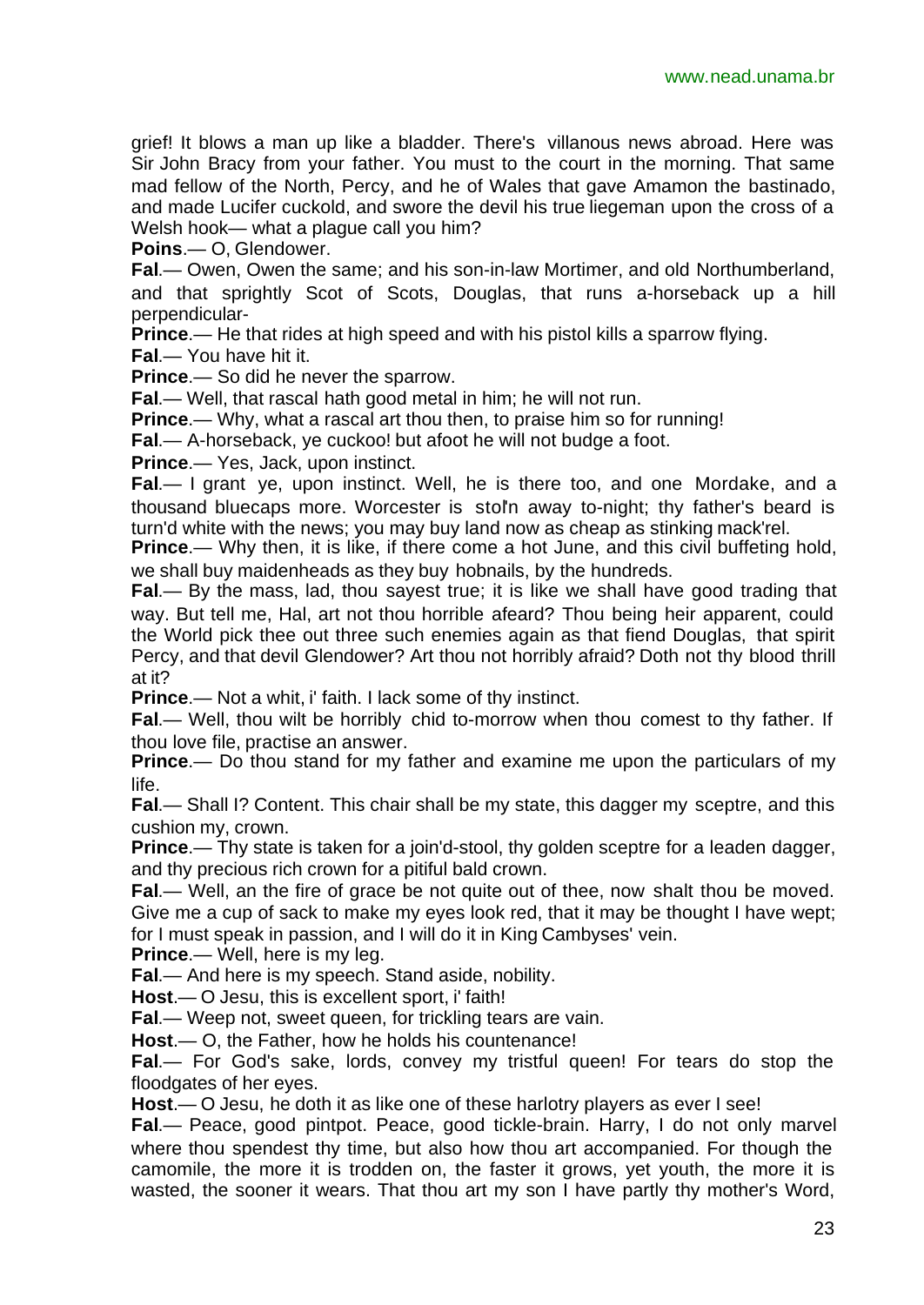partly my own opinion, but chiefly a villanous trick of thine eye and a foolish hanging of thy nether lip that doth warrant me. If then thou be son to me, here lies the point: why, being son to me, art thou so pointed at? Shall the blessed sun of heaven prove a micher and eat blackberries? A question not to be ask'd. Shall the son of England prove a thief and take purses? A question to be ask'd. There is a thing, Harry, which thou hast often heard of, and it is known to many in our land by the name of pitch. This pitch, as ancient writers do report, doth defile; so doth the company thou keepest. For, Harry, now I do not speak to thee in drink, but in tears; not in pleasure, but in passion; not in Words only, but in woes also: and yet there is a virtuous man whom I have often noted in thy company, but I know not his name.

**Prince**.— What manner of man, an it like your Majesty?

**Fal**.— A goodly portly man, i' faith, and a corpulent; of a cheerful look, a pleasing eye, and a most noble carriage; and, as I think, his age some fifty, or, by'r Lady, inclining to threescore; and now I remember me, his name is Falstaff. If that man should be lewdly, given, he deceiveth me; for, Harry, I see virtue in his looks. If then the tree may be known by the fruit, as the fruit by the tree, then, peremptorily I speak it, there is virtue in that Falstaff. Him keep with, the rest banish. And tell me now, thou naughty varlet, tell me where hast thou been this month?

**Prince**.— Dost thou speak like a King? Do thou stand for me, and I'll play my father.

**Fal**.— Depose me? If thou dost it half so gravely, so majestically, both in Word and matter, hang me up by the heels for a rabbit-sucker or a poulter's hare.

**Prince**.— Well, here I am set.

**Fal**.— And here I stand. Judge, my masters.

**Prince**.— Now, Harry, whence come you?

**Fal**.— My noble lord, from Eastcheap.

**Prince.**— The complaints I hear of thee are grievous.

**Fal**.— 'Sblood, my lord, they are false! Nay, I'll tickle ye for a young prince, i' faith.

**Prince.**— Swearest thou, ungracious boy? Henceforth ne'er look on me. Thou art violently carried away from grace. There is a devil haunts thee in the likeness of an old fat man; a tun of man is thy companion. Why dost thou converse with that trunk of humours, that bolting hutch of beastliness, that swoll'n parcel of dropsies, that huge bombard of sack, that stuff'd cloakbag of guts, that roasted Manningtree ox with the pudding in his belly, that reverend vice, that grey iniquity, that father ruffian, that vanity in years? Wherein is he good, but to taste sack and drink it? wherein neat and cleanly, but to carve a capon and eat it? Wherein cunning, but in craft? wherein crafty, but in villany? Wherein villanous, but in all things? Wherein Worthy, but in nothing?

**Fal**.— I would your Grace would take me with you. Whom means your Grace?

**Prince**.— That villanous abominable misleader of youth, Falstaff, that old whitebearded Satan.

**Fal**.— My lord, the man I know.

**Prince**.— I know thou dost.

**Fal**.— But to say I know more harm in him than in myself were to say more than I know. That he is old (the more the pity) his white hairs do witness it; but that he is (saving your reverence) a whoremaster, that I utterly deny. If sack and sugar be a fault, god help the wicked! If to be old and merry be a sin, then many an old host that I know is damn'd. If to be fat be to be hated, then Pharaoh's lean kine are to be loved. No, my good lord. Banish Peto, banish Bardolph, banish Poins; but for sweet Jack Falstaff, kind Jack Falstaff, true Jack Falstaff, valiant Jack Falstaff, and therefore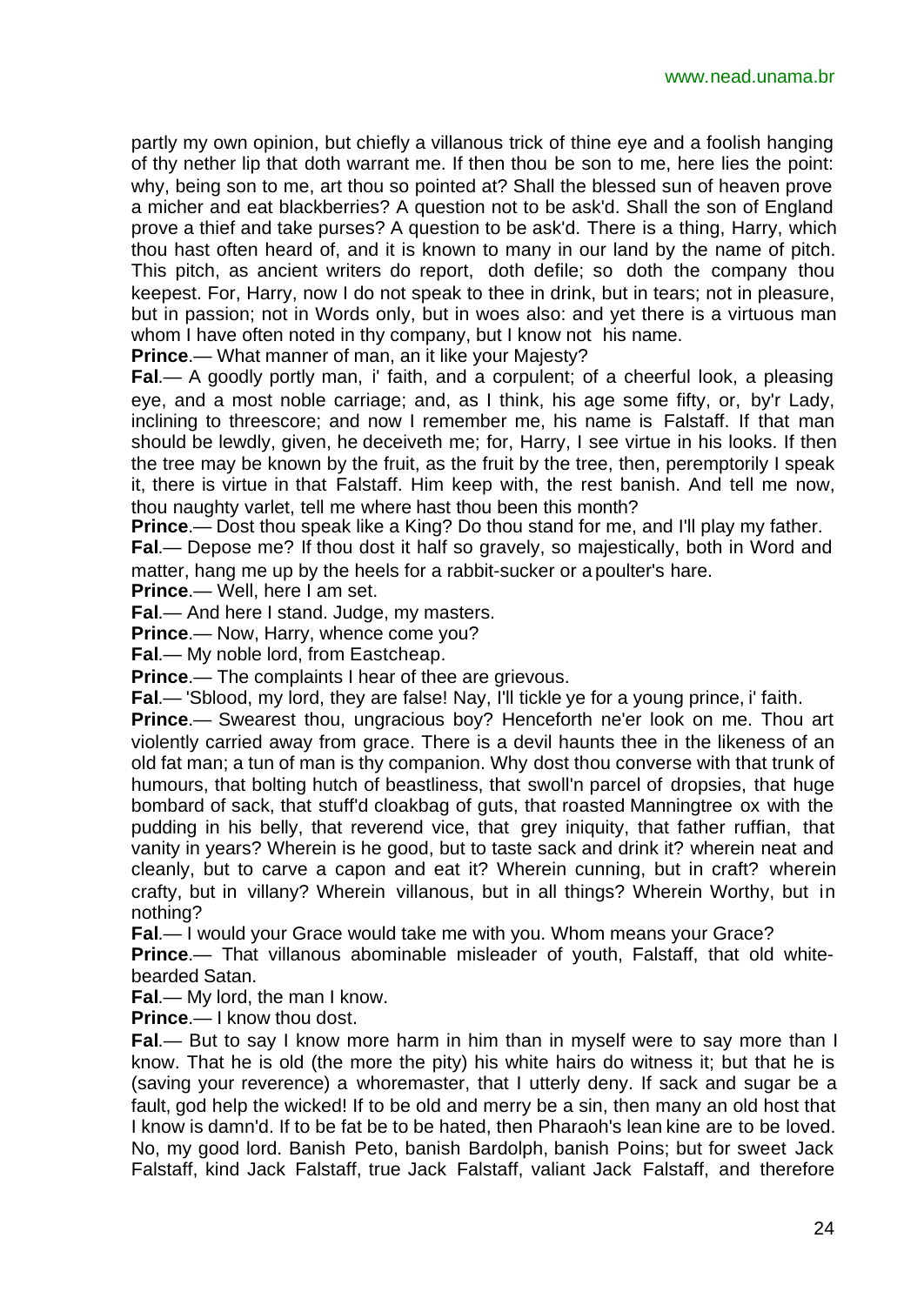more valiant being, as he is, old Jack Falstaff, banish not him thy Harry's company, banish not him thy Harry's company. Banish plump Jack, and banish all the World! **Prince.**— I do, I will. [A knocking heard.]

[Exeunt Hostess, Francis, and Bardolph.] (Enter Bardolph, running.)

**Bard.**— O, my lord, my lord! The sheriff with a most monstrous watch is at the door. **Fal**.— Out, ye rogue! Play out the play. I have much to say in the behalf of that Falstaff.

(Enter the Hostess.)

**Host**.— O Jesu, my lord, my lord!

**Prince**.— Heigh, heigh, the devil rides upon a fiddlestick! What's the matter? **Host**.— The sheriff and all the watch are at the door. They are come to search the house. Shall I let them in?

**Fal**.— Dost thou hear, Hal? Never call a true piece of gold a counterfeit. Thou art essentially mad without seeming so.

**Prince**.— And thou a natural coward without instinct.

**Fal.**— I deny your major. If you will deny the sheriff, so; if not, let him enter. If I become not a cart as well as another man, a plague on my bringing up! I hope I shall as soon be strangled with a halter as another.

**Prince.**— Go hide thee behind the arras. The rest walk, up above. Now, my masters, for a true face and good conscience.

**Fal**.— Both which I have had; but their date is out, and therefore I'll hide me.

(Exit.)

**Prince**.— Call in the sheriff.

[Exeunt Manent the Prince and Peto.] (Enter Sheriff and the Carrier.)

Now, Master Sheriff, what is your will with me?

**Sher**.— First, pardon me, my lord. A hue and cry Hath followed certain men unto this house.

**Prince**.— What men?

**Sher**.— One of them is well known, my gracious lord. A gross fat man.

**Carrier**.— As fat as butter.

**Prince.**— The man, I do assure you, is not here, for I myself at this time have employ'd him. And, sheriff, I will engage my Word to thee that I will by to-morrow dinner time send him to answer thee, or any man, for anything he shall be charg'd withal; and so let me entreat you leave the house.

**Sher.**— I will, my lord. There are two gentlemen have in this robbery lost three hundred marks.

**Prince**.— It may be so. If he have robb'd these men, he shall be answerable; and so farewell.

**Sher**.— Good night, my noble lord.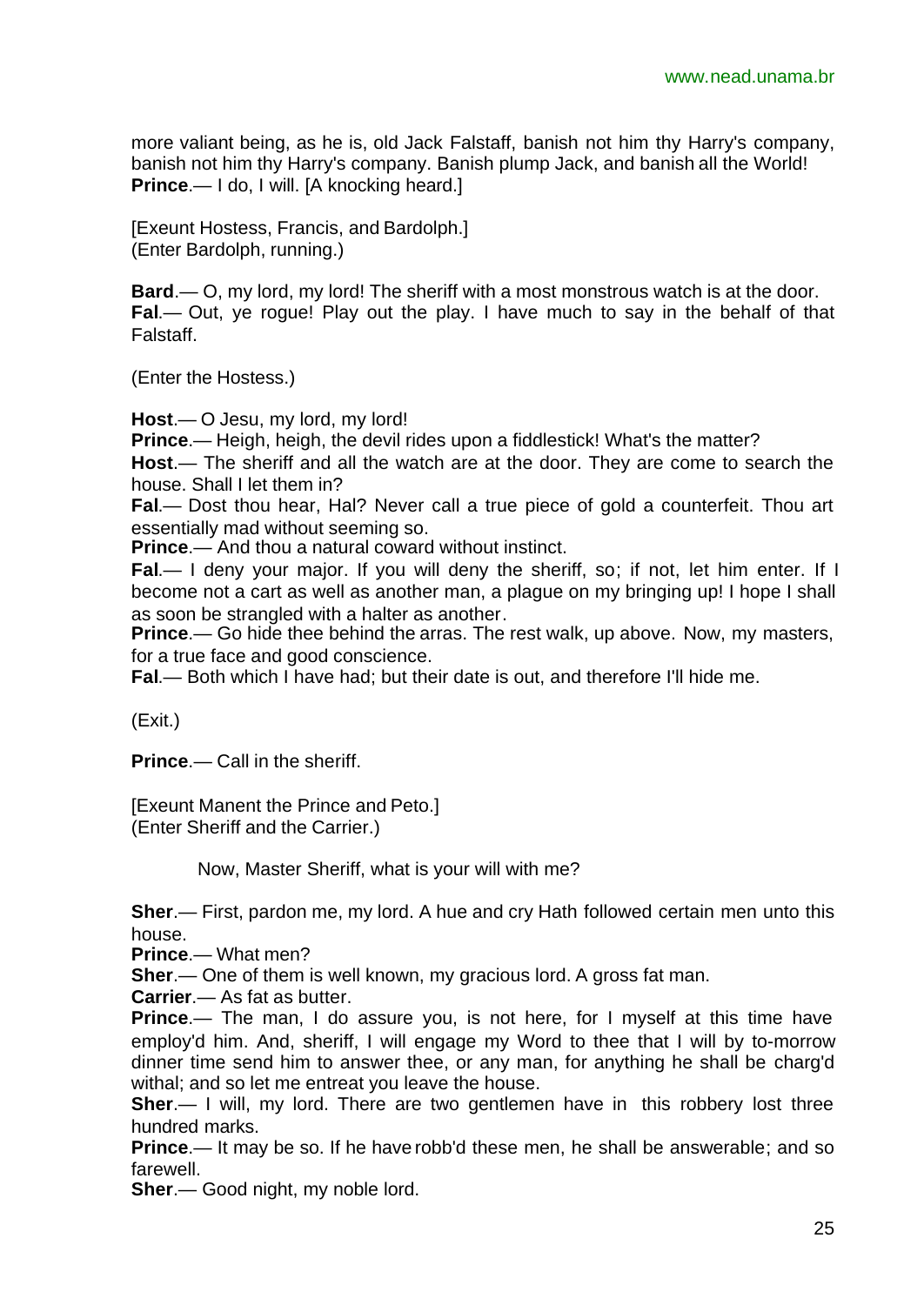**Prince.**— I think it is good morrow, is it not? **Sher**.— Indeed, my lord, I think it be two o'clock.

(Exit [with Carrier].)

**Prince**.— This oily rascal is known as well as Paul's. Go call him forth. **Peto**.— Falstaff! Fast asleep behind the arras, and snorting like a horse. **Prince**.— Hark how hard he fetches breath. Search his pockets. He searcheth his pockets and findeth certain papers. What hast thou found? **Peto**.— Nothing but papers, my lord. **Prince**.— Let's see whit they be. Read them. **Peto**. [reads] — 'Item. A capon. . . . . . . . . . . . ii s. ii d. Item, Sauce. . . . . . . . . . . . . . iiii d. Item, Sack two gallons . . . . . . . . v s. viii d. Item, Anchovies and sack after supper. ii s. vi d. Item, Bread. . . . . . . . . . . . . . ob.' **Prince.**— O monstrous! but one halfpennyworth of bread to this intolerable deal of

sack! What there is else, keep close; we'll read it at more advantage. There let him sleep till day. I'll to the court in the morning . We must all to the wars. and thy place shall be honourable. I'll procure this fat rogue a charge of foot; and I know, his death will be a march of twelve score. The money shall be paid back again with advantage. Be with me betimes in the morning, and so good morrow, Peto.

**Peto**.— Good morrow, good my lord.

(Exeunt.)

ACT III. Scene I. Bangor. The Archdeacon's house.

(Enter Hotspur, Worcester, Lord Mortimer, Owen Glendower.)

**Mort**.— These promises are fair, the parties sure, and our induction full of prosperous hope.

**Hot**.— Lord Mortimer, and cousin Glendower, Will you sit down? And uncle Worcester. A plaque upon it! I have forgot the map.

**Glend**.— No, here it is. Sit, cousin Percy; sit, good cousin Hotspur, for by that name as oft as Lancaster Doth speak of you, his cheek looks pale, and with a rising sigh he wisheth you in heaven.

**Hot**. — And you in hell, as oft as he hears Owen Glendower spoke of.

**Glend**.— I cannot blame him. At my nativity the front of heaven was full of fiery shapes of burning cressets, and at my birth the frame and huge foundation of the earth Shak'd like a coward.

**Hot**.— Why, so it would have done at the same season, if your mother's cat had but kitten'd, though yourself had never been born.

**Glend**.— I say the earth did shake when I was born.

**Hot**.— And I say the earth was not of my mind, If you suppose as fearing you it shook.

**Glend**.— The heavens were all on fire, the earth did tremble.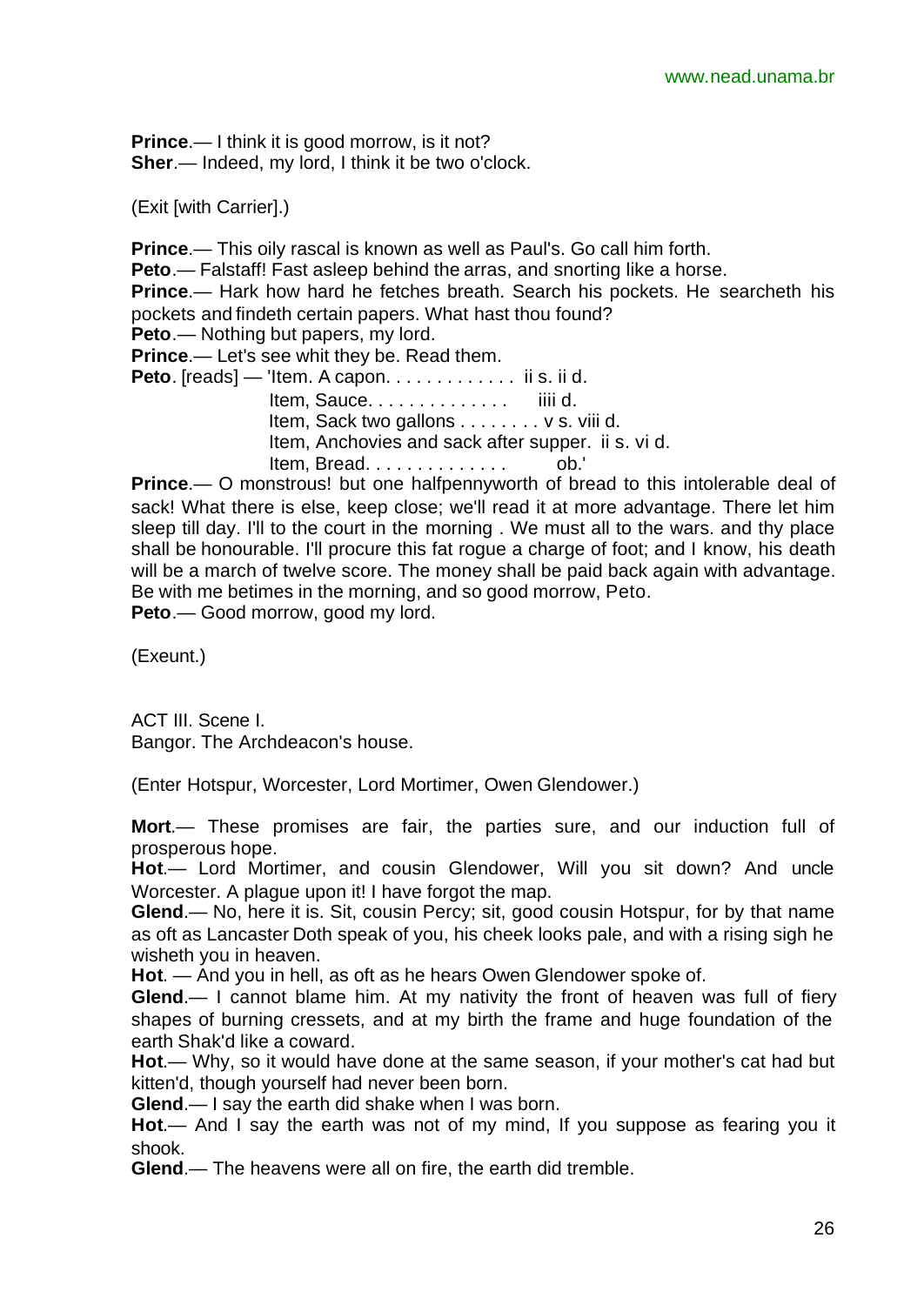**Hot**.— O, then the earth shook to see the heavens on fire, and not in fear of your nativity. Diseased nature oftentimes breaks forth In strange eruptions; oft the teeming earth Is with a kind of colic pinch'd and vex'd by the imprisoning of unruly wind within her womb, which, for enlargement striving, shakes the old beldame earth and topples down steeples and mossgrown towers. At your birth our grandam earth, having this distemp'rature, In passion shook.

**Glend**.— Cousin, of many men I do not bear these crossings. Give me leave to tell you once again that at my birth the front of heaven was full of fiery shapes, the goats ran from the mountains, and the herds were strangely clamorous to the frighted fields. these signs have mark'd me extraordinary, and all the courses of my life do show I am not in the roll of common men. Where is he living, clipp'd in with the sea that chides the banks of England, Scotland, Wales, which calls me pupil or hath read to me? And bring him out that is but woman's son can trace me in the tedious ways of art and hold me pace in deep experiments.

**Hot**.— I think there's no man speaks better Welsh. I'll to dinner.

**Mort**.— Peace, cousin Percy; you will make him mad.

**Glend.**— I can call spirits from the vasty deep.

**Hot**.— Why, so can I, or so can any man; but will they come when you do call for them?

**Glend**.— Why, I can teach you, cousin, to command the devil.

**Hot**.— And I can teach thee, coz, to shame the devil. By telling truth. Tell truth and shame the devil. If thou have power to raise him, bring him hither, and I'll be sworn I have power to shame him hence. O, while you live, tell truth and shame the devil! **Mort**.— Come, come, no more of this unprofitable chat.

**Glend**.— Three times hath Henry Bolingbroke made head against my power; thrice from the banks of wye and sandy-bottom'd Severn have I sent him bootless home and weather-beaten back.

**Hot**.— Home without boots, and in foul weather too? How scapes he agues, in the devil's name

**Glend**.— Come, here's the map. Shall we divide our right according to our threefold order ta'en?

**Mort**.— The Archdeacon hath divided it Into three limits very equally. England, from Trent and Severn hitherto, by south and east is to my part assign'd; All westward, Wales beyond the Severn shore, and all the fertile land within that bound, to Owen **Glend**ower; and, dear coz, to you the remnant northward lying off from Trent. And our indentures tripartite are drawn; which being sealed interchangeably (A business that this night may execute), to-morrow, cousin Percy, you and I And my good Lord of Worcester will set forth to meet your father and the Scottish bower, as is appointed us, at Shrewsbury. My father Glendower is not ready yet, nor shall we need his help these fourteen days. [To Glend.] Within that space you may have drawn together Your tenants, friends, and neighbouring gentlemen.

**Glend**.— A shorter time shall send me to you, lords; and in my conduct shall your ladies come, from whom you now must steal and take no leave, for there will be a World of water shed upon the parting of your wives and you.

**Hot**.— Methinks my moiety, north from Burton here, In quantity equals not one of yours. See how this river comes me cranking in and cuts me from the best of all my land a huge half-moon, a monstrous cantle out. I'll have the current ill this place damm'd up, and here the smug and sliver Trent shall run In a new channel fair and evenly. It shall not wind with such a deep indent to rob me of so rich a bottom here. **Glend**.— Not wind? It shall, it must! You see it doth.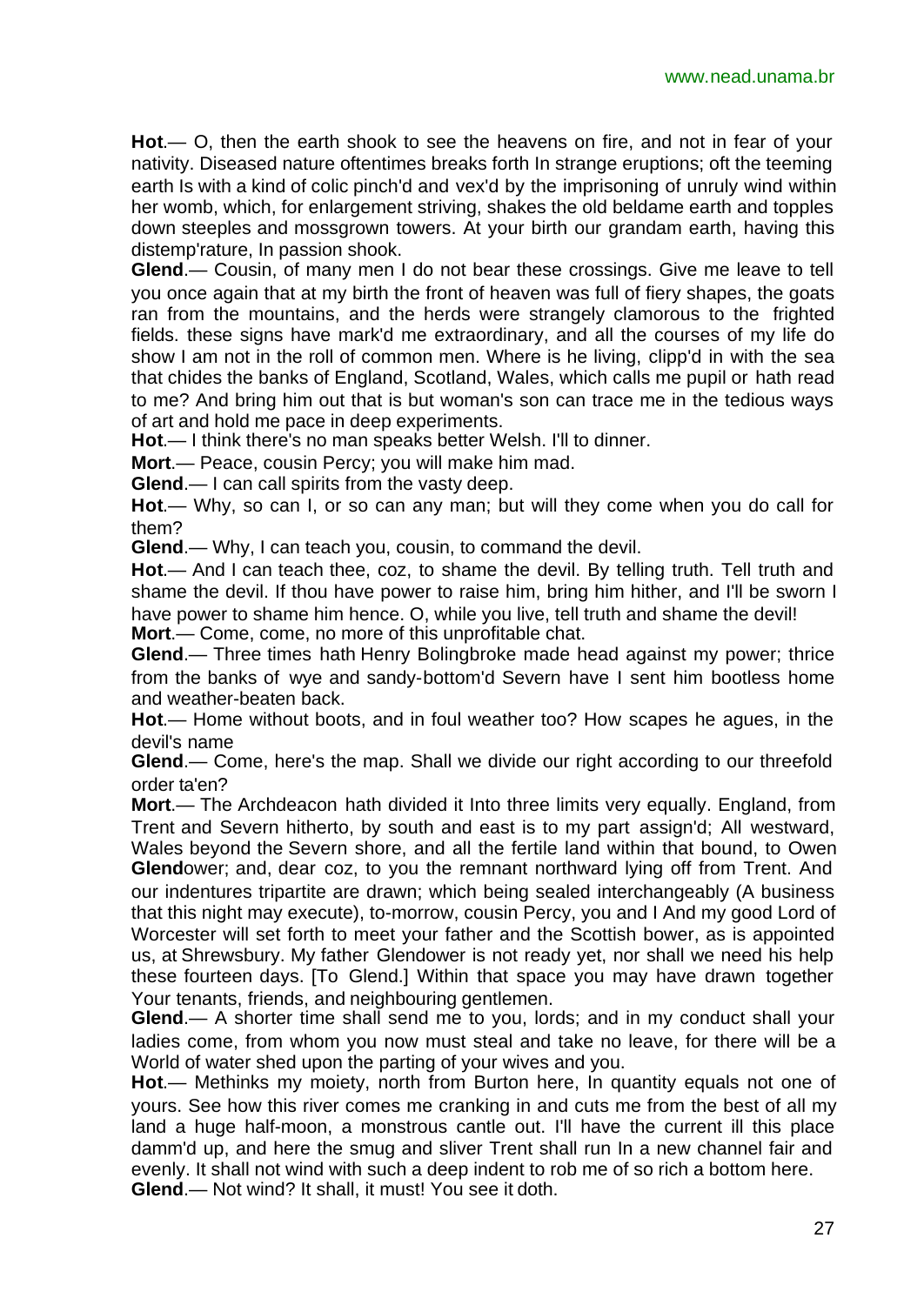**Mort**.— Yea, but Mark how he bears his course, and runs me up with like advantage on the other side, gelding the opposed continent as much as on the other side it takes from you.

**Wor**.— Yea, but a little charge will trench him here and on this north side win this cape of land; and then he runs straight and even.

**Hot**.— I'll have it so. A little charge will do it.

**Glend**.— I will not have it alt'red.

**Hot**.— Will not you?

**Glend**.— No, nor you shall not.

**Hot**.— Who shall say me nay?

**Glend**.— No, that will I.

**Hot**.— Let me not understand you then; speak it in Welsh.

**Glend**.— I can speak English, lord, as well as you; for I was train'd up in the English court, where, being but young, I framed to the harp Many an English ditty lovely well, and gave the tongue a helpful ornament. A virtue that was never seen in you.

**Hot**.— Marry, and I am glad of it with all my heart! I had rather be a kitten and cry mew than one of these same metre ballet-mongers. I had rather hear a brazen canstick turn'd or a dry wheel grate on the axletree, and that would set my teeth nothing on edge, nothing so much as mincing poetry. 'Tis like the forc'd gait of a shuffling nag,

**Glend**.— Come, you shall have Trent turn'd.

**Hot**.— I do not care. I'll give thrice so much land to any well-deserving friend; but in the way of bargain, mark ye me, I'll cavil on the ninth part of a hair are the indentures drawn? Shall we be gone?

**Glend**.— The moon shines fair; you may away by night. I'll haste the writer, and withal Break with your wives of your departure hence. I am afraid my daughter will run mad, so much she doteth on her Mortimer.

(Exit.)

**Mort**.— Fie, cousin Percy! how you cross my father!

**Hot**.— I cannot choose. Sometimes he angers me with telling me of the moldwarp and the ant, of the dreamer Merlin and his prophecies, and of a dragon and a finless fish, a clip-wing'd griffin and a moulten raven, a couching lion and a ramping cat, and such a deal of skimble-skamble stuff as puts me from my faith. I tell you what- He .held me last night at least nine hours In reckoning up the several devils' names that were his lackeys. I cried 'hum,' and 'Well, go to!' but mark'd him not a Word. O, he is as tedious as a tired horse, a railing wife; worse than a smoky house. I had rather live with cheese and garlic in a windmill far than feed on cates and have him talk to me In any summer house in Christendom).

**Mort**.— In faith, he is a Worthy gentleman, exceedingly well read, and profited In strange concealments, valiant as a lion, and wondrous affable, and as bountiful as mines of India. Shall I tell you, cousin? He holds your temper in a high respect and curbs himself even of his natural scope when you come 'cross his humour. Faith, he does. I warrant you that man is not alive might so have tempted him as you have done without the taste of danger and reproof. But do not use it oft, let me entreat you. **Wor**.— In faith, my lord, you are too wilful-blame, and since your coming hither have done enough to put him quite besides his patience. You must needs learn, lord, to amend this fault. Though sometimes it show greatness, courage, blood. And that's the dearest grace it renders you. Yet oftentimes it doth present harsh rage, defect of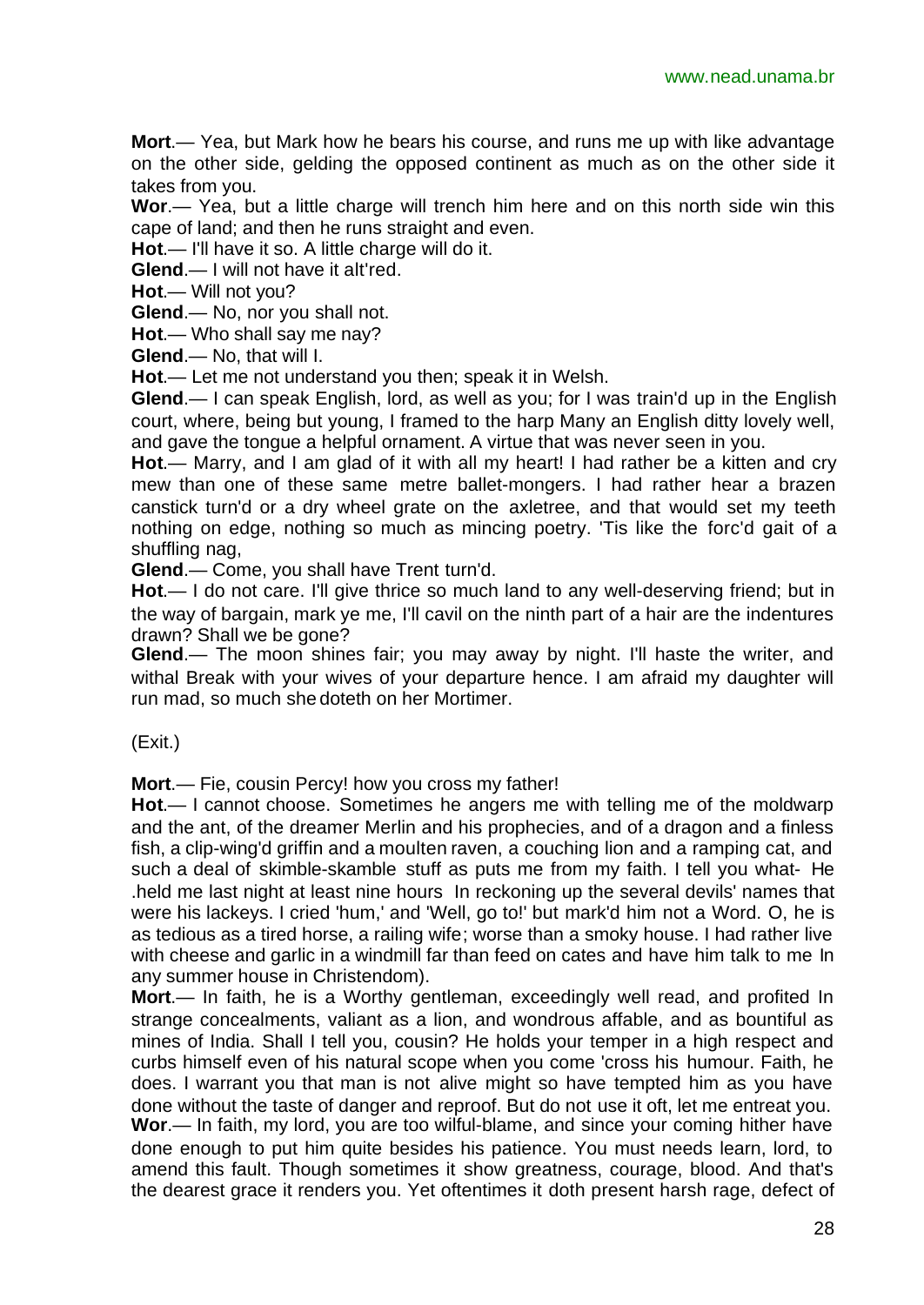manners, want of government, Pride, haughtiness, opinion, and disdain; the least of which haunting a nobleman Loseth men's hearts, and leaves behind a stain upon the beauty of all parts besides, beguiling them of commendation.

**Hot**.— Well, I am school'd. Good manners be your speed! Here come our wives, and let us take our leave.

(Enter Glendower with the Ladies.)

**Mort**.— This is the deadly spite that angers me. My wife can speak no English, I no Welsh.

**Glend**.— My daughter weeps; she will not part with you; she'll be a soldier too, she'll to the wars.

**Mort**.— Good father, tell her that she and my aunt Percy shall follow in your conduct speedily. Glendower speaks to her in Welsh, and she answers him in the same.

**Glend**.— She is desperate here. A peevish self-will'd harlotry, one that no persuasion can do good upon. The Lady speaks in Welsh.

**Mort**.— I understand thy looks. That pretty Welsh which thou pourest down from these swelling heavens I am too perfect in; and, but for shame, In such a Barley should I answer thee. The Lady again in Welsh. I understand thy kisses, and thou mine, and that's a feeling disputation. But I will never be a truant, love, Till I have learnt thy language: for thy tongue makes Welsh as sweet as ditties highly penn'd, sung by a fair queen in a summer's bow'r, with ravishing division, to her lute.

**Glend**.— Nay, if you melt, then will she run mad. The Lady speaks again in Welsh. **Mort**.— O, I am ignorance itself in this!

**Glend**.— She bids you on the wanton rushes lay you down and rest your gentle head upon her lap, and she will sing the song that pleaseth you and on your eyelids crown the god of sleep, Charming your blood with pleasing heaviness, Making such difference 'twixt wake and sleep as is the difference betwixt day and night the hour before the heavenly-harness'd team Begins his golden progress in the East.

**Mort**.— With all my heart I'll sit and hear her sing. By that time will our book, I think, be drawn.

**Glend**.— Do so, and those musicians that shall play to you Hang in the air a thousand leagues from hence, and straight they shall be here. Sit, and attend.

**Hot**.— Come, Kate, thou art perfect in lying down. Come, quick, quick, that I may lay my head in thy lap.

**Lady** — P. Go, ye giddy goose. The music plays.

**Hot**.— Now I perceive the devil understands Welsh; and 'tis no marvel, be is so humorous. By'r Lady, he is a good musician.

**Lady**.— Then should you be nothing but musical; for you are altogether govern'd by humours. Lie still, ye thief, and hear the lady sing in Welsh.

**Hot**.— I had rather hear Lady, my brach, howl in Irish.

**Lady** — P. Wouldst thou have thy head broken?

**Hot**.— No.

**Lady** — Then be still.

**Hot**.— Neither! 'Tis a woman's fault.

**Lady** —. Now God help thee!

**Hot**.— To the Welsh lady's bed.

**Lady** —. What's that?

**Hot**.— Peace! She sings. Here the Lady sings a Welsh song. Come, Kate, I'll have your song too.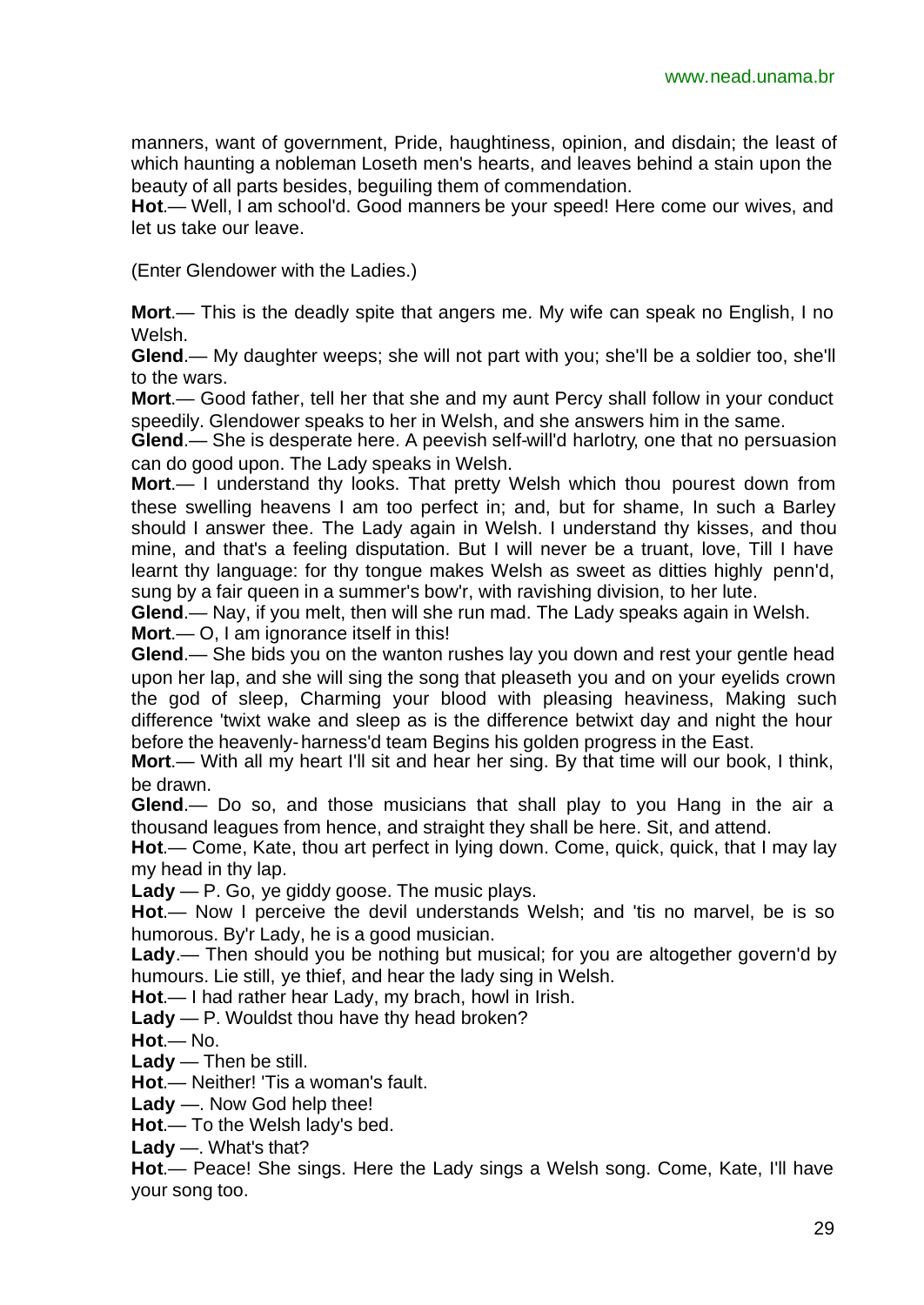**Lady** —. Not mine, in good sooth.

**Hot**.— Not yours, in good sooth? Heart! you swear like a comfit-maker's wife. 'Not you, in good sooth!' and 'as true as I live!' and 'as God shall mend me!' and 'as sure as day!' and givest such sarcenet surety for thy oaths as if thou ne'er walk'st further than Finsbury. Swear me, Kate, like a lady as thou art, a good mouth-filling oath; and leave 'in sooth' and such protest of pepper gingerbread to velvet guards and Sunday citizens. Come, sing.

**Lady** —. I will not sing.

**Hot**.— 'Tis the next way to turn tailor or be redbreast-teacher. An the indentures be drawn, I'll away within these two hours; and so come in when ye will.

(Exit.)

**Glend**.— Come, come, Lord Mortimer. You are as slow as hot Lord Percy is on fire to go. By this our book is drawn; we'll but seal, and then to horse immediately. **Mort**.— With all my heart.

(Exeunt.)

Scene II. London. The Palace.

(Enter the King, Prince of Wales, and others.)

**King**.— Lords, give us leave. The Prince of Wales and I must have some private conference; but be near at hand, for we shall presently have need of you.

(Exeunt Lords.)

I know not whether God will have it so, for some displeasing service I have done, that, in his secret doom, out of my blood he'll breed revengement and a scourge for me; but thou dost in thy passages of life make me believe that thou art only mark'd for the hot vengeance and the rod of heaven to punish my mistreadings. Tell me else, Could such inordinate and low desires, such poor, such bare, such lewd, such mean attempts, such barren pleasures, rude society, as thou art match'd withal and grafted to, accompany the greatness of thy blood and hold their level with thy princely heart?

**Prince.**— So please your Majesty, I would I could quit all offences with as clear excuse as well as I am doubtless I can purge myself of many I am charged withal. Yet such extenuation let me beg as, in reproof of many tales devis'd, which oft the ear of greatness needs must bear by, smiling pickthanks and base newsmongers, I may, for some things true wherein my youth Hath faulty wand'red and irregular, and pardon on lily true submission.

**King**.— God pardon thee! Yet let me wonder, Harry, at thy affections, which do hold a wing, quite from the flight of all thy ancestors. Thy place in Council thou hast rudely lost, which by thy younger brother is supplied, and art almost an alien to the hearts of all the court and princes of my blood. The hope and expectation of thy time Is ruin'd, and the soul of every man Prophetically do forethink thy fall. Had I so lavish of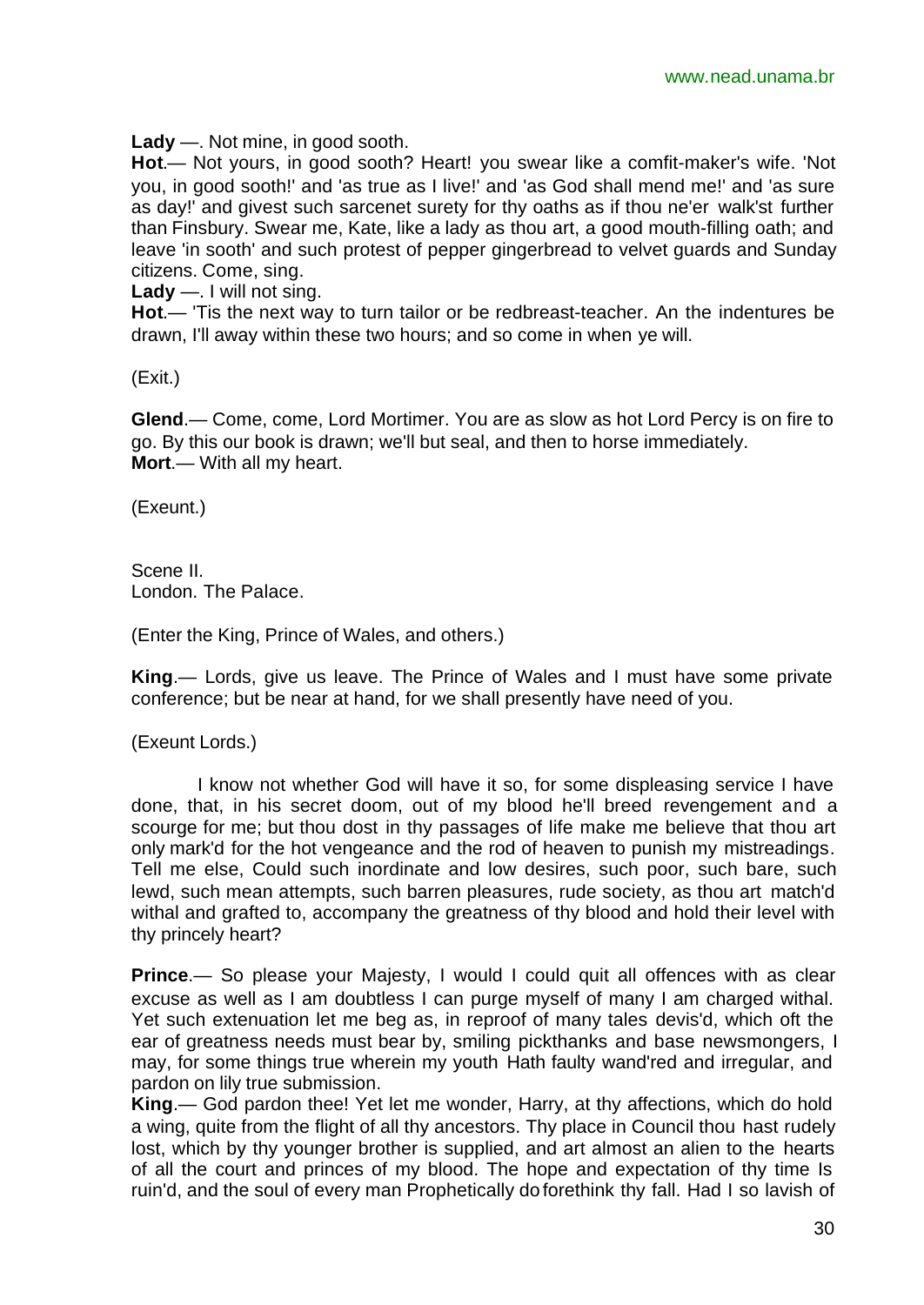my presence been, so common-hackney'd in the eyes of men, so stale and cheap to vulgar company, opinion, that did help me to the crown, had still kept loyal to possession and left me in reputeless banishment, a fellow of no mark nor likelihood. By being seldom seen, I could not stir but, like a comet, I Was wond'red at; that men would tell their children, 'This is he!' Others would say, 'Where? Which is Bolingbroke?' And then I stole all courtesy from heaven, and dress'd myself in such humility that I did pluck allegiance from men's hearts, Loud shouts and salutations from their mouths even in the presence of the crowned King. Thus did I keep my person fresh and new, my presence, like a robe pontifical, Ne'er seen but wond'red at; and so my state, seldom but sumptuous, show'd like a feast and won by rareness such solemnity. The skipping King, he ambled up and down with shallow jesters and rash bavin wits, soon kindled and soon burnt; carded his state; Mingled his royalty with cap'ring fools; had his great name profaned with their scorns and gave his countenance, against his name, to laugh at gibing boys and stand the push of every beardless vain comparative; Grew a companion to the common streets, Enfeoff'd himself to popularity; that, being dally swallowed by men's eyes, they surfeited with honey and began to loathe the taste of sweetness, whereof a little more than a little is by much too much. So, when he had occasion to be seen, he was but as the cuckoo is in June, Heard, not regarded seen, but with such eyes as, sick and blunted with community, afford no extraordinary gaze, such as is bent on unlike majesty when it shines seldom in admiring eyes; but rather drows'd and hung their eyelids down, Slept in his face, and rend'red such aspect as cloudy men use to their adversaries, Being with his presence glutted, gorg'd, and full. And in that very line, Harry, standest thou; for thou hast lost thy princely privilege with vile participation. Not an eye but is aweary of thy common sight, save mine, which hath desir'd to see thee more; which now doth that I would not have it do. Make blind itself with foolish tenderness. **Prince**.— I shall hereafter, my thrice-gracious lord, be more myself.

**King**.— For all the World, as thou art to this hour, was Richard then when I from France set foot at Ravenspurgh; and even as I was then is Percy now. Now, by my sceptre, and my soul to boot, he hath more Worthy interest to the state than thou, the shadow of succession; for of no right, nor colour like to right, he doth fill fields with harness in the realm, turns head against the lion's armed jaws, and, Being no more in debt to years than thou, Leads ancient lords and reverend Bishops on to bloody battles and to bruising arms. What never-dying honour hath he got against renowmed Douglas! whose high deeds, whose hot incursions and great name in arms holds from all soldiers chief majority and military title capital through all the Kingdoms that acknowledge Christ. Thrice hath this Hotspur, Mars in swathling clothes, this infant warrior, in his enterprises discomfited great Douglas; ta'en him once, Enlarged him, and made a friend of him, to fill the mouth of deep defiance up and shake the peace and safety of our throne. And what say you to this? Percy, Northumberland, the Archbishop's Grace of York, Douglas, Mortimer Capitulate against us and are up. But wherefore do I tell these news to thee why, Harry, do I tell thee of my foes, which art my nearest and dearest enemy' Thou that art like enough, through vassal fear, base inclination, and the start of spleen, to fight against me under Percy's pay, to dog his heels and curtsy at his frowns, to show how much thou art degenerate.

**Prince.**— Do not think so. You shall not find it so. And God forgive them that so much have sway'd your Majesty's good thoughts away from me! I will redeem all this on Percy's head and, in the closing of some glorious day, be bold to tell you that I am your son, when I will wear a garment all of blood, and stain my favours in a bloody mask, which, wash'd away, shall scour my shame with it. And that shall be the day,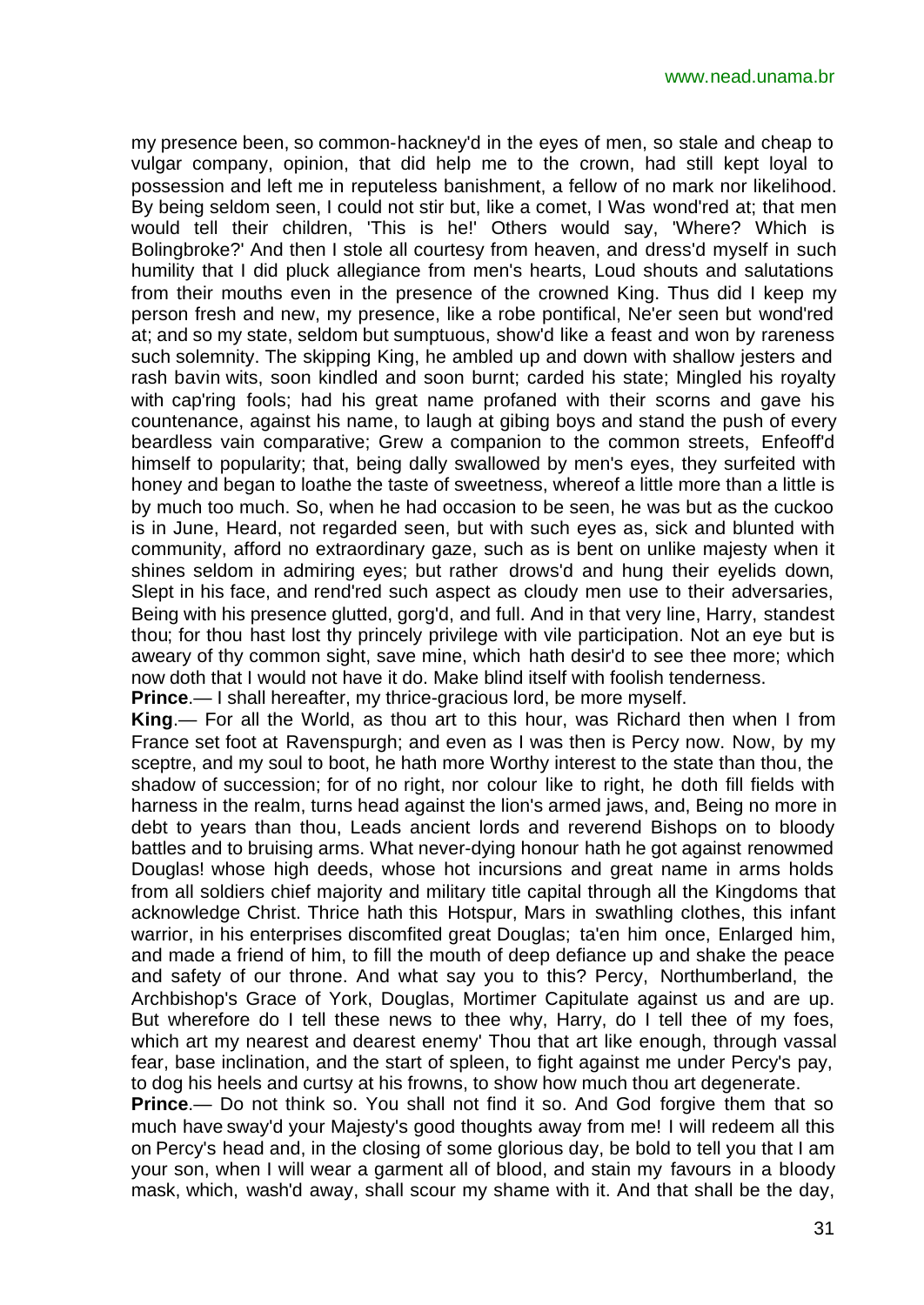whene'er it lights, that this same child of honour and renown, this gallant Hotspur, this all-praised knight, and your unthought of Harry chance to meet. For every honour sitting on his helm, would they were multitudes, and on my head my shames redoubled! For the time will come that I shall make this Northern youth exchange his glorious deeds for my indignities. Percy is but my factor, good my lord, to engross up glorious deeds on my behalf; And I will call hall to so strict account that he shall render every glory up, Yea, even the slightest Worship of his time, or I will tear the reckoning from his heart. This in the name of God I promise here; the which if he be pleas'd I shall perform, I do beseech your Majesty may salve the long-grown wounds of my intemperance. If not, the end of life cancels all bands, and I will die a hundred thousand deaths ere break the smallest parcel of this vow.

**King**.— A hundred thousand rebels die in this! Thou shalt have charge and sovereign trust herein.

(Enter Blunt.)

How now, good Blunt? Thy looks are full of speed.

**Blunt**.— So hath the business that I come to speak of. Lord Mortimer of Scotland hath sent Word that Douglas and the English rebels met the eleventh of this month at Shrewsbury. A mighty and a fearful head they are, If promises be kept oil every hand, as ever off'red foul play in a state.

**King**.— The Earl of Westmoreland set forth to-day; with him my son, Lord John of Lancaster; for this advertisement is five days old. On Wednesday next, Harry, you shall set forward; on Thursday we ourselves will march. Our meeting Is Bridgenorth; and, Harry, you shall march through Gloucestershire; by which account, our business valued, some twelve days hence our general forces at Bridgenorth shall meet. Our hands are full of business. Let's away. Advantage feeds him fat while men delay.

(Exeunt.)

Scene III. Eastcheap. The Boar's Head Tavern.

(Enter Falstaff and Bardolph.)

**Fal**.— Bardolph, am I not fall'n away vilely since this last action? Do I not bate? Do I not dwindle? Why, my skin hangs about me like an old lady's loose gown! I am withered like an old apple John. Well, I'll repent, and that suddenly, while I am in some liking. I shall be out of heart shortly, and then I shall have no strength to repent. An I have not forgotten what the inside of a church is made of, I am a peppercorn, a brewer's horse. The inside of a church! Company, villanous company, hath been the spoil of me.

**Bard**.— Sir John, you are so fretful you cannot live long.

**Fal**.— Why, there is it! Come, sing me a bawdy song; make me merry. I was as virtuously given as a gentleman need to be, virtuous enough: swore little, dic'd not above seven times a week, went to a bawdy house not above once in a quarter of an hour, paid money that I borrowed three or four times, lived well, and in good compass; and now I live out of all order, out of all compass.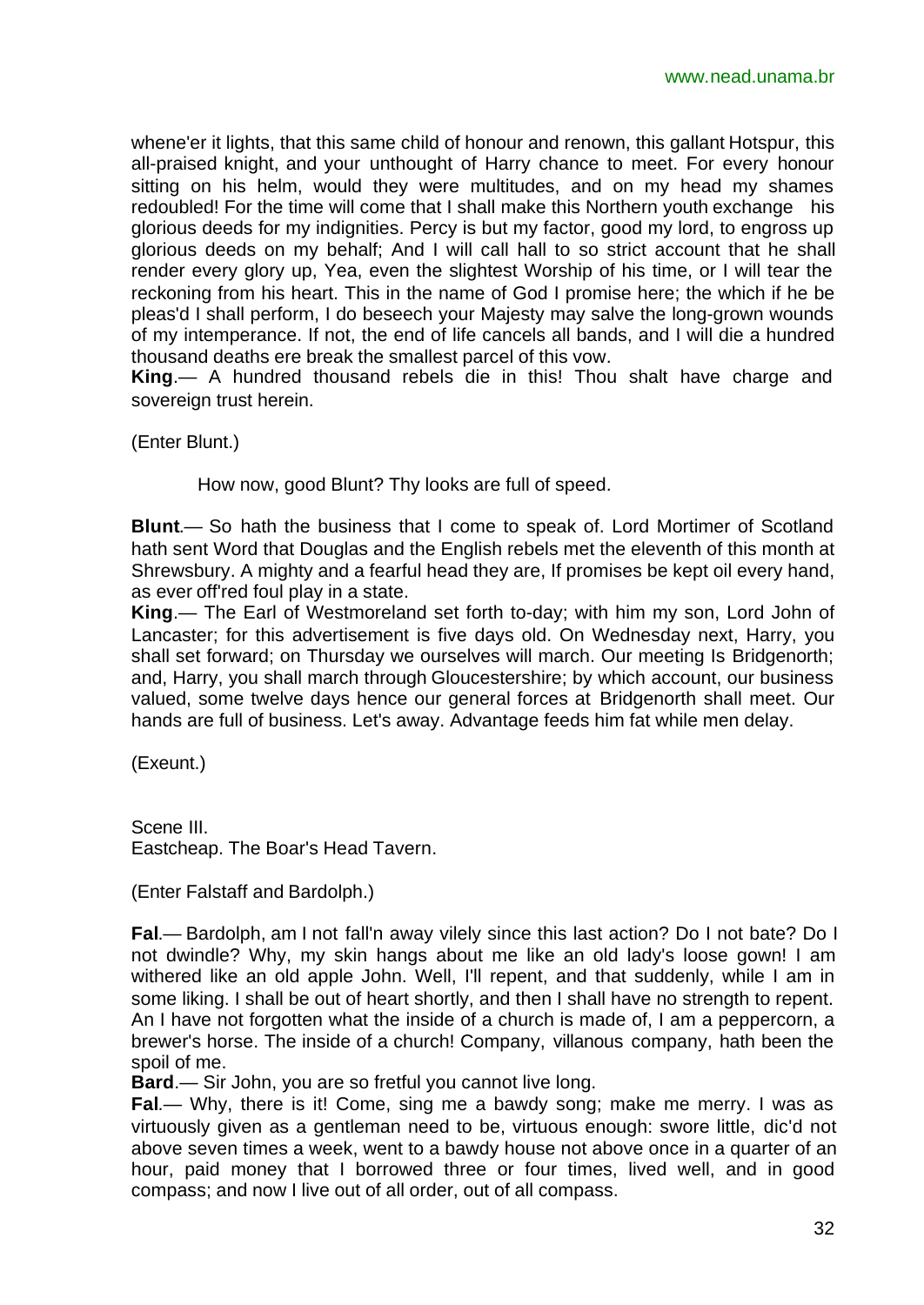**Bard**.— Why, you are so fat, Sir John, that you must needs be out of all compass out of all reasonable compass, Sir John.

**Fal**.— Do thou amend thy face, and I'll amend my life. Thou art our admiral, thou bearest the lantern in the poop but 'tis in the nose of thee. Thou art the Knight of the Burning Lamp.

**Bard**.— Why, Sir John, my face does you no harm.

**Fal**.— No, I'll be sworn. I make as good use of it as many a man doth of a death'shead or a memento mori. I never see thy face but I think upon hellfire and Dives that lived in purple; for there he is in his robes, burning, burning. if thou wert any way given to virtue, I would swear by thy face; my oath should be 'By this fire, that's God's angel.' But thou art altogether given over, and wert indeed, but for the light in thy face, the son of utter darkness. When thou ran'st up Gadshill in the night to catch my horse, if I did not think thou hadst been an ignis fatuus or a ball of wildfire, there's no purchase in money. O, thou art a perpetual triumph, an everlasting bonfire-light! Thou hast saved me a thousand marks in links and torches, walking with thee in the night betwixt tavern and tavern; but the sack that thou hast drunk me would have bought me lights as good cheap at the dearest chandler's in Europe. I have maintained that salamander of yours with fire any time this two-and-thirty years. God reward me for it!

**Bard**.— 'Sblood, I would my face were in your belly!

**Fal**.— God-a-mercy! so should I be sure to be heart-burn'd.

(Enter Hostess.)

How now, Dame Partlet the hen? Have you enquir'd yet who pick'd my pocket?

**Host**.— Why, Sir John, what do you think, Sir John? Do you think I keep thieves in my house? I have search'd, I have enquired, so has my husband, man by man, boy by boy, servant by servant. The tithe of a hair was never lost in my house before. **Fal**.— Ye lie, hostess. Bardolph was shav'd and lost many a hair, and I'll be sworn my pocket was pick'd. Go to, you are a woman, go!

**Host**.— Who, I? No; I defy thee! God's light, I was never call'd so in mine own house before!

**Fal**.— Go to, I know you well enough.

**Host**.— No, Sir John; you do not know me, Sir John. I know you, Sir

**John**.— You owe me money, Sir John, and now you pick a quarrel to beguile me of it. I bought you a dozen of shirts to your back.

**Fal**.— Dowlas, filthy dowlas! I have given them away to bakers' wives; they have made bolters of them.

**Host**.— Now, as I am a true woman, holland of eight shillings an ell. You owe money here besides, Sir John, for your diet and by-drinkings, and money lent you, four-andtwenty pound.

**Fal**.— He had his part of it; let him pay.

**Host**.— He? Alas, he is poor; he hath nothing.

**Fal**.— How? Poor? Look upon his face. What call you rich? Let them coin his nose, let them coin his cheeks. I'll not pay a denier. What, will you make a younker of me? Shall I not take mine ease in mine inn but I shall have my pocket pick'd? I have lost a seal-ring of my grandfather's Worth forty mark.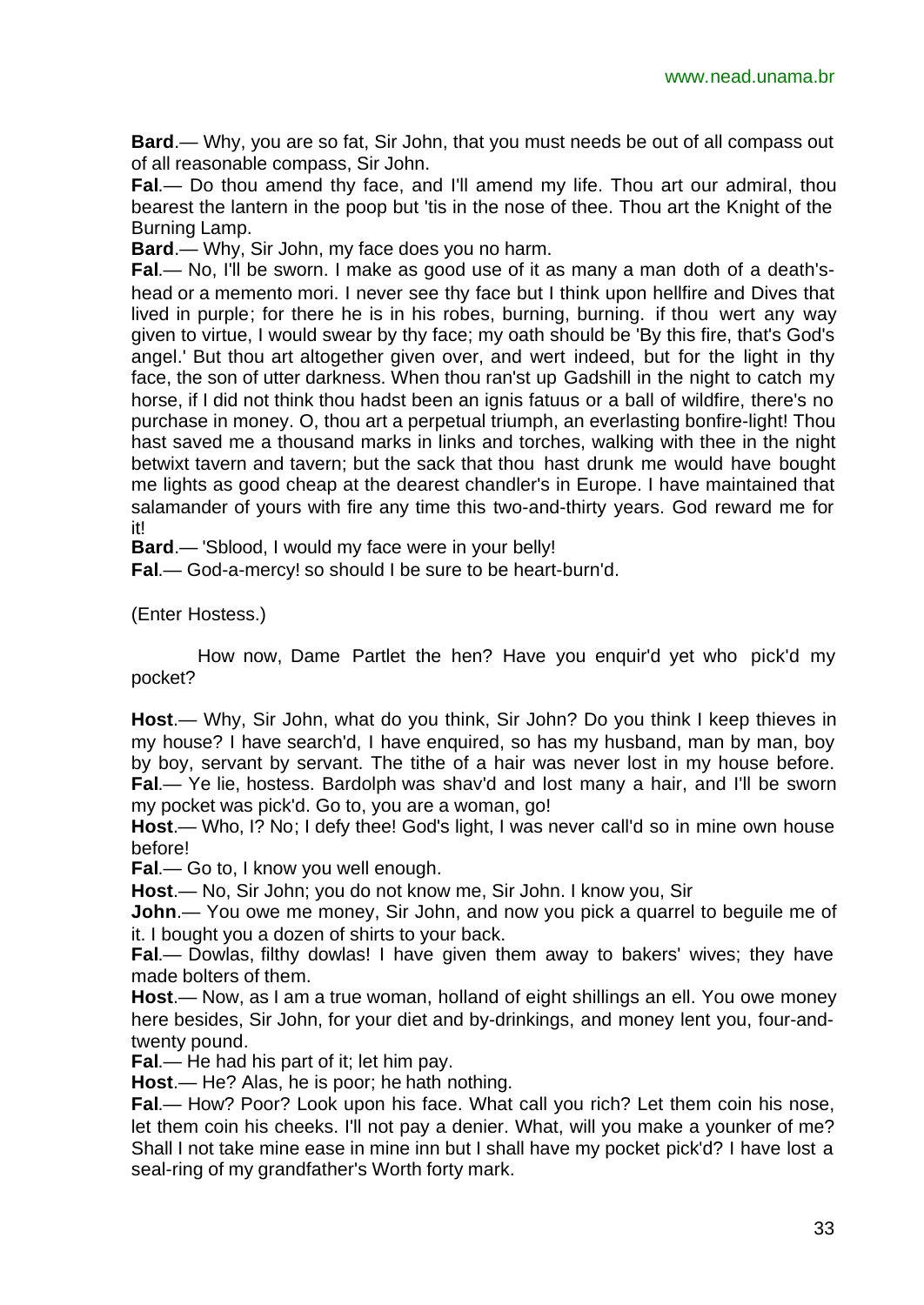**Host**.— O Jesu, I have heard the Prince tell him, I know not how oft, that that ring was copper!

**Fal**.— How? The Prince is a Jack, a sneak-cup. 'Sblood, an he were here, I would cudgel him like a dog if he would say so.

(Enter the Prince [and Poins], marching; and Falstaff meets them, playing upon his truncheon like a fife.)

How now, lad? Is the wind in that door, i' faith? Must we all march?

**Bard**.— Yea, two and two, Newgate fashion.

**Host**.— My lord, I pray you hear me.

**Prince**.— What say'st thou, Mistress Quickly? How doth thy husband? I love him well; he is an honest man.

**Host**.— Good my lord, hear me.

**Fal**.— Prithee let her alone and list to me.

**Prince**.— What say'st thou, Jack?

**Fal**.— The other night I fell asleep here behind the arras and had my pocket pick'd. This house is turn'd bawdy house; they pick pockets.

**Prince**.— What didst thou lose, Jack?

**Fal**.— Wilt thou believe me, Hal? Three or four bonds of forty pound apiece and a seal-ring of my grandfather's.

**Prince.**— A trifle, some eightpenny matter.

**Host**.— So I told him, my lord, and I said I heard your Grace say so; and, my lord, he speaks most vilely of you, like a foul-mouth'd man as he is, and said he would cudgel you.

**Prince**.— What! he did not?

**Host**.— There's neither faith, truth, nor womanhood in me else.

**Fal**.— There's no more faith in thee than in a stewed prune, nor no more truth in thee than in a drawn fox; and for woman-hood, Maid Marian may be the deputy's wife of the ward to thee. Go, you thing, go!

**Host**.— Say, what thing? what thing?

**Fal**.— What thing? Why, a thing to thank God on.

**Host**.— I am no thing to thank God on, I would thou shouldst know it! I am an honest man's wife, and, setting thy knight-hood aside, thou art a knave to call me so.

**Fal**.— Setting thy womanhood aside, thou art a beast to say otherwise.

**Host**.— Say, what beast, thou knave, thou?

**Fal**.— What beast? Why, an otter.

**Prince**.— An otter, Sir John? Why an otter?

**Fal**.— Why, she's neither fish nor flesh; a man knows not where to have her.

**Host**.— Thou art an unjust man in saying so. Thou or any man knows where to have me, thou knave, thou!

**Prince.**— Thou say'st true, hostess, and he slanders thee most grossly.

**Host**.— So he doth you, my lord, and said this other day you ought him a thousand pound.

**Prince**.— Sirrah, do I owe you a thousand pound?

**Fal**.— A thousand pound, Hal? A million! Thy love is Worth a million; thou owest me thy love.

**Host**.— Nay, my lord, he call'd you Jack and said he would cudgel you.

**Fal**.— Did I, Bardolph?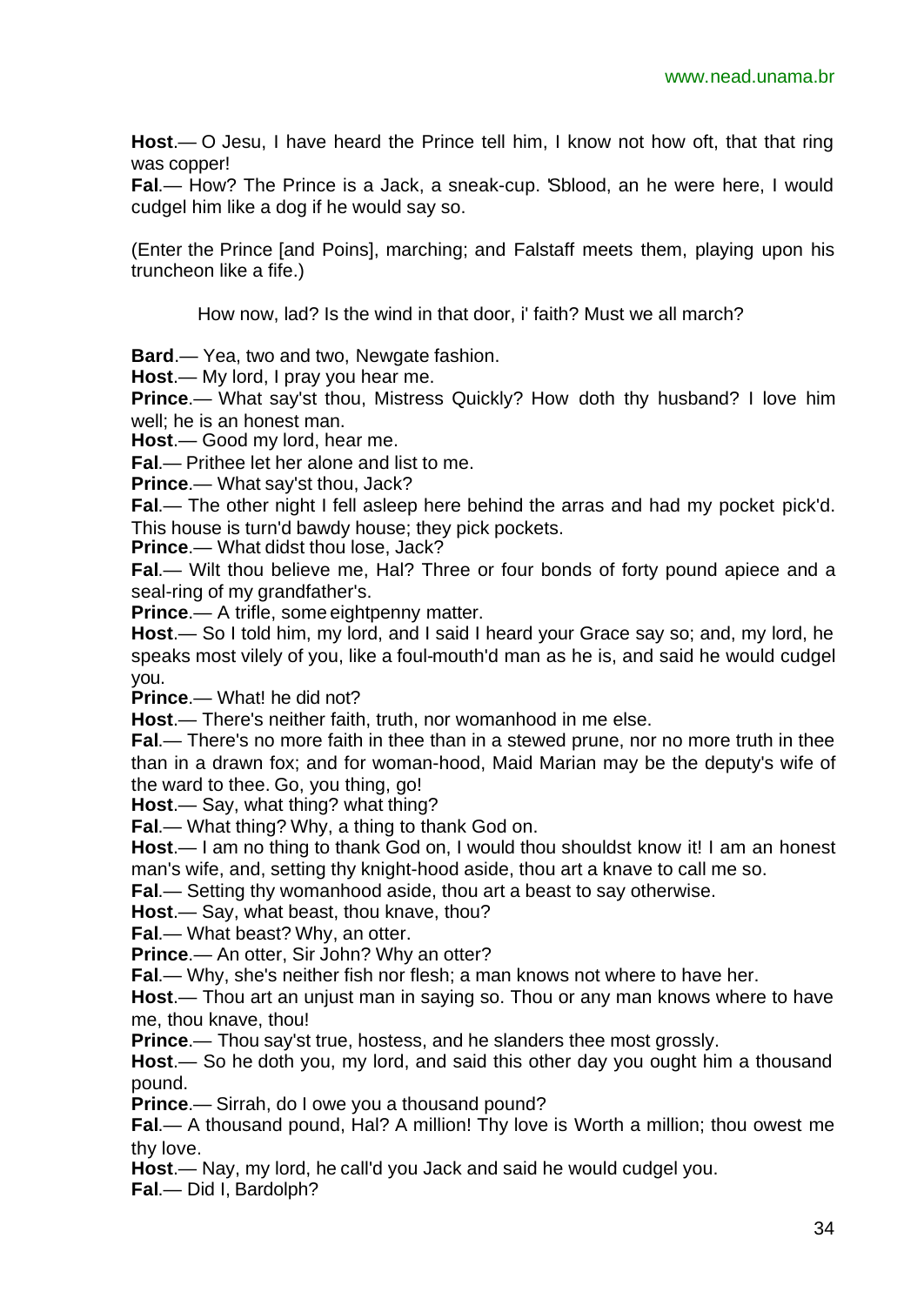**Bard**.— Indeed, Sir John, you said so.

**Fal**.— Yea. if he said my ring was copper.

**Prince.**— I say, 'tis copper. Darest thou be as good as thy Word now?

**Fal**.— Why, Hal, thou knowest, as thou art but man, I dare; but as thou art Prince, I fear thee as I fear the roaring of the lion's whelp.

**Prince**.— And why not as the lion?

**Fal**.— The King himself is to be feared as the lion. Dost thou think I'll fear thee as I fear thy father? Nay, an I do, I pray God my girdle break.

**Prince**.— O, if it should, how would thy guts fall about thy knees! But, sirrah, there's no room for faith, truth, nor honesty in this bosom of thine. It is all fill'd up with guts and midriff. Charge an honest woman with picking thy pocket? Why, thou whoreson, impudent, emboss'd rascal, if there were anything in thy pocket but tavern reckonings, memorandums of bawdy houses, and one poor pennyworth of sugar candy to make thee long-winded. if thy pocket were enrich'd with any other injuries but these, I am a villain. And yet you will stand to it; you will not pocket up wrong. Art thou not ashamed?

**Fal**.— Dost thou hear, Hal? Thou knowest in the state of innocency Adam fell; and what should poor Jack Falstaff do in the days of villany? Thou seest I have more flesh than another man, and therefore more frailty. You confess then, you pick'd my pocket?

**Prince**.— It appears so by the story.

**Fal**.— Hostess, I forgive thee. Go make ready breakfast. Love thy husband, look to thy servants, cherish thy guests. Thou shalt find me tractable to any honest reason. Thou seest I am pacified. Still? Nay, prithee be gone. [Exit Hostess.] Now, Hal, to the news at court. For the robbery, lad how is that answered?

**Prince.**— O my sweet beef, I must still be good angel to thee. The money is paid back again.

**Fal**.— O, I do not like that paying back! 'Tis a double labour.

**Prince**.— I am good friends with my father, and may do anything.

**Fal**.— Rob me the exchequer the first thing thou doest, and do it with unwash'd hands too.

**Bard**.— Do, my lord.

**Prince**.— I have procured thee, Jack, a charge of foot.

**Fal**.— I would it had been of horse. Where shall I find one that can steal well? O for a fine thief of the age of two-and-twenty or thereabouts! I am heinously unprovided. Well, God be thanked for these rebels. They offend none but the virtuous. I laud them, I praise them.

**Prince**.— Bardolph!

**Bard**.— My lord?

**Prince.**— Go bear this letter to Lord John of Lancaster, to my brother John; this to my Lord of Westmoreland.

[Exit Bardolph.]

Go, Poins, to horse, to horse; for thou and I have thirty miles to ride yet ere dinner time.

[Exit Poins.]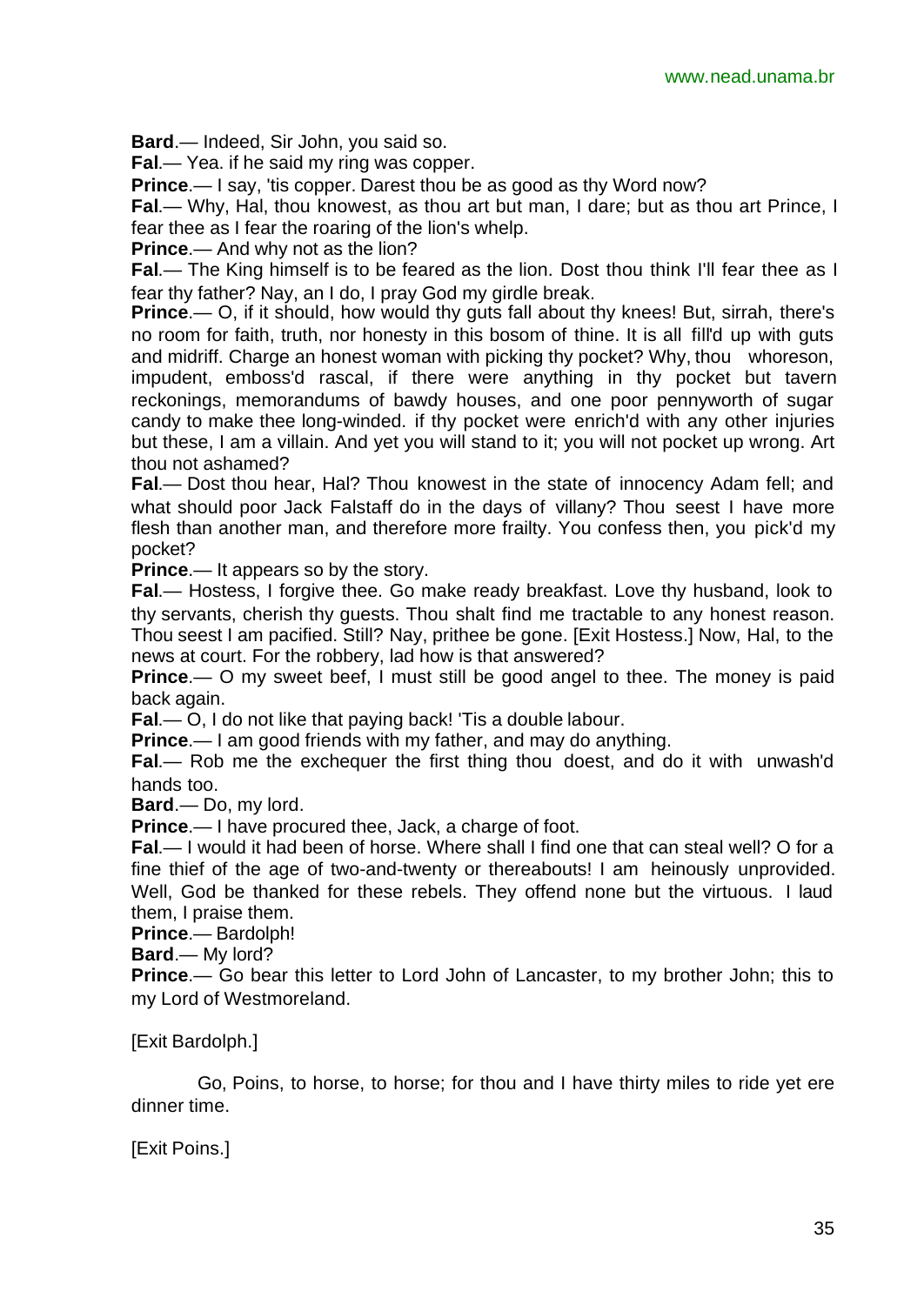Jack, meet me to-morrow in the Temple Hall At two o'clock in the afternoon. There shalt thou know thy charge. and there receive money and order for their furniture. The land is burning; Percy stands on high; and either they or we must lower lie.

[Exit.]

**Fal**.— Rare Words! brave World! Hostess, my breakfast, come. O, I could wish this tavern were my drum!

(Exit.)

ACT IV. Scene I. The rebel camp near Shrewsbury.

(Enter Harry Hotspur, Worcester, and Douglas.)

**Hot**.— Well said, my noble Scot. If speaking truth In this fine age were not thought flattery, such attribution should the Douglas have as not a soldier of this season's stamp should go so general current through the World. By God, I cannot flatter, I defy the tongues of soothers! but a braver place In my heart's love hath no man than yourself. Nay, task me to my Word; approve me, lord.

**Doug**.— Thou art the King of honour. No man so potent breathes upon the ground but I will beard him.

(Enter one with letters.)

**Hot**.— Do so, and 'tis well. What letters hast thou there? I can but thank you.

**Messenger**.— These letters come from your father.

**Hot**.— Letters from him? Why comes he not himself?

**Mess**.— He cannot come, my lord; he is grievous sick.

**Hot**.— Zounds! how has he the leisure to be sick In such a justling time? Who leads his power? Under whose government come they along?

**Mess**.— His letters bears his mind, not I, my lord.

**Wor**.— I prithee tell me, doth he keep his bed?

**Mess**.— He did, my lord, four days ere I set forth, and at the time of my departure thence he was much fear'd by his physicians.

**Wor**.— I would the state of time had first been whole ere he by sickness had been visited. His health was never better Worth than now.

**Hot**.— Sick now? droop now? This sickness doth infect the very lifeblood of our enterprise. 'Tis catching hither, even to our camp. He writes me here that inward sickness. And that his friends by deputation could not so soon be drawn; no did he think it meet to lay so dangerous and dear a trust on any soul remov'd but on his own. Yet doth he give us bold advertisement, that with our small conjunction we should on, to see how fortune is dispos'd to us; for, as he writes, there is no quailing now, because the King is certainly possess'd of all our purposes. What say you to it? **Wor**.— Your father's sickness is a maim to us.

**Hot**.— A perilous gash, a very limb lopp'd off. And yet, in faith, it is not! His present want seems more than we shall find it. Were it good to set the exact wealth of all our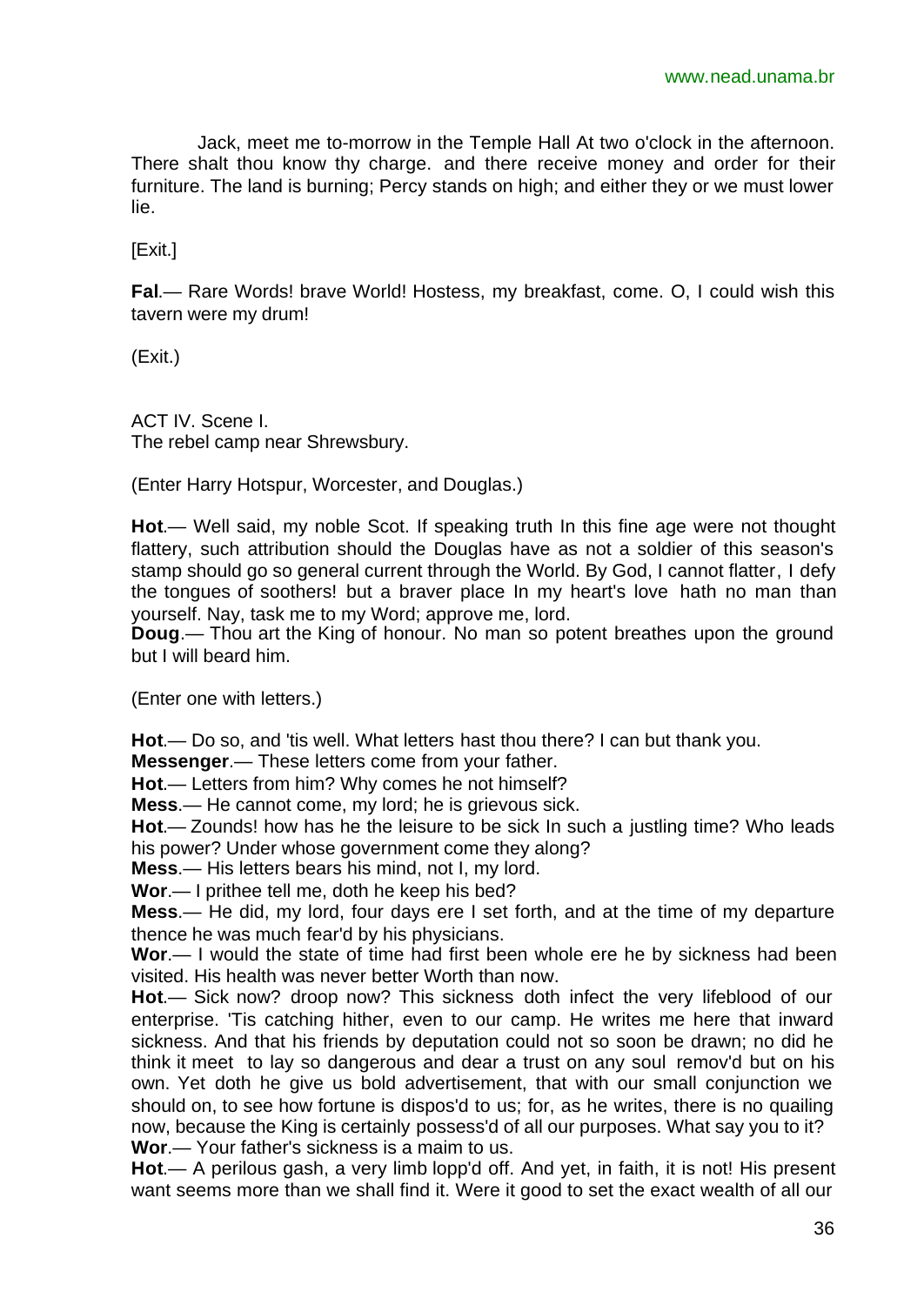states all at one cast? to set so rich a man on the nice hazard of one doubtful hour? It were not good; for therein should we read the very bottom and the soul of hope, the very list, the very utmost bound of all our fortunes.

**Doug**.— Faith, and so we should; where now remains a sweet reversion. We may boldly spend upon the hope of what Is to come in. A comfort of retirement lives in this.

**Hot**.— A rendezvous, a home to fly unto, If that the devil and mischance look big upon the maidenhead of our affairs.

**Wor**.— But yet I would your father had been here. The quality and hair of our attempt Brooks no division. It will be thought by some that know not why he is away, that wisdom, loyalty, and mere dislike of our proceedings kept the Earl from hence. And think how such an apprehension May turn the tide of fearful faction and breed a kind of question in our cause. For well you know we of the off'ring side must keep aloof from strict arbitrement, and stop all sight-holes, every loop from whence the eye of reason may pry in upon us. This absence of your father's draws a curtain that shows the ignorant a kind of fear before not dreamt of.

**Hot**.— You strain too far. I rather of his absence make this use: It lends a lustre and more great opinion, a larger dare to our great enterprise, than if the Earl were here; for men must think, If we, without his help, can make a head to push against a Kingdom, with his help we shall o'erturn it topsy-turvy down. Yet all goes well; yet all our joints are whole.

**Doug**.— As heart can think. There is not such a Word spoke of in Scotland as this term of fear.

(Enter Sir Richard Vernon.)

**Hot**.— My cousin Vernon! welcome, by my soul.

**Ver**.— Pray God my news be Worth a welcome, lord. The Earl of Westmoreland, seven thousand strong, Is marching hitherwards; with him Prince John.

**Hot**.— No harm. What more?

**Ver**.— And further, I have learn'd the King himself in person is set forth, or hitherwards intended speedily, with strong and mighty preparation.

**Hot**.— He shall be welcome too. Where is his son, the nimble-footed madcap Prince of Wales, and his comrades, that daff'd the World aside and bid it pass?

**Ver**.— All furnish'd, all in arms; all plum'd like estridges that with the wind Bated like eagles having lately bath'd; Glittering in golden coats like images; as full of spirit as the month of May and gorgeous as the sun at midsummer; Wanton as youthful goats,

wild as young bulls. I saw young Harry with his beaver on his cushes on his thighs, gallantly arm'd, rise from the ground like feathered Mercury, and vaulted with such ease into his seat as if an angel dropp'd down from the clouds to turn and wind a fiery Pegasus and witch the World with noble horsemanship.

**Hot**.— No more, no more! Worse than the sun in March, this praise doth nourish agues. Let them come. They come like sacrifices in their trim, and to the fire-ey'd maid of smoky war all hot and bleeding Will we offer them. The mailed Mars Shall on his altar sit up to the ears in blood. I am on fire to hear this rich reprisal is so nigh, and yet not ours. Come, let me taste my horse, who is to bear me like a thunderbolt against the bosom of the Prince of Wales. Harry to Harry shall, hot horse to horse, Meet, and ne'er part till one drop down a corse. That Glendower were come!

**Ver**.— There is more news. I learn'd in Worcester, as I rode along, he cannot draw his power this fourteen days.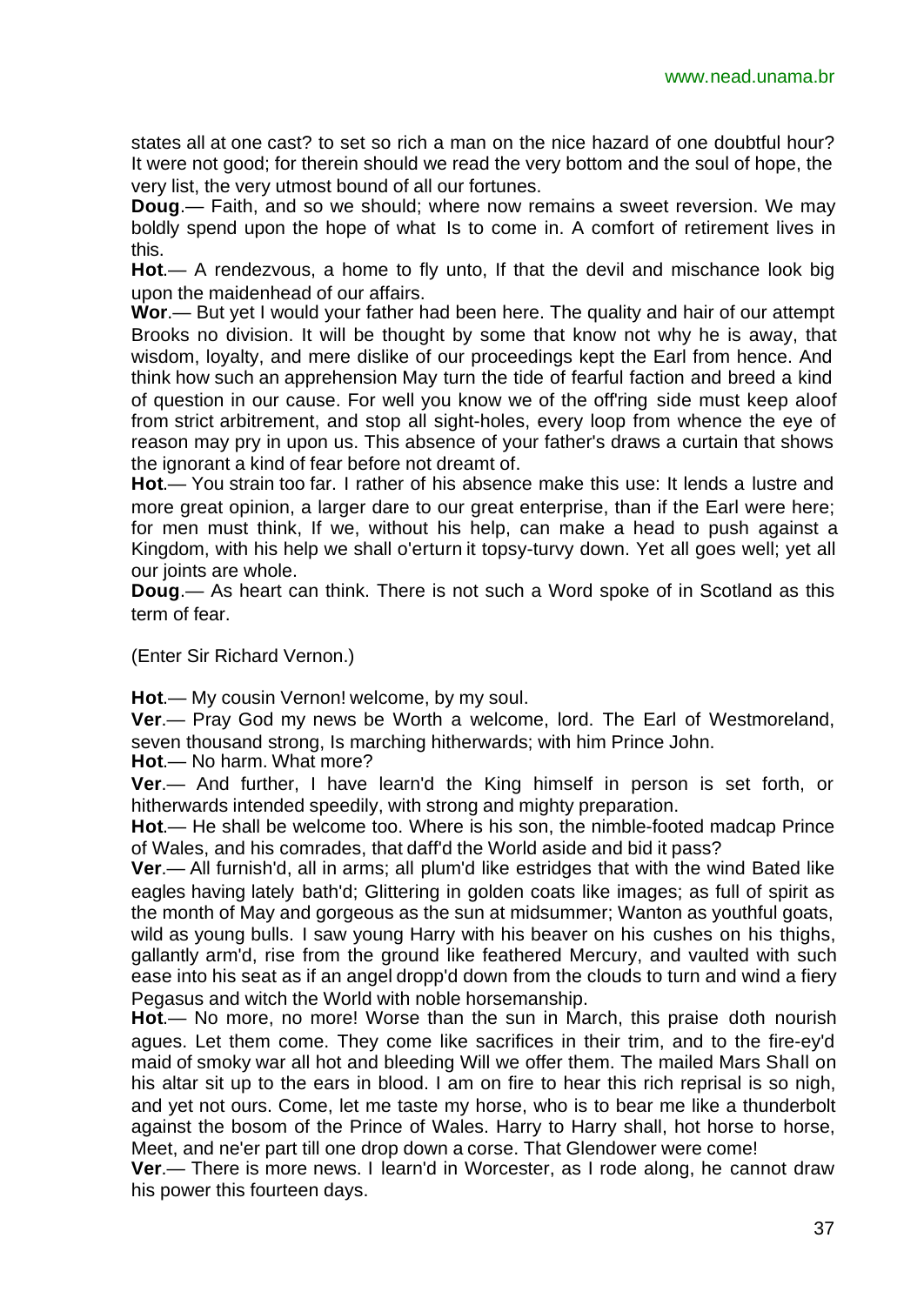**Doug**.— That's the Worst tidings that I hear of yet.

**Wor**.— Ay, by my faith, that bears a frosty sound.

**Hot**.— What may the King's whole battle reach unto?

**Ver**.— To thirty thousand.

**Hot**.— Forty let it be. My father and Glendower being both away, the powers of us may serve so great a day. Come, let us take a muster speedily. Doomsday is near. Die all, die merrily.

**Doug**.— Talk not of dying. I am out of fear of death or death's hand for this one halfyear.

(Exeunt.)

Scene II. A public road near Coventry.

(Enter Falstaff and Bardolph.)

**Fal**.— Bardolph, get thee before to Coventry; fill me a bottle of sack. Our soldiers shall march through. We'll to Sutton Co'fil' to-night.

**Bard**.— Will you give me money, Captain?

**Fal**.— Lay out, lay out.

**Bard**.— This bottle makes an angel.

**Fal**.— An if it do, take it for thy labour; an if it make twenty, take them all; I'll answer the coinage. Bid my lieutenant Peto meet me at town's end.

**Bard**.— I Will, Captain. Farewell.

(Exit.)

**Fal**.— If I be not ashamed of my soldiers, I am a sous'd gurnet. I have misused the King's press damnably. I have got in exchange of a hundred and fifty soldiers, three hundred and odd pounds. I press me none but good householders, yeomen's sons; inquire me out contracted bachelors, such as had been ask'd twice on the banes such a commodity of warm slaves as had as lieve hear the devil as a drum; such as fear the report of a caliver Worse than a struck fowl or a hurt wild duck. I press'd me none but such toasts-and-butter, with hearts in their bellies no bigger than pins' heads, and they have bought out their services; and now my whole charge consists of ancients, corporals, lieutenants, gentlemen of companies slaves as ragged as Lazarus in the painted cloth, where the glutton's dogs licked his sores; and such as indeed were never soldiers, but discarded unjust serving-men, younger sons to Younger brothers, revolted tapsters, and ostlers trade-fall'n; the cankers of a calm World and a long peace; ten times more dishonourable ragged than an old fac'd ancient; and such have I to fill up the rooms of them that have bought out their services that you would think that I had a hundred and fifty tattered Prodigals lately come from swine-keeping, from eating draff and husks. A mad fellow met me on the way, and told me I had unloaded all the gibbets and press'd the dead bodies. No eye hath seen such scarecrows. I'll not march through Coventry with them, that's flat. Nay, and the villains march wide betwixt the legs, as if they had gyves on; for indeed I had the most of them out of prison. There's but a shirt and a half in all my company; and the half-shirt is two napkins tack'd together and thrown over the shoulders like a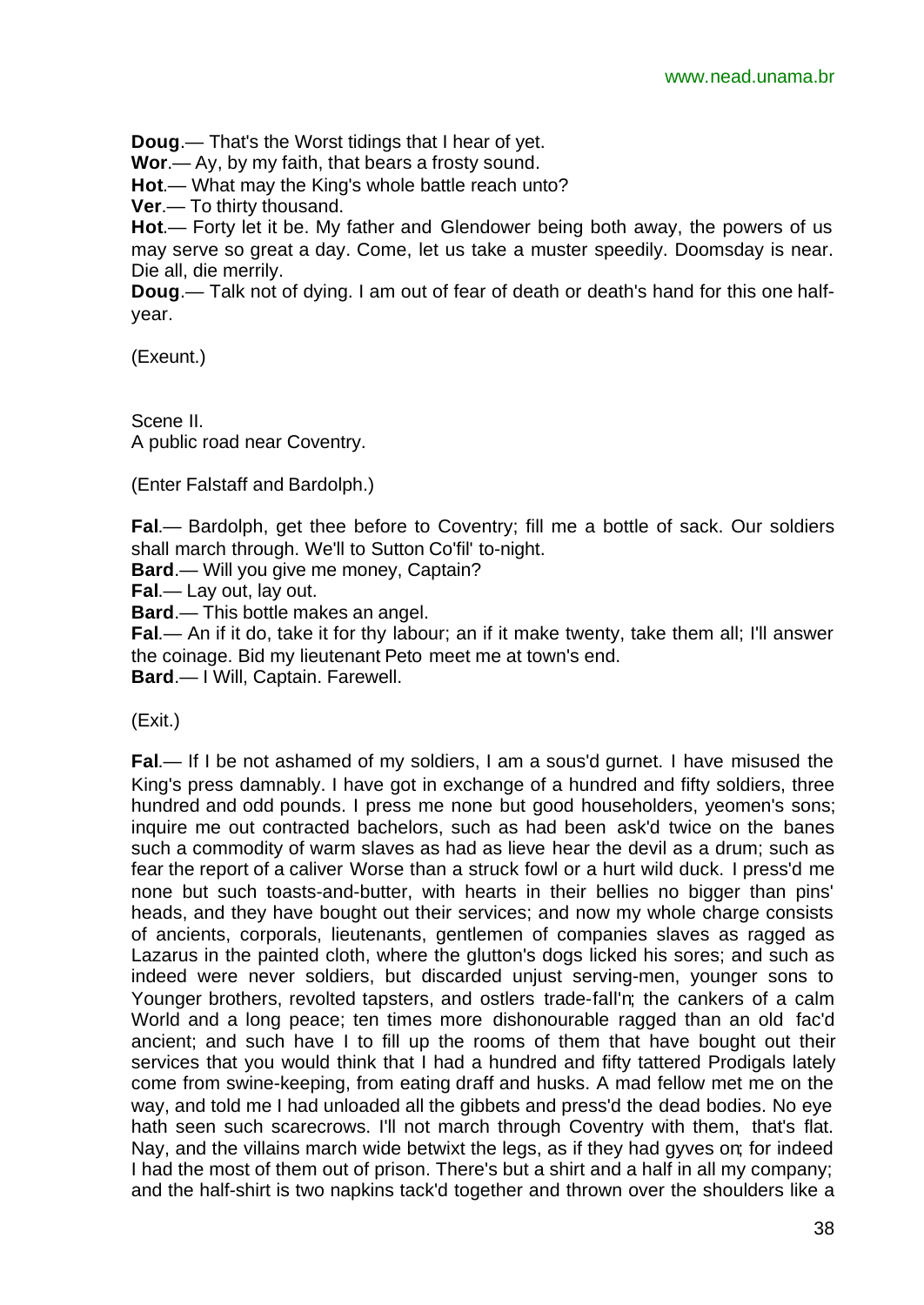herald's coat without sleeves; and the shirt, to say the truth, stol'n from my host at Saint Alban's, or the red-nose innkeeper of Daventry. But that's all one; they'll find linen enough on every hedge.

(Enter the Prince and the Lord of Westmoreland.)

**Prince.**— How now, blown Jack? How now, quilt?

**Fal**.— What, Hal? How now, mad wag? What a devil dost thou in Warwickshire? My good Lord of Westmoreland, I cry you mercy. I thought your honour had already been at Shrewsbury.

**West**.— Faith, Sir John, 'tis more than time that I were there, and you too; but my powers are there already. The King, I can tell you, looks for us all. We must away all, to-night.

**Fal**.— Tut, never fear me. I am as vigilant as a cat to steal cream.

**Prince.**— I think, to steal cream indeed, for thy theft hath already made thee butter. But tell me, Jack, whose fellows are these that come after?

**Fal**.— Mine, Hal, mine.

**Prince**.— I did never see such pitiful rascals.

**Fal.**— Tut, tut! good enough to toss; food for powder, food for powder. They'll fill a pit as well as better. Tush, man, mortal men, mortal men.

**West**.— Ay, but, Sir John, methinks they are exceeding poor and bare. Too beggarly. **Fal**.— Faith, for their poverty, I know, not where they had that; and for their bareness, I am surd they never learn'd that of me.

**Prince**.— No, I'll be sworn, unless you call three fingers on the ribs bare. But, sirrah, make haste. Percy 's already in the field.

(Exit.)

**Fal**.— What, is the King encamp'd?

**West**.— He is, Sir John. I fear we shall stay too long.

[Exit.]

**Fal**.— Well, to the latter end of a fray and the beginning of a feast Fits a dull fighter and a keen guest.

(Exit.)

Scene III. The rebel camp near Shrewsbury.

(Enter Hotspur, Worcester, Douglas, Vernon.)

**Hot**.— We'll fight with him to-night.

**Wor**.— It may not be.

**Doug**.— You give him then advantage.

**Ver**.— Not a whit.

**Hot**.— Why say you so? Looks he no for supply?

**Ver**.— So do we.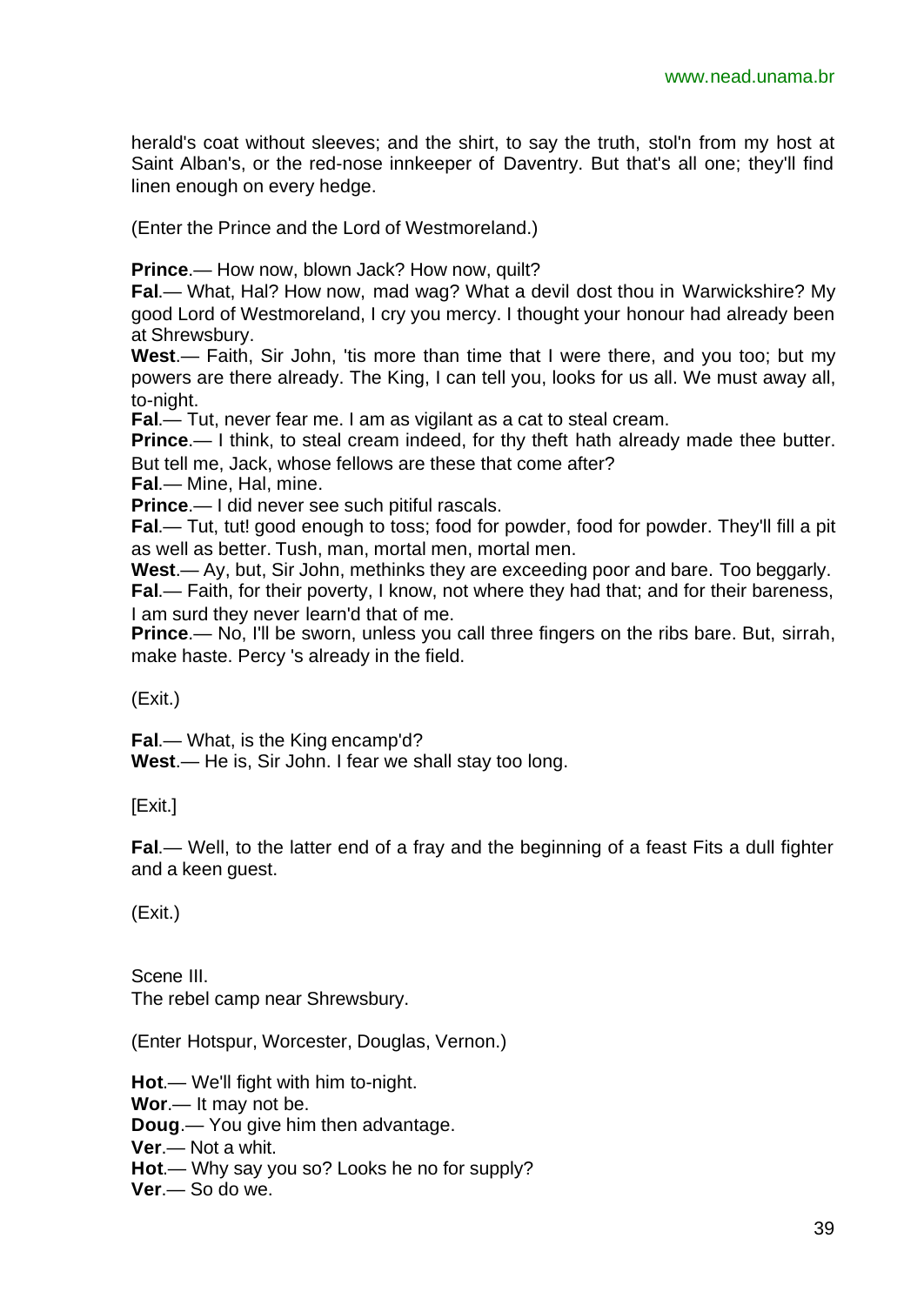**Hot**.— His is certain, ours 's doubtful.

**Wor**.— Good cousin, be advis'd; stir not to-night.

**Ver**.— Do not, my lord.

**Doug**.— You do not counsel well. You speak it out of fear and cold heart.

**Ver**.— Do me no slander, Douglas. By my life. And I dare well maintain it with my life. If well-respected honour bid me on I hold as little counsel with weak fear as you, my lord, or any Scot that this day lives. Let it be seen to-morrow in the battle which of us fears.

**Doug**.— Yea, or to-night.

**Ver**.— Content.

**Hot**.— To-night, say I. Come, come, it may not be. I wonder much, being men of such great leading as you are, that you foresee not what impediments Drag back our expedition. Certain horse of my cousin Vernon's are not yet come up. Your uncle Worcester's horse came but to-day; and now their pride and mettle is asleep, their courage with hard labour tame and dull, that not a horse is half the half of himself.

**Hot**.— So are the horses of the enemy, In general journey-bated and brought low. The better part of ours are full of rest.

**Wor**.— The number of the King exceedeth ours. For God's sake, cousin, stay till all come in. The trumpet sounds a parley.

(Enter Sir Walter Blunt.)

**Blunt**.— I come with gracious offers from the King, If you vouchsafe me hearing and respect.

**Hot**.— Welcome, Sir Walter Blunt, and would to God you were of our determination! Some of us love you well; and even those some Envy your great deservings and good name, because you are not of our quality, but stand against us like an enemy.

**Blunt**.— And God defend but still I should stand so, so long as out of limit and true rule you stand against anointed majesty! But to my charge. The King hath sent to know the nature of your griefs; and whereupon you conjure from the breast of civil peace such bold hostility, teaching his duteous land audacious cruelty. If that the King have any way your good deserts forgot, which he confesseth to be manifold, He bids you name your griefs, and with all speed you shall have your desires with interest, and pardon absolute for yourself and these Herein misled by your suggestion.

**Hot**. —The King is kind; and well we know the King Knows at what time to promise, when to pay. My father and my uncle and myself did give him that same royalty he wears; and when he was not six-and-twenty strong, Sick in the World's regard, wretched and low, a poor unminded outlaw sneaKing home, my father gave him welcome to the shore; and when he heard him swear and vow to God he came but to be Duke of Lancaster, to sue his livery and beg his peace, with tears of innocency and terms of zeal, my father, in kind heart and pity mov'd, SWore him assistance, and performed it too. Now, when the lords and barons of the realm Perceiv'd Northumberland did lean to him, the more and less came in with cap and knee; Met him on boroughs, cities, villages, attended him on bridges, stood in lanes, Laid gifts before him, proffer'd him their oaths, give him their heirs as pages, followed him even at the heels in golden multitudes. He presently, as greatness knows itself, Steps me a little higher than his vow made to my father, while his blood was poor, upon the naked shore at Ravenspurgh; and now, forsooth, takes on him to reform some certain edicts and some strait decrees that lie too heavy on the commonwealth; cries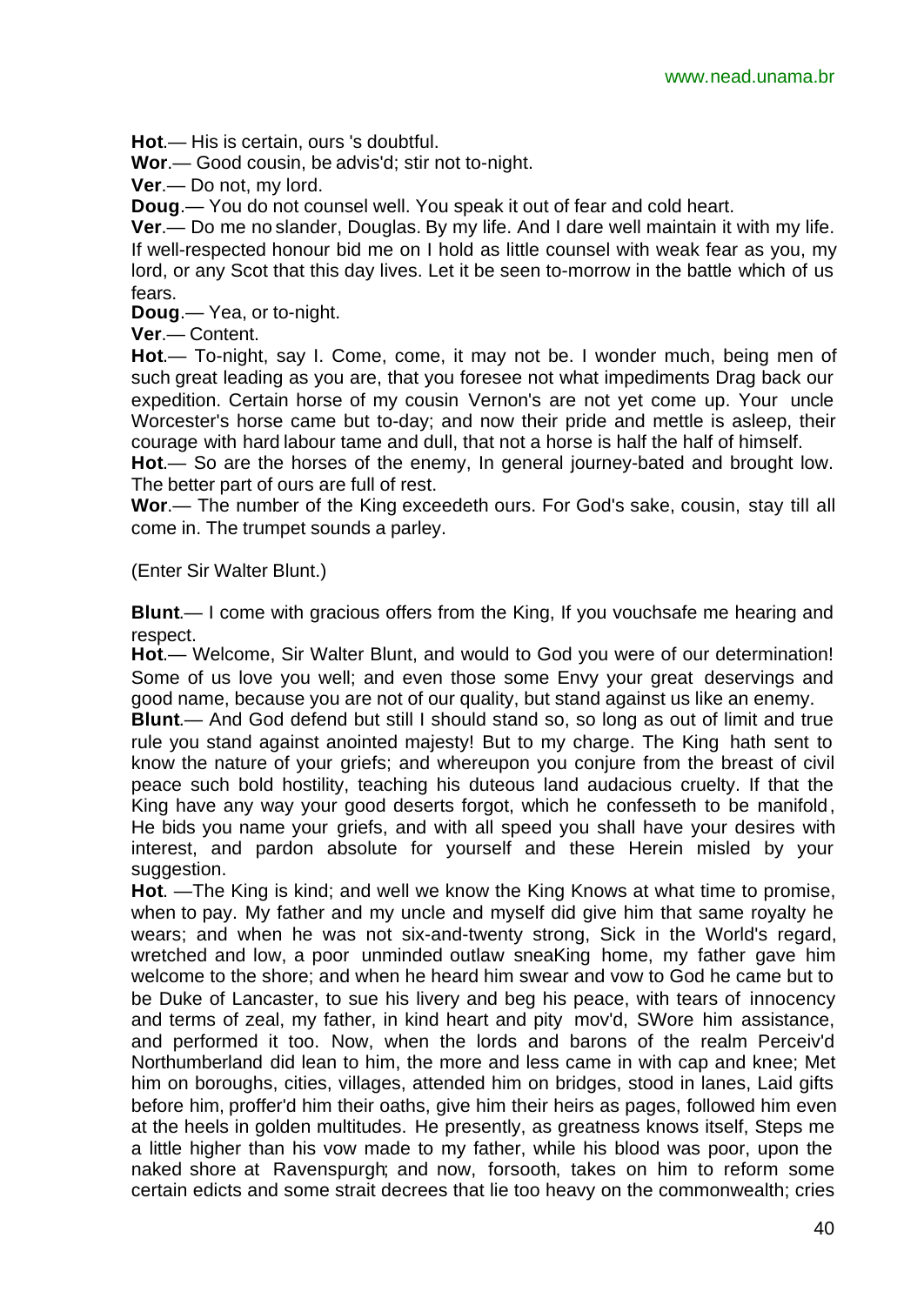out upon abuses, seems to weep over his country's wrongs; and by this face, this seeming brow of justice, did he win the hearts of all that he did angle for; proceeded further cut me off the heads of all the favourites that the absent King In deputation left behind him here when he was personal in the Irish war. But. Tut! I came not to hear this.

**Hot**.— Then to the point. In short time after lie depos'd the King; Soon after that depriv'd him of his life; and in the neck of that task'd the whole state; to make that Worse, suff'red his kinsman March (Who is, if every owner were well placid, Indeed his King) to be engag'd in Wales, there without ransom to lie forfeited; Disgrac'd me in my happy victories, sought to entrap me by intelligence; rated mine uncle from the Council board; In rage dismiss'd my father from the court; Broke an oath on oath, committed wrong on wrong; and in conclusion drove us to seek out this head of safety, and withal to pry Into his title, the which we find too indirect for long continuance.

**Blunt**.— Shall I return this answer to the King?

**Hot**.— Not so, Sir Walter. We'll withdraw awhile. Go to the King; and let there be impawn'd some surety for a safe return again, and In the morning early shall mine uncle bring him our purposes; and so farewell.

**Blunt**.— I would you would accept of grace and love.

**Hot**.— And may be so we shall.

**Blunt**.— Pray God you do.

(Exeunt.)

Scene IV. York. The Archbishop's Palace.

(Enter the Archbishop of York and Sir Michael.)

**Arch**.— Hie, good Sir Michael; bear this sealed brief with winged haste to the Lord Marshal; this to my cousin Scroop; and all the rest to whom they are directed. If you knew how much they do import, you would make haste.

**Sir M**.— My good lord, I guess their tenour.

**Arch**.— Like enough you do. To-morrow, good Sir Michael, is a day wherein the fortune of ten thousand men must bide the touch; for, sir, at Shrewsbury, as I am truly given to understand, the King with mighty and quick-raised power Meets with Lord Harry; and I fear, Sir Michael, what with the sickness of Northumberland, whose power was in the first proportion, and what with Owen Glendower's absence thence, who with them was a rated sinew too and comes not in, overrul'd by prophecies. I fear the power of Percy is too weak to wage an instant trial with the King.

**Sir M**.— Why, my good lord, you need not fear; there is Douglas and Lord Mortimer.

**Arch**.— No, Mortimer is not there.

**Sir M**.— But there is Mordake, Vernon, Lord Harry Percy, and there is my Lord of **Wor**cester, and a head of gallant warriors, noble gentlemen.

**Arch**.— And so there is; but yet the King hath drawn the special head of all the land together. The Prince of Wales, Lord John of Lancaster, the noble Westmoreland and warlike Blunt, and many moe corrivals and dear men of estimation and command in arms.

**Sir M**.— Doubt not, my lord, they shall be well oppos'd.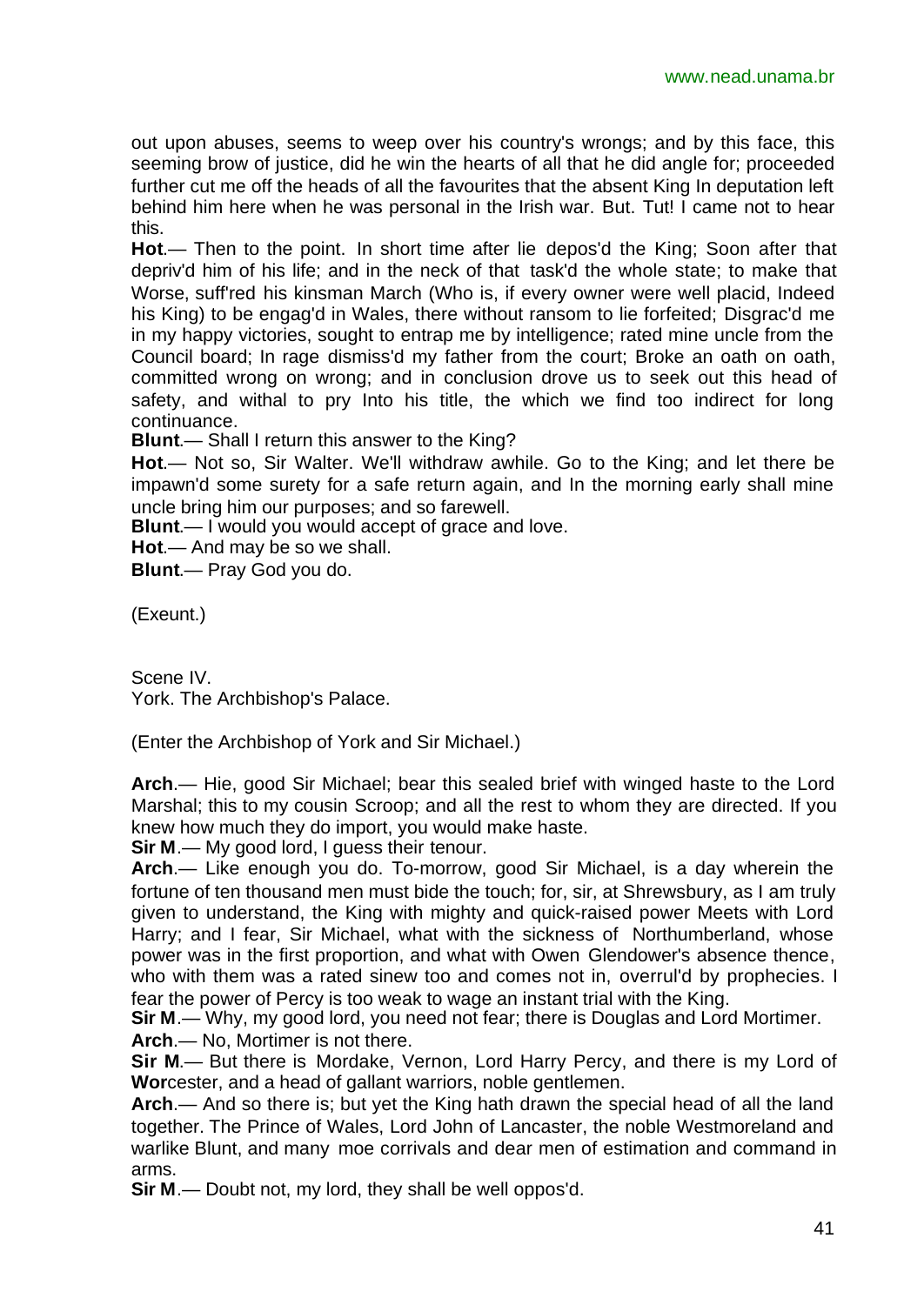**Arch**.— I hope no less, yet needful 'tis to fear; and, to prevent the Worst, Sir Michael, speed. For if Lord Percy thrive not, ere the King Dismiss his power, he means to visit us, for he hath heard of our confederacy, and 'tis but wisdom to make strong against him. Therefore make haste. I must go write again to other friends; and so farewell, Sir Michael.

(Exeunt.)

ACT V. Scene I.

The King's camp near Shrewsbury.

(Enter the King, Prince of Wales, Lord John of Lancaster, Sir Walter Blunt, Falstaff.)

**King**.— How bloodily the sun begins to peer above yon busky hill! The day looks pale at his distemp'rature.

**Prince**.— The southern wind Doth play the trumpet to his purposes and by his hollow whistling in the leaves Foretells a tempest and a blust'ring day.

**King**.— Theft with the losers let it sympathize, for nothing can seem foul to those that win.

(The trumpet sounds. Enter Worcester [and Vernon].)

How, now, my Lord of Worcester? 'Tis not well That you and I should meet upon such terms as now we meet. You have deceiv'd our trust and made us doff our easy robes of peace to crush our old limbs in ungentle steel. This is not well, my lord; this is not well. What say you to it? Will you again unknit this churlish knot of allabhorred war, and move in that obedient orb again where you did give a fair and natural light, and be no more an exhal'd meteor, a prodigy of fear, and a portent of broached mischief to the unborn times?

**Wor**.— Hear me, my liege. For mine own part, I could be well content to entertain the lag-end of my life with quiet hours; for I do protest I have not sought the day of this dislike.

**King**.— You have not sought it! How comes it then,

**Fal**.— Rebellion lay in his way, and he found it.

**Prince**.— Peace, chewet, peace!

**Wor**.— It pleas'd your Majesty to turn your looks of favour from myself and all our house; and yet I must remember you, my lord, we were the first and dearest of your friends. For you my staff of office did I break In Richard's time, and posted day and night to meet you on the way and kiss your hand when yet you were in place and in account nothing so strong and fortunate as I. It was myself, my brother, and his son that brought you home and boldly did outdare the dangers of the time. You swore to us, and you did swear that oath at Doncaster, that you did nothing purpose 'gainst the state, nor claim no further than your new-fall'n right, the seat of Gaunt, dukedom of Lancaster. To this we swore our aid. But in short space it rain'd down fortune show'ring on your head, and such a flood of greatness fell on you. What with our help, what with the absent King, What with the injuries of a wanton time, the seeming sufferances that you had borne, and the contrarious winds that held the King so long in his unlucky Irish wars that all in England did repute him dead. And from this swarm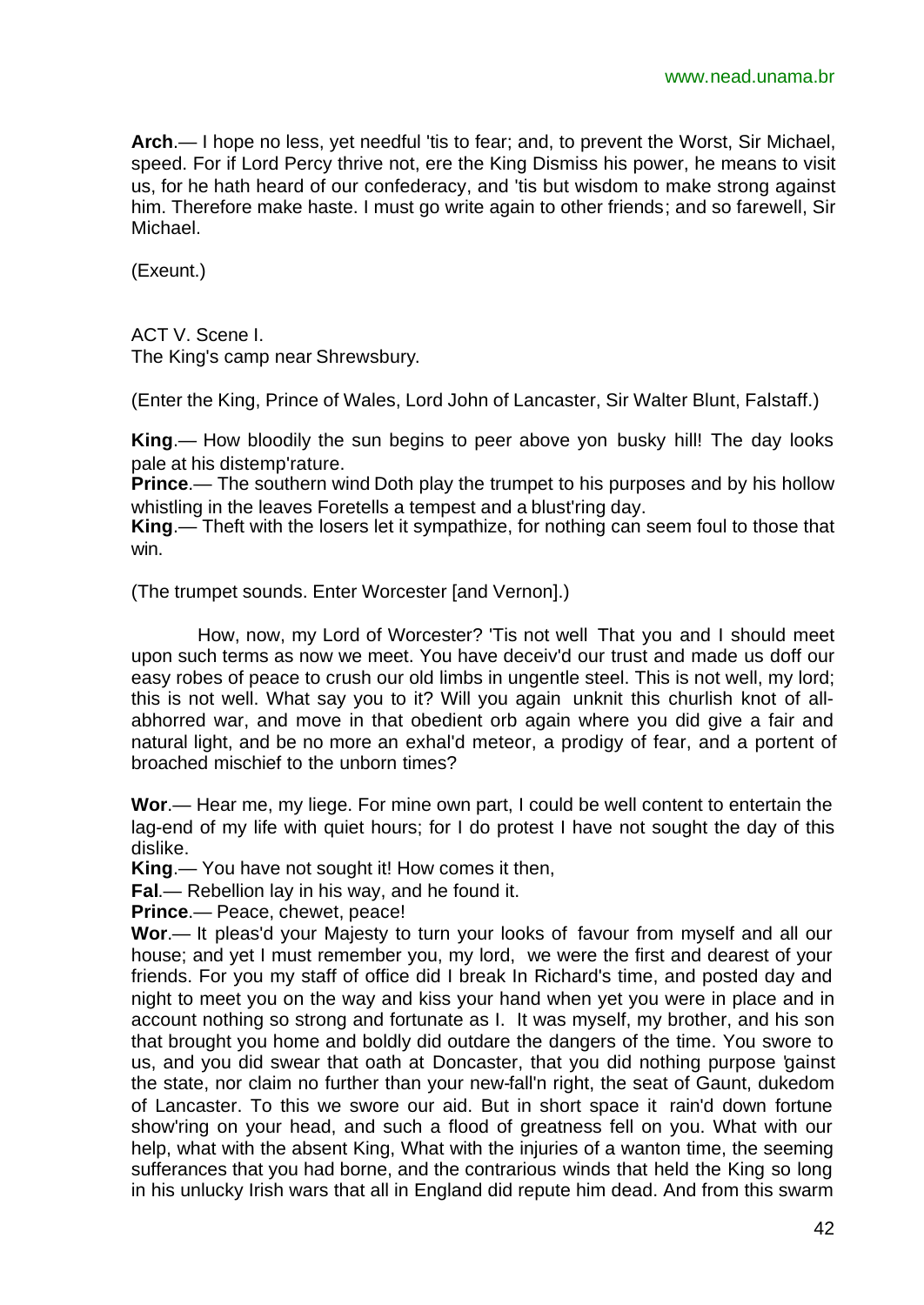of fair advantages you took occasion to be quickly woo'd to gripe the general sway into your hand; Forgot your oath to us at Doncaster; and, being fed by us, you us'd us so as that ungentle gull, the cuckoo's bird, Useth the sparrow did oppress our nest; grew, by our feeding to so great a bulk that even our love thirst not come near your sight for fear of swallowing; but with nimble wing we were enforc'd for safety sake to fly out of your sight and raise this present head; whereby we stand opposed by such means as you yourself have forg'd against yourself by unkind usage, dangerous countenance, and violation of all faith and troth sworn to tis in your younger enterprise.

**King**.— These things, indeed, you have articulate, Proclaim'd at market crosses, read in churches, to face the garment of rebellion with some fine colour that may please the eye of fickle changelings and poor discontents, which gape and rub the elbow at the news of hurlyburly innovation. And never yet did insurrection want such water colours to impaint his cause, nor moody beggars, starving for a time of pellmell havoc and confusion.

**Prince.**— In both our armies there is many a soul shall pay full dearly for this encounter, If once they join in trial. Tell your nephew the Prince of Wales doth join with all the World In praise of Henry Percy. By my hopes, this present enterprise set off his head, I do not think a braver gentleman, more active-valiant or more valiantyoung, more daring or more bold, is now alive to grace this latter age with noble deeds. For my part, I may speak it to my shame, I have a truant been to chivalry; and so I hear he doth account me too. Yet this before my father's Majesty. I am content that he shall take the odds of his great name and estimation, and will to save the blood on either side, try fortune with him in a single fight.

**King**.— And, Prince of Wales, so dare we venture thee, Albeit considerations infinite do make against it. No, good Worcester, no! We love our people well; even those we love that are misled upon your cousin's part; and, will they take the offer of our grace, Both he, and they, and you, yea, every man shall be my friend again, and I'll be his. So tell your cousin, and bring me Word what he will do. But if he will not yield, Rebuke and dread correction wait on us, and they shall do their office. So be gone. We will not now be troubled with reply. We offer fair; take it advisedly.

(Exit Worcester [with Vernon])

**Prince.**— It will not be accepted, on my life. The Douglas and the Hotspur both together are confident against the World in arms.

**King**.— Hence, therefore, every leader to his charge; for, on their answer, will we set on them, and God befriend us as our cause is just!

(Exeunt. Manent Prince, Falstaff.)

**Fal**.— Hal, if thou see me down in the battle and bestride me, so! 'Tis a point of friendship.

**Prince**.— Nothing but a Colossus can do thee that friendship. Say thy prayers, and farewell.

**Fal**.— I would 'twere bedtime, Hal, and all well.

**Prince**.— Why, thou owest God a death.

(Exit.)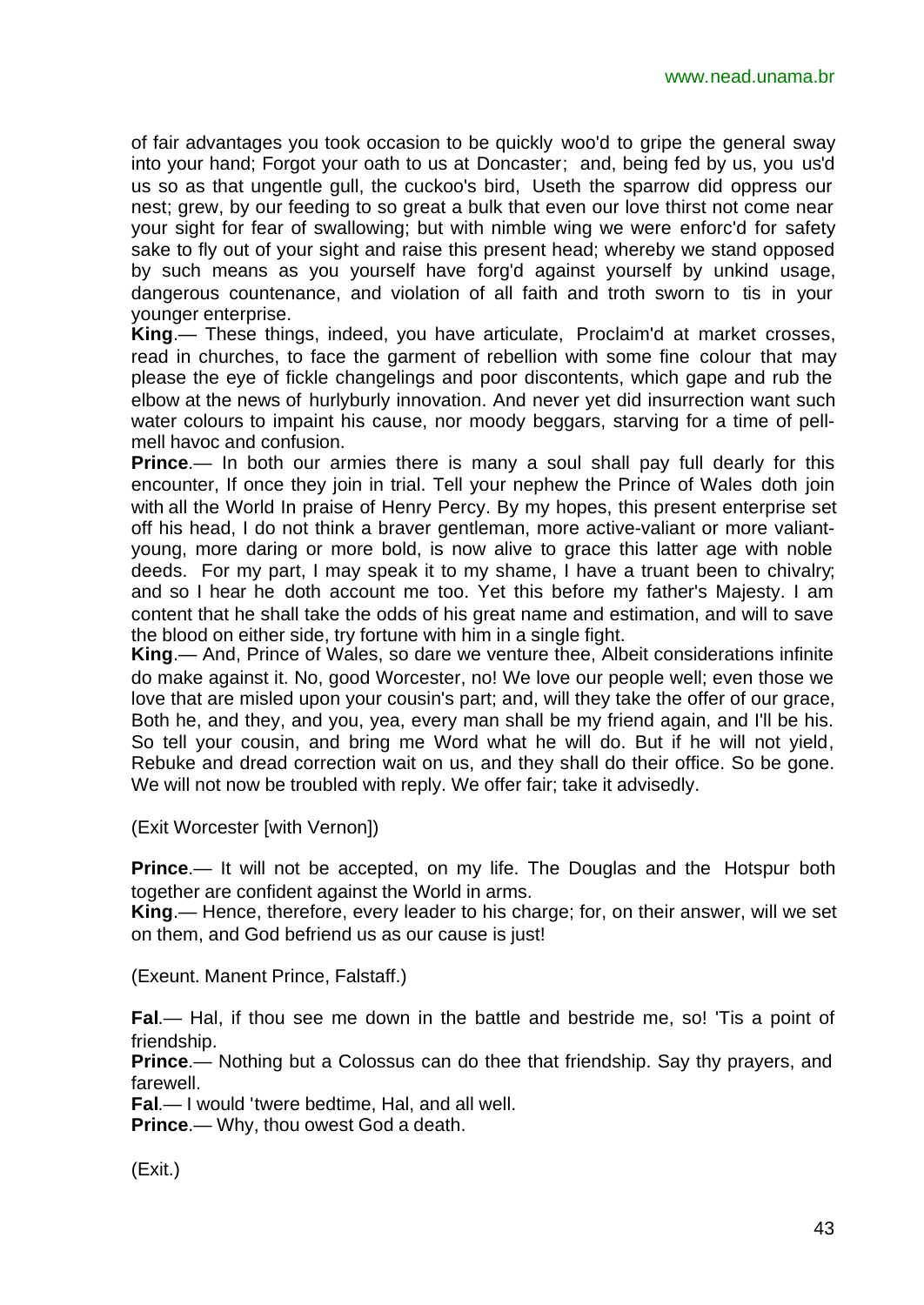**Fal**.— 'Tis not due yet. I would be loath to pay him before his day. What need I be so forward with him that calls not on me? Well, 'tis no matter; honour pricks me on. Yea, but how if honour prick me off when I come on? How then? Can honor set to a leg? No. Or an arm? No. Or take away the grief of a wound? No. Honour hath no skill in surgery then? No. What is honour? A Word. What is that Word honour? Air. A trim reckoning! Who hath it? He that died a Wednesday. Doth he feel it? No. Doth be bear it? No. 'Tis insensible then? Yea, to the dead. But will it not live with the living? No. Why? Detraction will not suffer it. Therefore I'll none of it. Honour is a mere scutcheon and so ends my catechism.

(Exit.)

Scene II. The rebel camp.

(Enter Worcester and Sir Richard Vernon.)

**Wor**.— O no, my nephew must not know, Sir Richard, the liberal and kind offer of the King.

**Ver**.— 'Twere best he did.

**Wor**.— Then are we all undone. It is not possible, it cannot be the King should keep his Word in loving us. He will suspect us still and find a time to punish this offence in other faults. Suspicion all our lives shall be stuck full of eyes; for treason is but trusted like the fox who, ne'er so tame, so cherish'd and lock'd up, will have a wild trick of his ancestors. Look how we can, or sad or merrily, Interpretation will misquote our looks, and we shall feed like oxen at a stall, the better cherish'd, still the nearer death. My nephew's trespass may be well forgot; It hath the excuse of youth and heat of blood, and an adopted name of privilege. A hare-brained Hotspur govern'd by a spleen. All his offences live upon my head and on his father's. We did train him on; and, his corruption being taken from us, we, as the spring of all, shall pay for all. Therefore, good cousin, let not Harry know, In any case, the offer of the King.

(Enter Hotspur [and Douglas].)

**Ver**.— Deliver what you will, I'll say 'tis so. Here comes your cousin.

**Hot**.— My uncle is return'd. Deliver up my Lord of Westmoreland. Uncle, what news? **Wor**.— The King will bid you battle presently.

**Doug**.— Defy him by the Lord of Westmoreland.

**Hot**.— Lord Douglas, go you and tell him so.

**Doug**.— Marry, and shall, and very willingly.

(Exit.)

**Wor**.— There is no seeming mercy in the King.

**Hot**.— Did you beg any, God forbid!

**Wor**.— I told him gently of our grievances, of his oath-breaking; which he mended thus, by now forswearing that he is forsworn. He calls us rebels, traitors, aid will scourge with haughty arms this hateful name in us.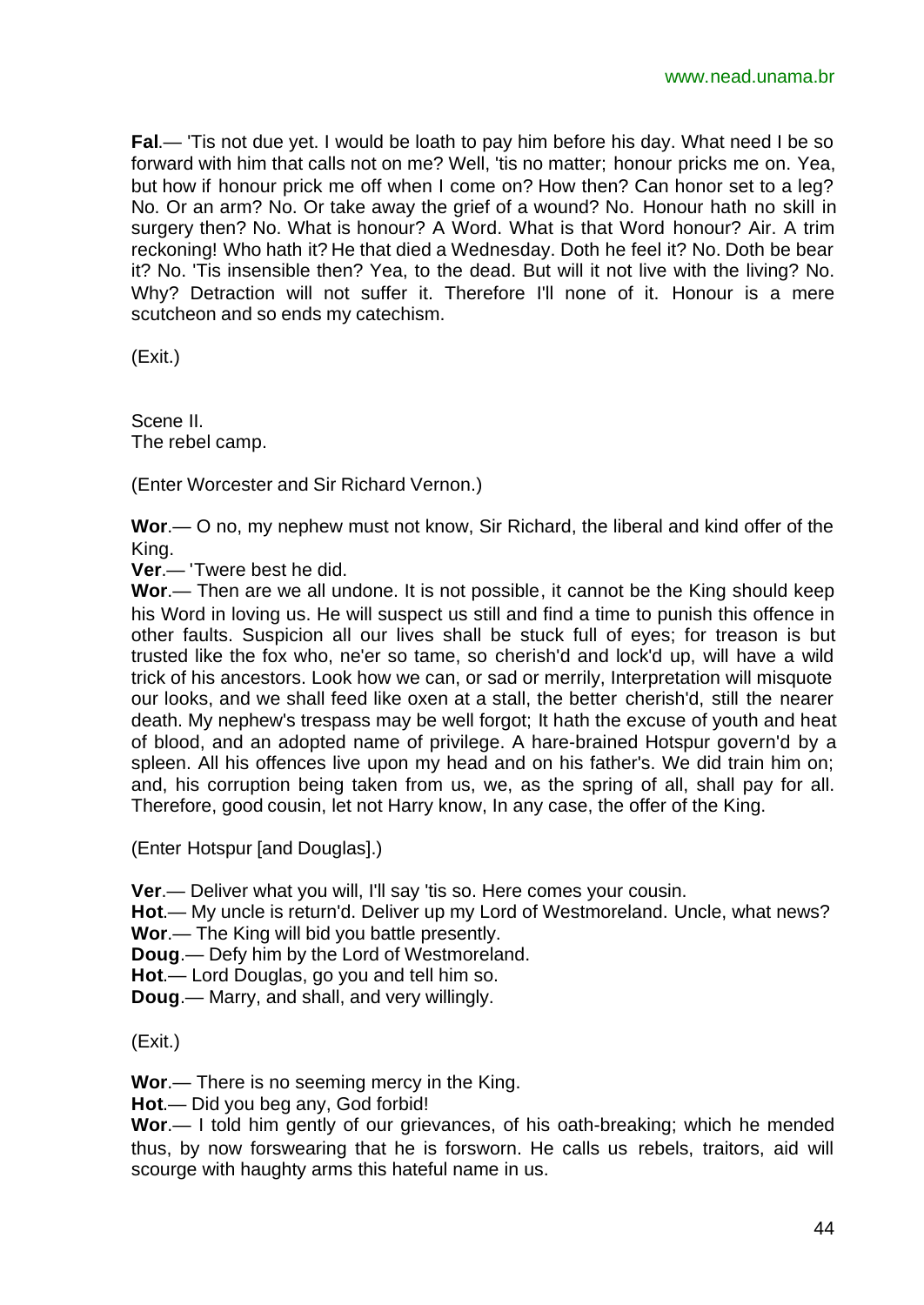(Enter Douglas.)

**Doug**.— Arm, gentlemen! to arms! for I have thrown a brave defiance in King Henry's teeth, and Westmoreland, that was engag'd, did bear it; which cannot choose but bring him quickly on.

**Wor**.— The Prince of Wales stepp'd forth before the King and, nephew, challeng'd you to single fight.

**Hot**.— O, would the quarrel lay upon our heads, and that no man might draw short breath to-day but I and Harry Monmouth! Tell me, tell me, how show'd his tasking? Seem'd it in contempt? No, by my soul. I never in my life did hear a challenge urg'd more modestly, unless a brother should a brother dare to gentle exercise and proof of arms. He gave you all the duties of a man; Trimm'd up your praises with a princely tongue; Spoke your deservings like a chronicle; Making you ever better than his praise by still dispraising praise valued with you; and, which became him like a prince indeed, he made a blushing cital of himself, and chid his truant youth with such a grace as if lie mast'red there a double spirit of teaching and of learning instantly. There did he pause; but let me tell the World, If he outlive the envy of this day, England did never owe so sweet a hope, so much misconstrued in his wantonness.

**Hot**.— Cousin, I think thou art enamoured upon his follies. Never did I hear of any prince so wild a libertine. But be he as he will, yet once ere night I will embrace him with a soldier's arm, that he shall shrink under my courtesy. Arm, arm with speed! and, fellows, soldiers, friends, Better consider what you have to do than I, that have not well the gift of tongue, can lift your blood up with persuasion.

(Enter a Messenger.)

**Mess**.— My lord, here are letters for you.

**Hot**.— I cannot read them now. O gentlemen, the time of life is short! To spend that shortness basely were too long If life did ride upon a dial's point, Still ending at the arrival of an hour. An if we live, we live to tread on Kings; If die, brave death, when princes die with us! Now for our consciences, the arms are fair, when the intent of bearing them is just.

(Enter another Messenger.)

**Mess**.— My lord, prepare. The King comes on apace.

**Hot**.— I thank him that he cuts me from my tale, for I profess not talking. Only this. Let each man do his best; and here draw I a sWord whose temper I intend to stain with the best blood that I can meet withal In the adventure of this perilous day. Now, Esperance! Percy! and set on. Sound all the lofty instruments of war, and by that music let us all embrace; for, heaven to earth, some of us never shall a second time do such a courtesy. Here they embrace. The trumpets sound.

[Exeunt.]

Scene III. Plain between the camps.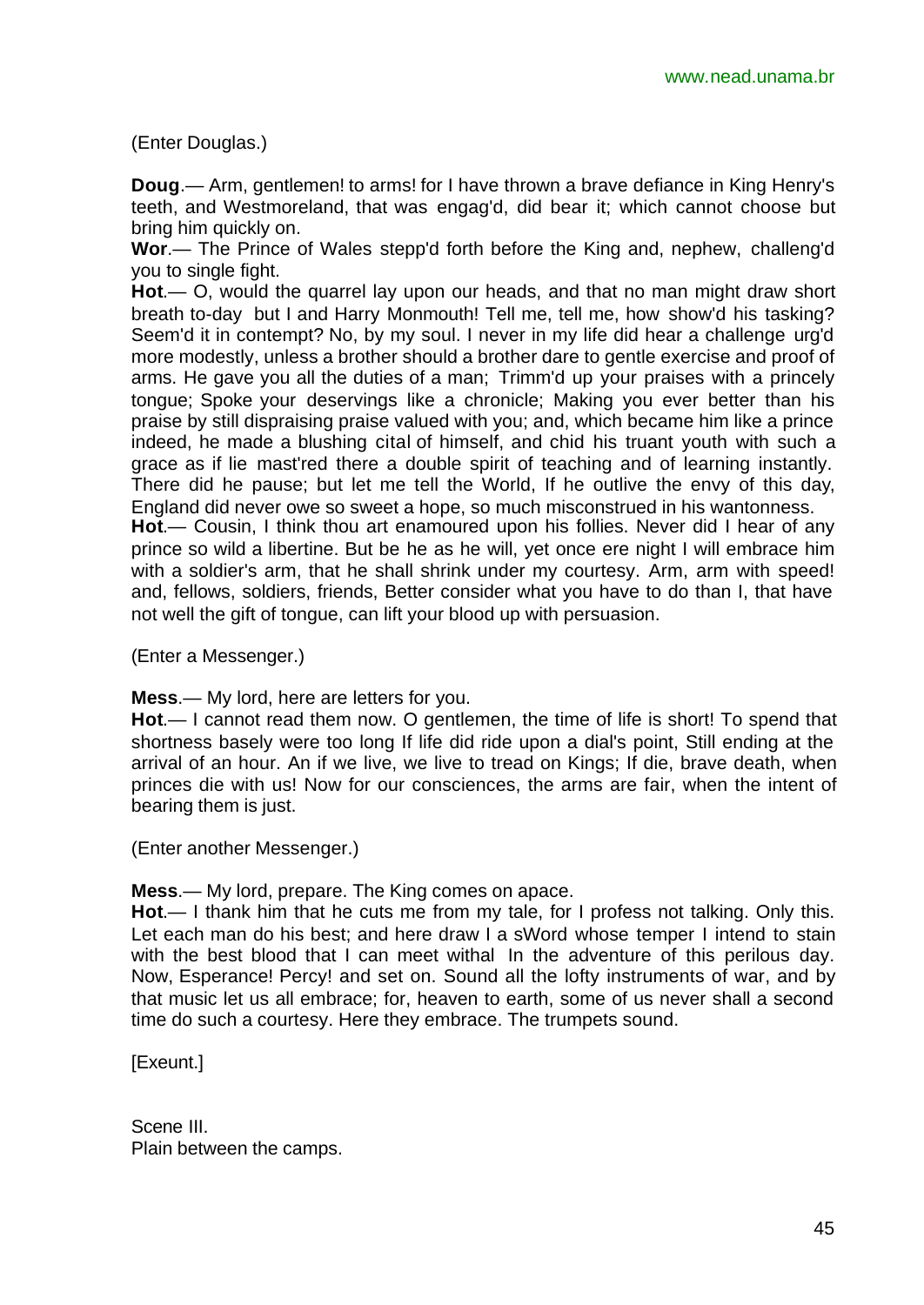(The King enters with his Power. Alarum to the battle. Then enter Douglas and Sir Walter Blunt.)

**Blunt**.— What is thy name, that in the battle thus thou crossest me? What honour dost thou seek upon my head?

**Doug**.— Know then my name is Douglas, and I do haunt thee in the battle thus because some tell me that thou art a King.

**Blunt**.— They tell thee true.

**Doug**.— The Lord of Stafford dear to-day hath bought thy likeness; for instead of thee, King Harry, this sword hath ended him. So shall it thee, unless thou yield thee as my prisoner.

**Blunt**.— I was not born a yielder, thou proud Scot; and thou shalt find a King that will revenge Lord Stafford's death.

(They fight. Douglas kills Blunt. Then enter Hotspur.)

**Hot**.— O Douglas, hadst thou fought at Holmedon thus, I never had triumph'd upon a Scot.

**Doug**.— All's done, all's won. Here breathless lies the King.

**Hot**.— Where?

**Doug**.— Here.

**Hot**.— This, Douglas? No. I know this face full well. A gallant knight he was, his name was Blunt; Semblably furnish'd like the King himself.

**Doug**.— A fool go with thy soul, whither it goes! A borrowed title hast thou bought too dear: Why didst thou tell me that thou wert a King?

**Hot**.— The King hath many marching in his coats.

**Doug**.— Now, by my sword, I will kill all his coats; I'll murder all his wardrop, piece by piece, until I meet the King.

**Hot**.— Up and away! Our soldiers stand full fairly for the day.

(Exeunt.)

(Alarum. Enter Falstaff solus.)

**Fal**.— Though I could scape shot-free at London, I fear the shot here. Here's no scoring but upon the pate. Soft! who are you? Sir Walter Blunt. There's honour for you! Here's no vanity! I am as hot as molten lead, and as heavy too. God keep lead out of me! I need no more weight than mine own bowels. I have led my rag-of-muffins where they are pepper'd. There's not three of my hundred and fifty left alive; and they are for the town's end, to beg during life. But who comes here?

(Enter the Prince.)

**Prince.**— What, stand'st thou idle here? Lend me thy sword. Many a nobleman lies stark and stiff under the hoofs of vaunting enemies, whose deaths are yet unreveng'd. I prithee Rend me thy sword.

**Fal**.— O Hal, I prithee give me leave to breathe awhile. Turk Gregory never did such deeds in arms as I have done this day. I have paid Percy; I have made him sure. **Prince**.— He is indeed, and living to kill thee. I prithee lend me thy sword.

**Fal**.— Nay, before God, Hal, if Percy be alive, thou get'st not my sword; but take my pistol, if thou wilt.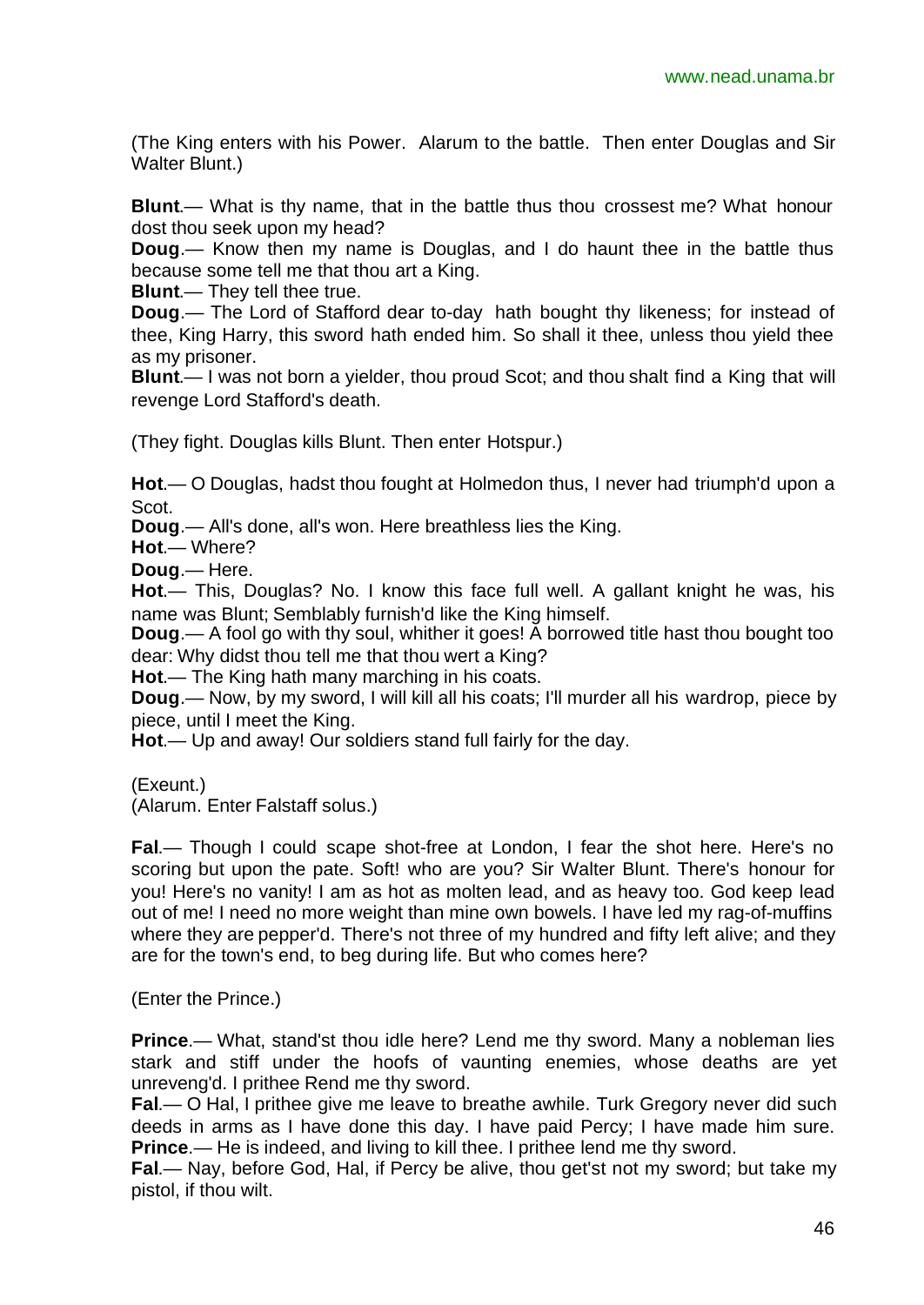**Prince**.— Give it me. What, is it in the case?

**Fal**.— Ay, Hal. 'Tis hot, 'tis hot. There's that will sack a city. The Prince draws it out and finds it to he a bottle of sack. What, is it a time to jest and dally now? He throws the bottle at him.

(Exit.)

**Fal**.— Well, if Percy be alive, I'll pierce him. If he do come in my way, so; if he do not, if I come in his willingly, let him make a carbonado of me. I like not such grinning honour as Sir Walter hath. Give me life; which if I can save, so; if not, honour comes unlook'd for, and there's an end.

(Exit.)

Scene IV. Another part of the field.

(Alarum. Excursions. Enter the King, the Prince, Lord John of Lancaster, Earl of Westmoreland)

**King**.— I prithee, Harry, withdraw thyself; thou bleedest too much. Lord John of Lancaster, go you unto him.

**John**.— Not I, my lord, unless I did bleed too.

**Prince.**— I do beseech your Majesty make up, Lest your retirement do amaze your friends.

**King**.— I will do so. My Lord of Westmoreland, lead him to his tent.

**West**.— Come, my lord, I'll lead you to your tent.

**Prince.**— Lead me, my lord, I do not need your help; and God forbid a shallow scratch should drive the Prince of Wales from such a field as this, where stain'd nobility lies trodden on, and rebels' arms triumph in massacres!

**John.**— We breathe too long. Come, cousin Westmoreland, our duty this way lies. For God's sake, come.

[Exeunt Prince John and Westmoreland.]

**Prince.**— By God, thou hast deceiv'd me, Lancaster! I did not think thee lord of such a spirit. Before, I lov'd thee as a brother, John; but now, I do respect thee as my soul. **King**.— I saw him hold Lord Percy at the point with lustier maintenance than I did look for of such an ungrown warrior.

**Prince**.— O, this boy lends mettle to us all!

(Exit.) (Enter Douglas.)

**Doug**.— Another King? They grow like Hydra's heads. I am the Douglas, fatal to all those that wear those colours on them. What art thou that counterfeit'st the person of a King?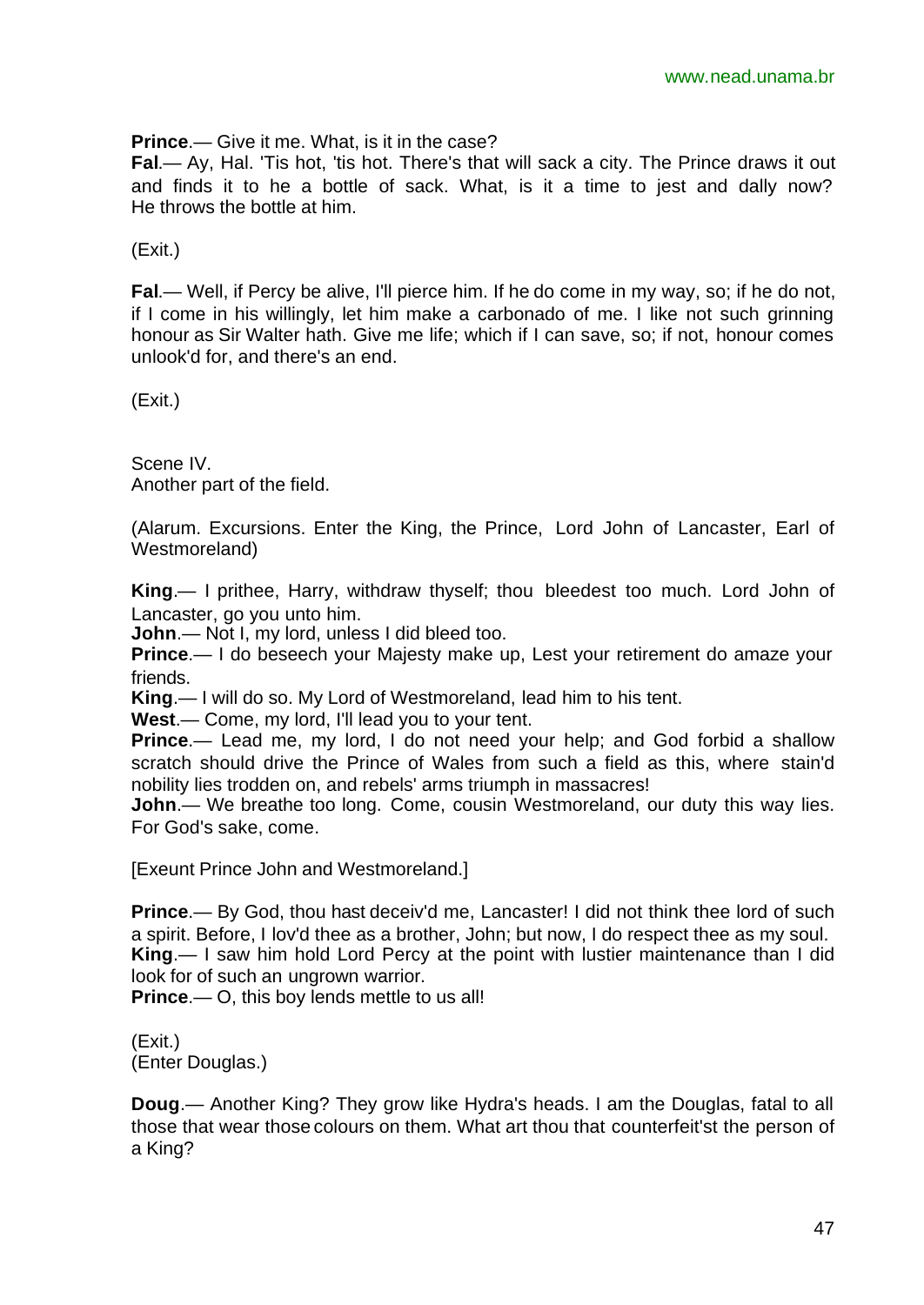**King**.— The King himself, who, Douglas, grieves at heart so many of his shadows thou hast met, and not the very King. I have two boys Seek Percy and thyself about the field; but, seeing thou fall'st on me so luckily, I will assay thee. So defend thyself. **Doug**.— I fear thou art another counterfeit; and yet, in faith, thou bearest thee like a **King**.— But mine I am sure thou art, whoe'er thou be, and thus I win thee.

(They fight. The King being in danger, enter Prince of Wales.)

**Prince.**— Hold up thy head, vile Scot, or thou art like never to hold it up again! The spirits of valiant Shirley, Stafford, Blunt are in my arms. It is the Prince of Wales that threatens thee, who never promiseth but he means to pay. They fight. Douglas flieth. Cheerly, my lord. How fares your Grace? Sir Nicholas Gawsey hath for succour sent, and so hath Clifton. I'll to Clifton straight.

**King**.— Stay and breathe awhile. Thou hast redeem'd thy lost opinion, and show'd thou mak'st some tender of my life, In this fair rescue thou hast brought to me.

**Prince.**— O God! they did me too much injury that ever said I heark'ned for your death. If it were so, I might have let alone the insulting hand of Douglas over you, which would have been as speedy in your end as all the poisonous potions in the World, and sav'd the treacherous labour of your son.

**King**.— Make up to Clifton; I'll to Sir Nicholas Gawsey.

(Exit.) (Enter Hotspur.)

**Hot**.— If I mistake not, thou art Harry Monmouth.

**Prince.**— Thou speak'st as if I would deny my name.

**Hot**.— My name is Harry Percy.

**Prince.**— Why, then I see a very valiant rebel of the name. I am the Prince of Wales; and think not, Percy, to share with me in glory any more. Two stars keep not their motion in one sphere, nor can one England brook a double reign of Harry Percy and the Prince of Wales.

**Hot**.— Nor shall it, Harry; for the hour is come to end the one of us and would to God thy name in arms were now as great as mine!

**Prince**.— I'll make it greater ere I part from thee, and all the budding honours on thy crest I'll crop to make a garland for my head.

**Hot**.— I can no longer brook thy vanities. They fight.

(Enter Falstaff.)

**Fal**.— Well said, Hal! to it, Hal! Nay, you shall find no boy's play here, I can tell you.

(Enter Douglas. He fighteth with Falstaff, who falls down as if he were dead. [Exit Douglas.] The Prince killeth Percy.)

**Hot**.— O Harry, thou hast robb'd me of my youth! I better brook the loss of brittle life than those proud titles thou hast won of me. They wound my thoughts Worse than thy sword my flesh. But thoughts the slave, of life, and life time's fool, and time, that takes survey of all the World, must have a stop. O, I could prophesy, but that the earthy and cold hand of death Lies on my tongue. No, Percy, thou art dust, and food for. [Dies.]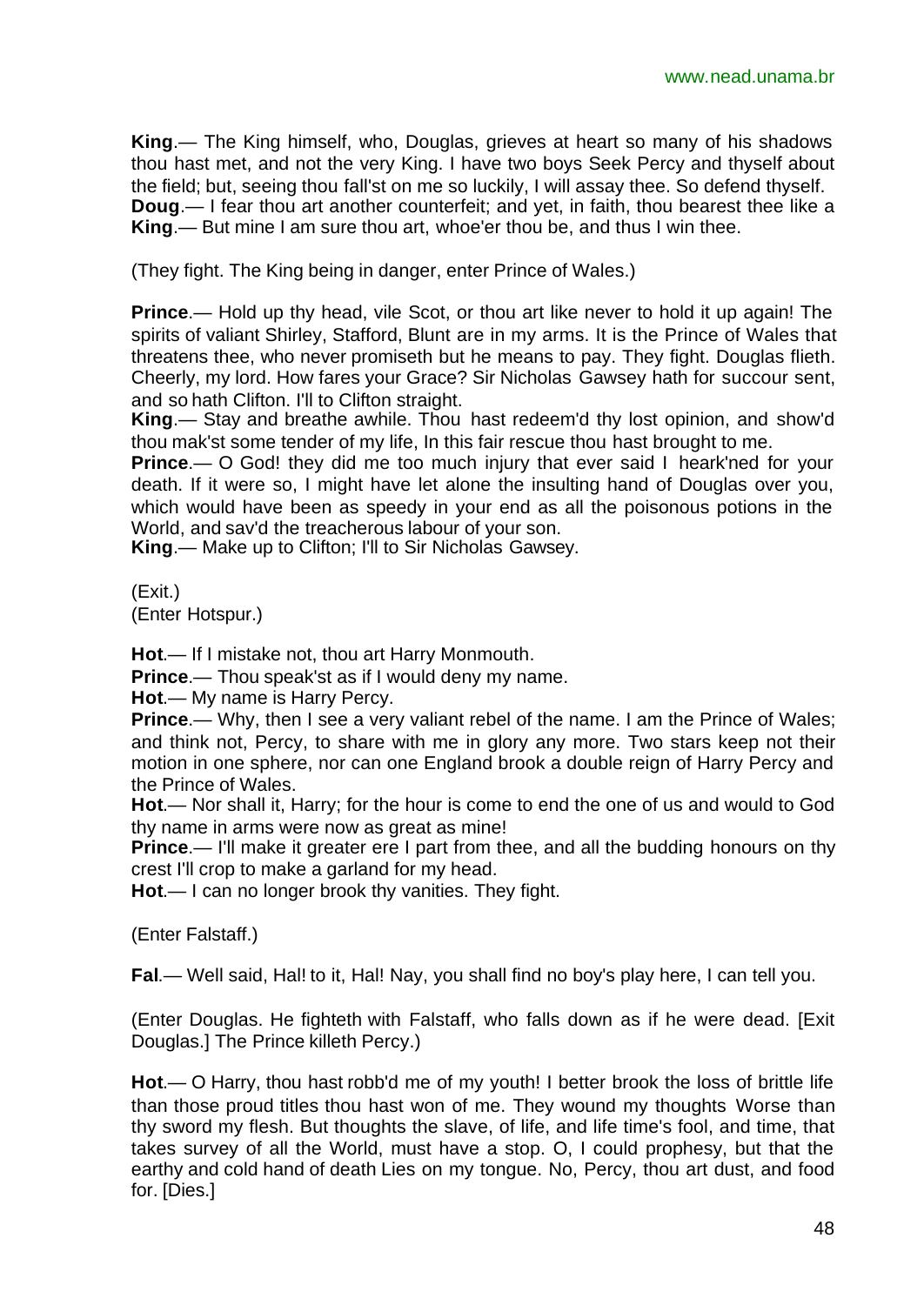**Prince**.— For Worms, brave Percy. Fare thee well, great heart! Ill-weav'd ambition, how much art thou shrunk! When that this body did contain a spirit, a Kingdom for it was too small a bound; but now two paces of the vilest earth Is room enough. This earth that bears thee dead Bears not alive so stout a gentleman. If thou wert sensible of courtesy, I should not make so dear a show of zeal. But let my favours hide thy mangled face; and, even in thy behalf, I'll thank myself for doing these fair rites of tenderness. Adieu, and take thy praise with thee to heaven! Thy ignominy sleep with thee in the grave, but not rememb'red in thy epitaph! He spieth Falstaff on the ground. What, old acquaintance? Could not all this flesh Keep in a little life? Poor Jack, farewell! I could have better spar'd a better man. O, I should have a heavy miss of thee If I were much in love with vanity! Death hath not struck so fat a deer to-day, Though many dearer, in this bloody fray. Embowell'd will I see thee by-and-by; Till then in blood by noble Percy lie.

(Exit.)

Falstaff riseth up.

**Fal**.— Embowell'd? If thou embowel me to-day, I'll give you leave to powder me and eat me too to-morrow. 'Sblood, 'twas time to counterfeit, or that hot termagant Scot had paid me scot and lot too. Counterfeit? I lie; I am no counterfeit. To die is to be a counterfeit; for he is but the counterfeit of a man who hath not the life of a man; but to counterfeit dying when a man thereby liveth, is to be no counterfeit, but the true and perfect image of life indeed. The better part of valour is discretion; in the which better part I have saved my life. Zounds, I am afraid of this gunpowder Percy, though he be dead. How if he should counterfeit too, and rise? By my faith, I am afraid he would prove the better counterfeit. Therefore I'll make him sure; yea, and I'll swear I kill'd him. Why may not he rise as well as I? Nothing confutes me but eyes, and nobody sees me. Therefore, sirrah [stabs him], with a new wound in your thigh, come you along with me. He takes up Hotspur on his hack. [Enter Prince, and John of Lancaster. Prince. Come, brother John; full bravely hast thou flesh'd Thy maiden sWord.

**John**.— But, soft! whom have we here? Did you not tell me this fat man was dead?

**Prince**.— I did; I saw him dead, Breathless and bleeding on the ground. Art thou alive, or is it fantasy that plays upon our eyesight? I prithee speak. We will not trust our eyes without our ears. Thou art not what thou seem'st.

**Fal**.— No, that's certain! I am not a double man; but if I be not Jack Falstaff, then am I a Jack. There 's Percy. If your father will do me any honour, so; if not, let him kill the next Percy himself. I look to be either earl or duke, I can assure you.

**Prince**.— Why, Percy I kill'd myself, and saw thee dead!

**Fal**.— Dids thou? Lord, Lord, how this World is given to lying! I grant you I was down, and out of breath, and so was he; but we rose both at an instant and fought a long hour by Shrewsbury clock. If I may be believ'd, so; if not, let them that should reward valour bear the sin upon their own heads. I'll take it upon my death, I gave him this wound in the thigh. If the man were alive and would deny it, zounds! I would make him eat a piece of my sword.

**John**.— This is the strangest tale that ever I beard.

**Prince.**— This is the strangest fellow, brother John. Come, bring your luggage nobly on your back. For my part, if a lie may do thee grace, I'll gild it with the happiest terms